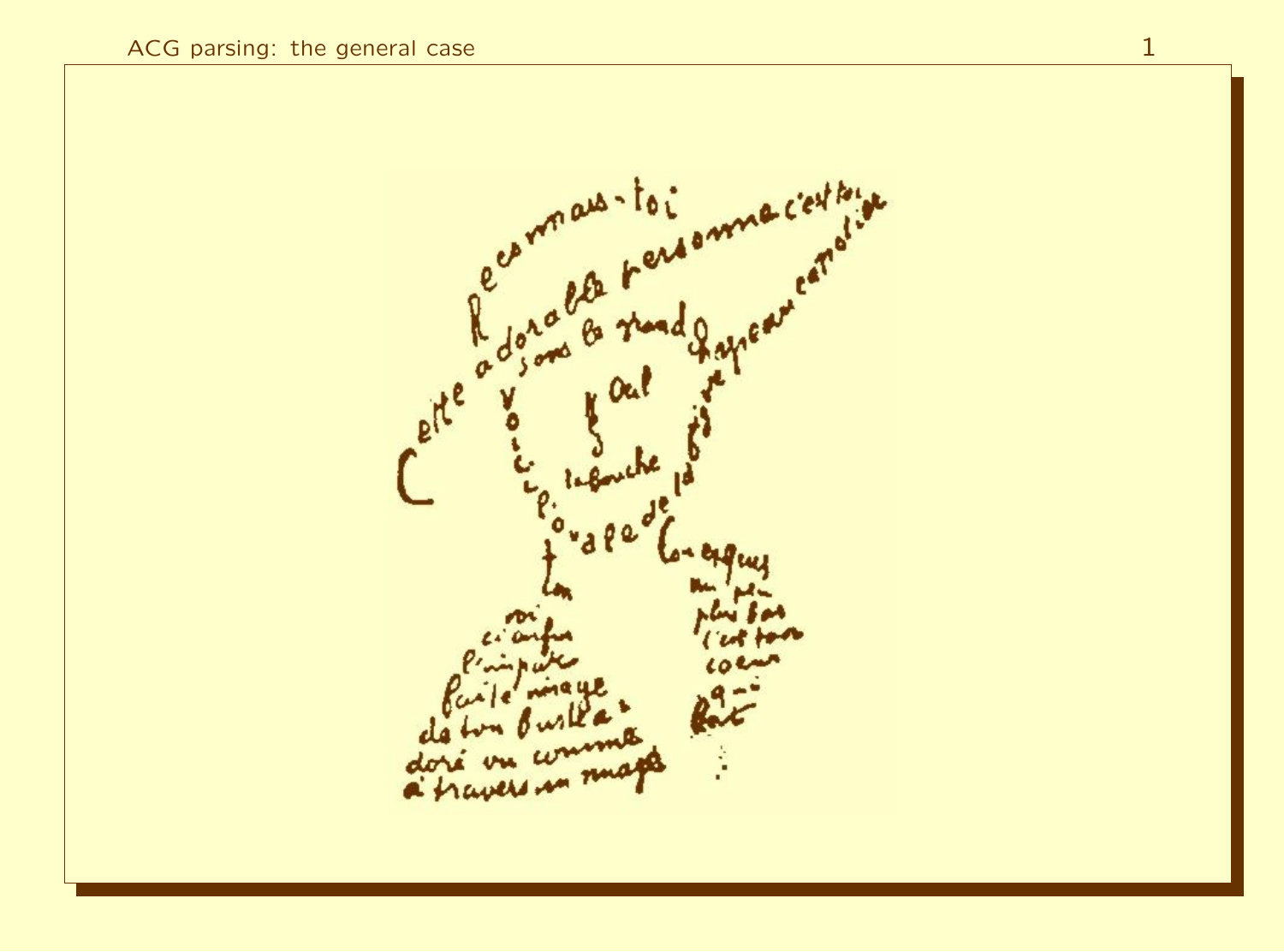# Abstract Categorial Grammar Parsing

the general case

in Honor of Gérard Huet

Philippe de Groote Inria-Lorraine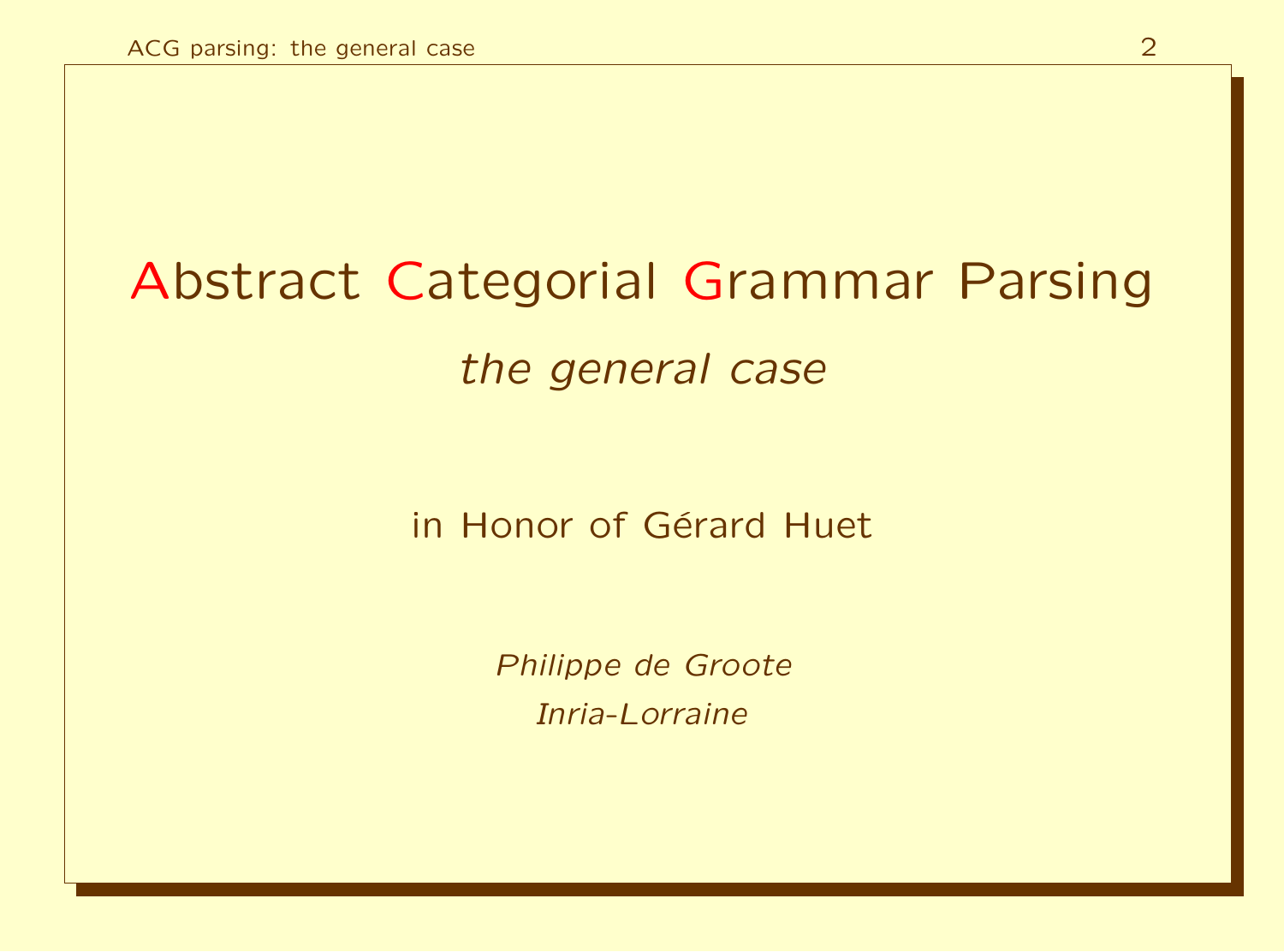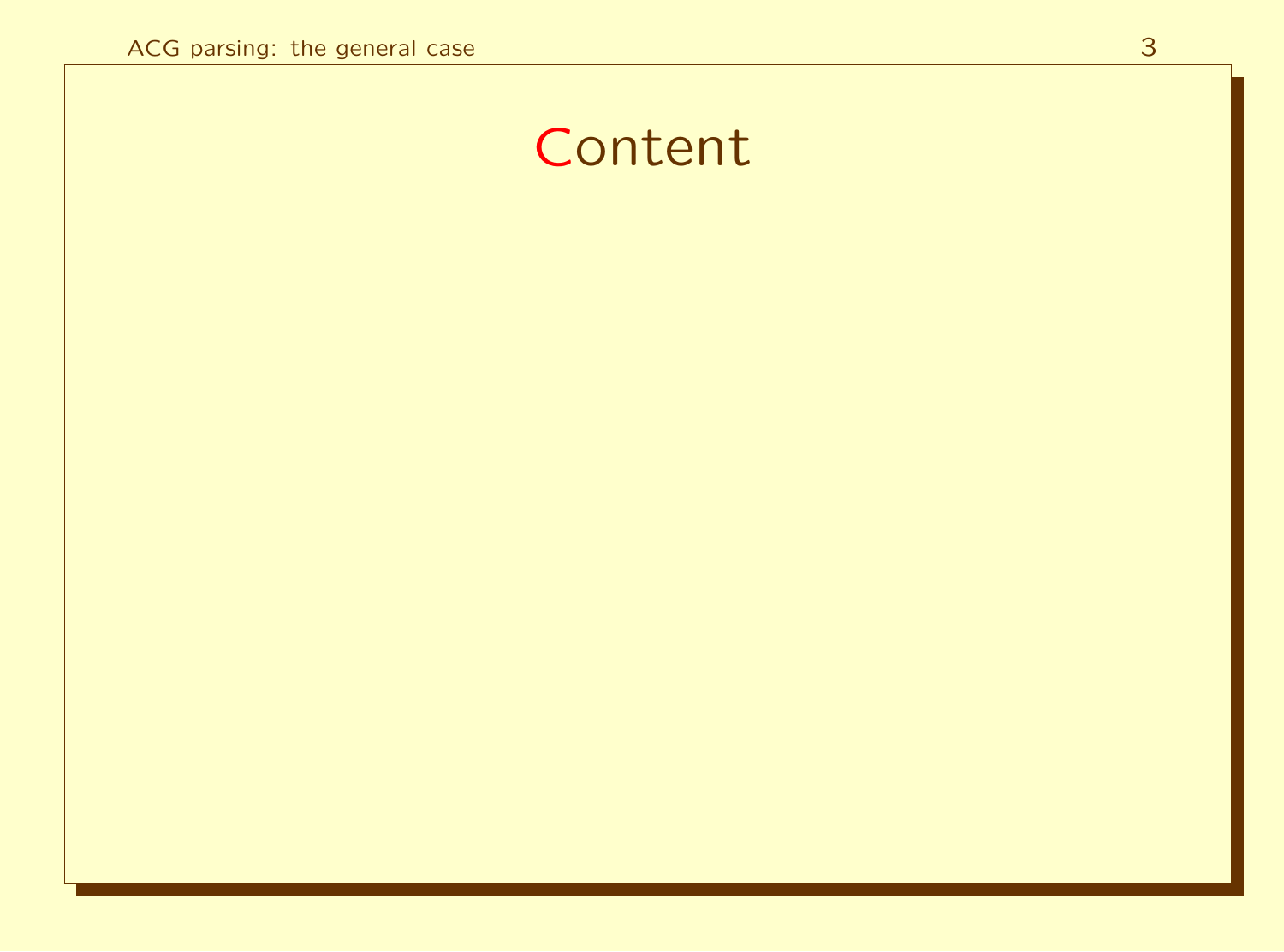1 Definition of ACG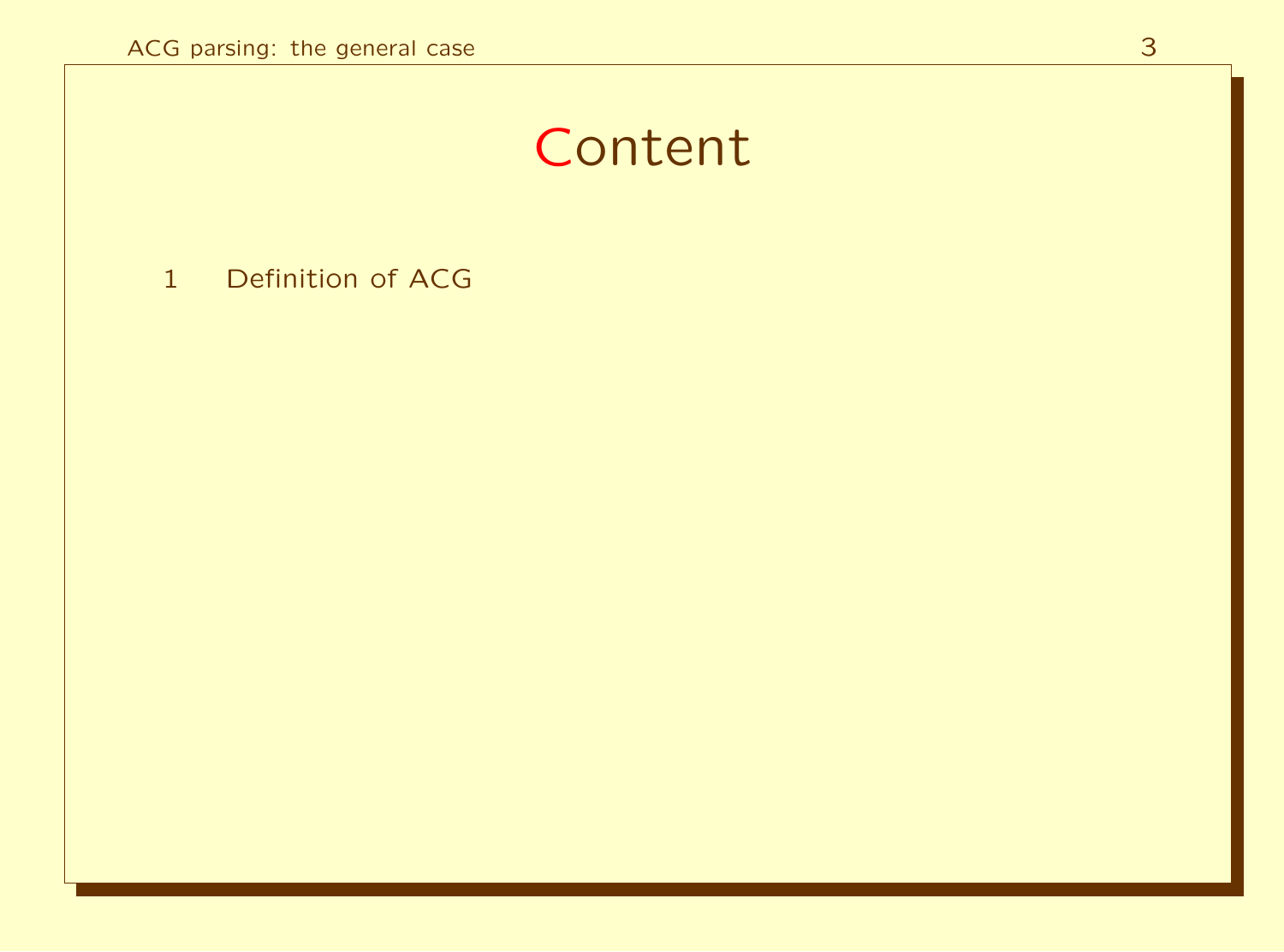- 1 Definition of ACG
- 2 Examples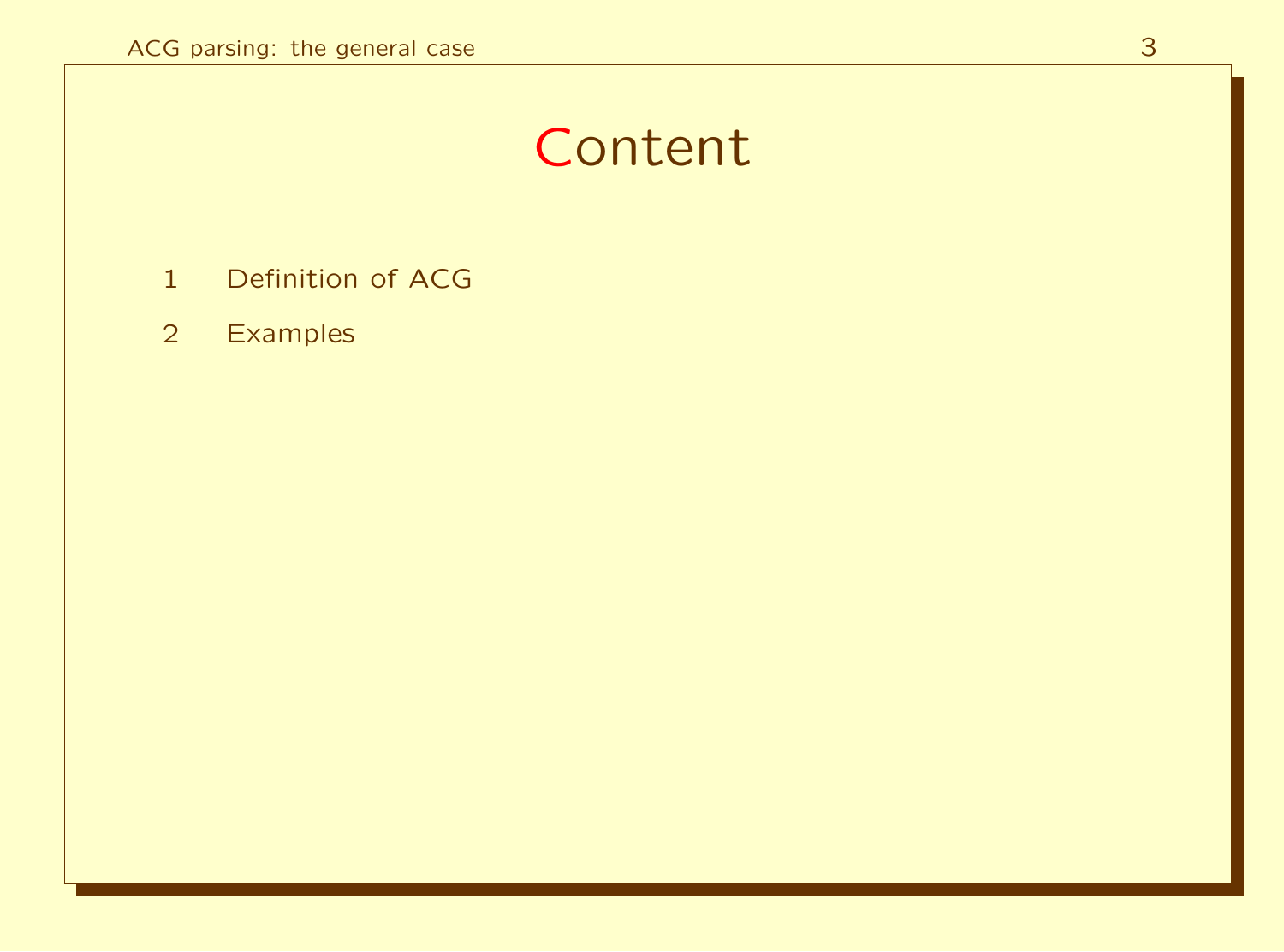- 1 Definition of ACG
- 2 Examples
- 3 Some Key Properties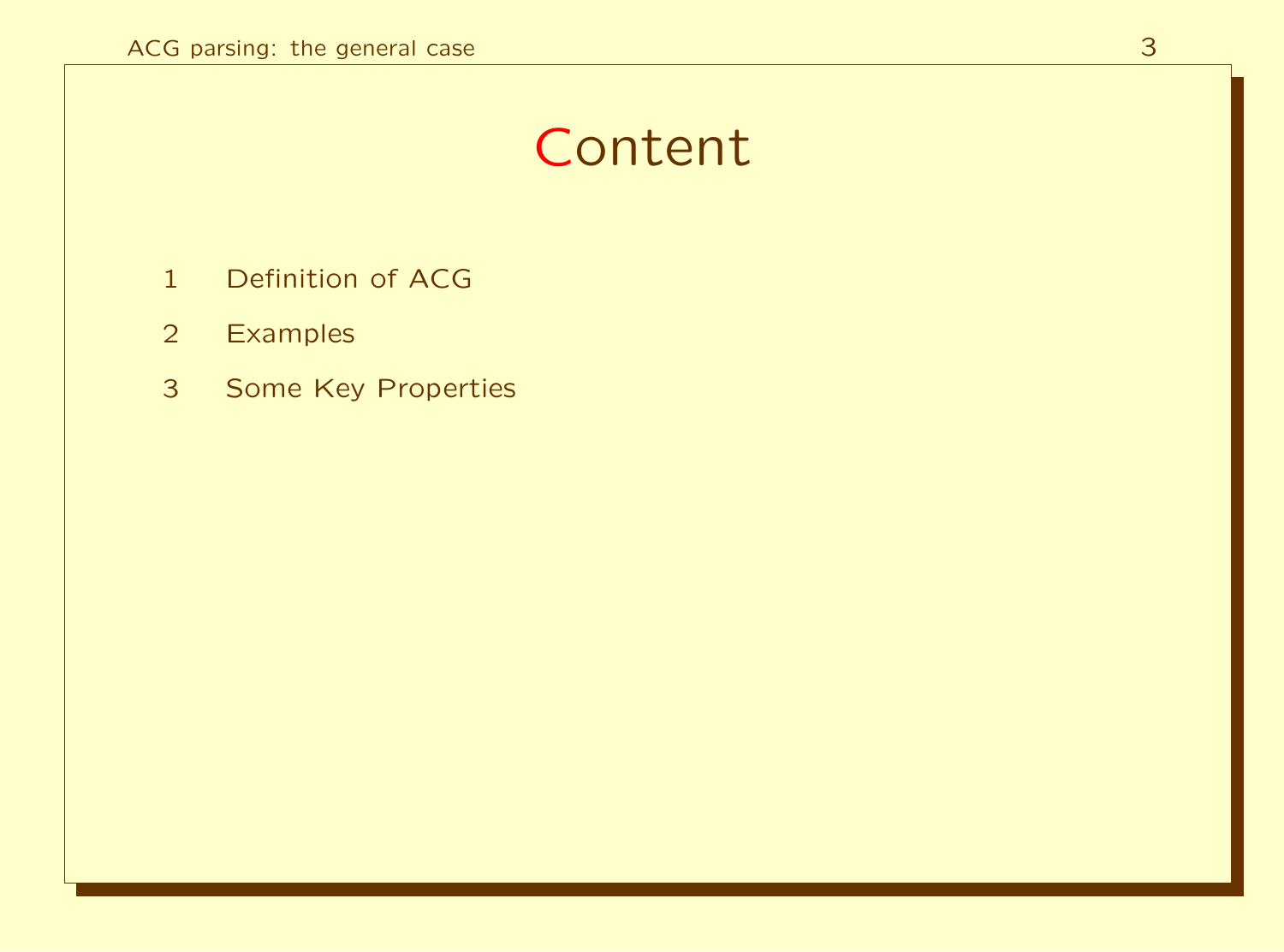- Definition of ACG
- Examples
- Some Key Properties
- Constructing a Parsing Algorithm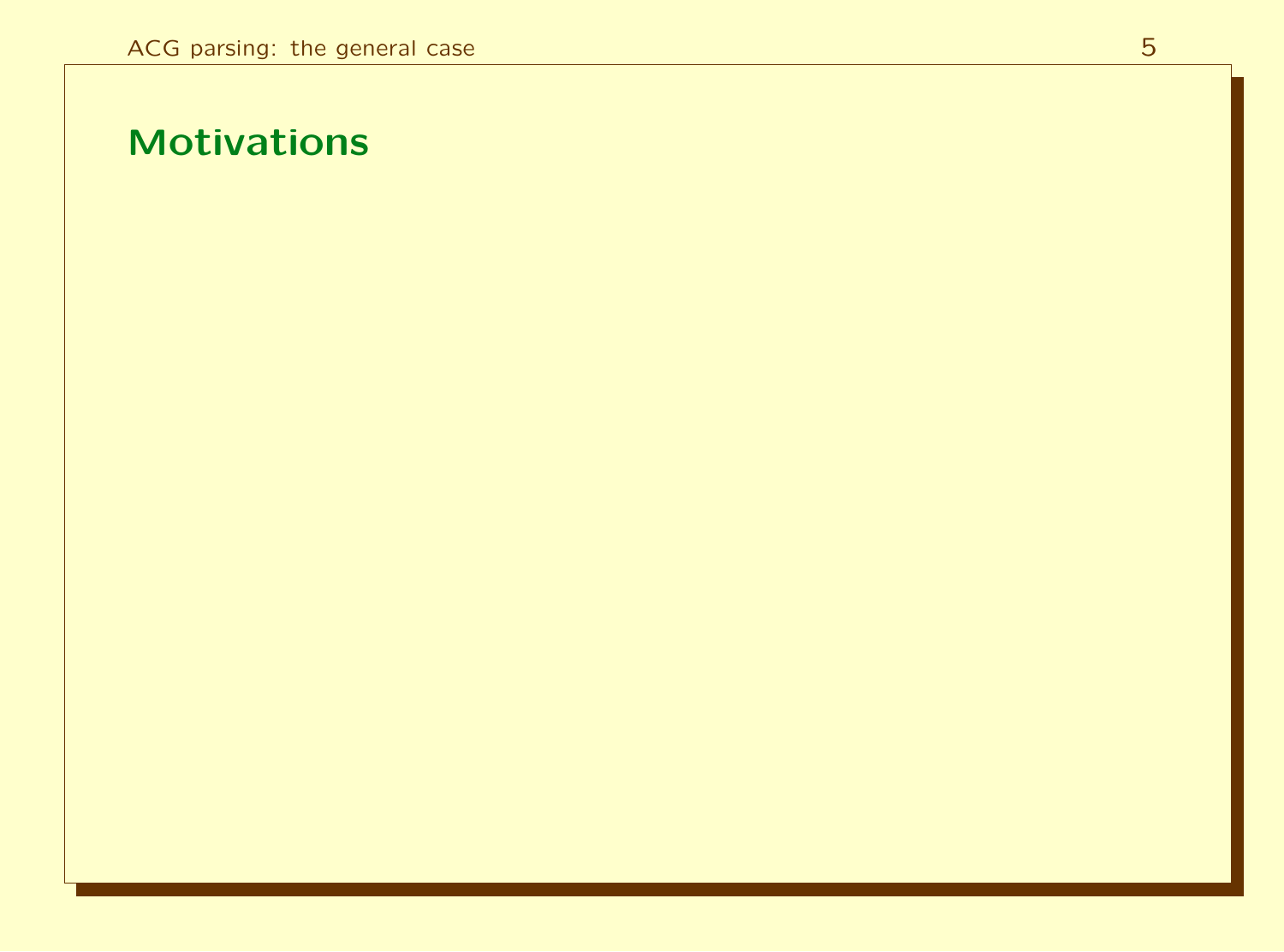• To provide a type-theoretic notion of grammar, taking advantages of ideas by Curry and Lambek.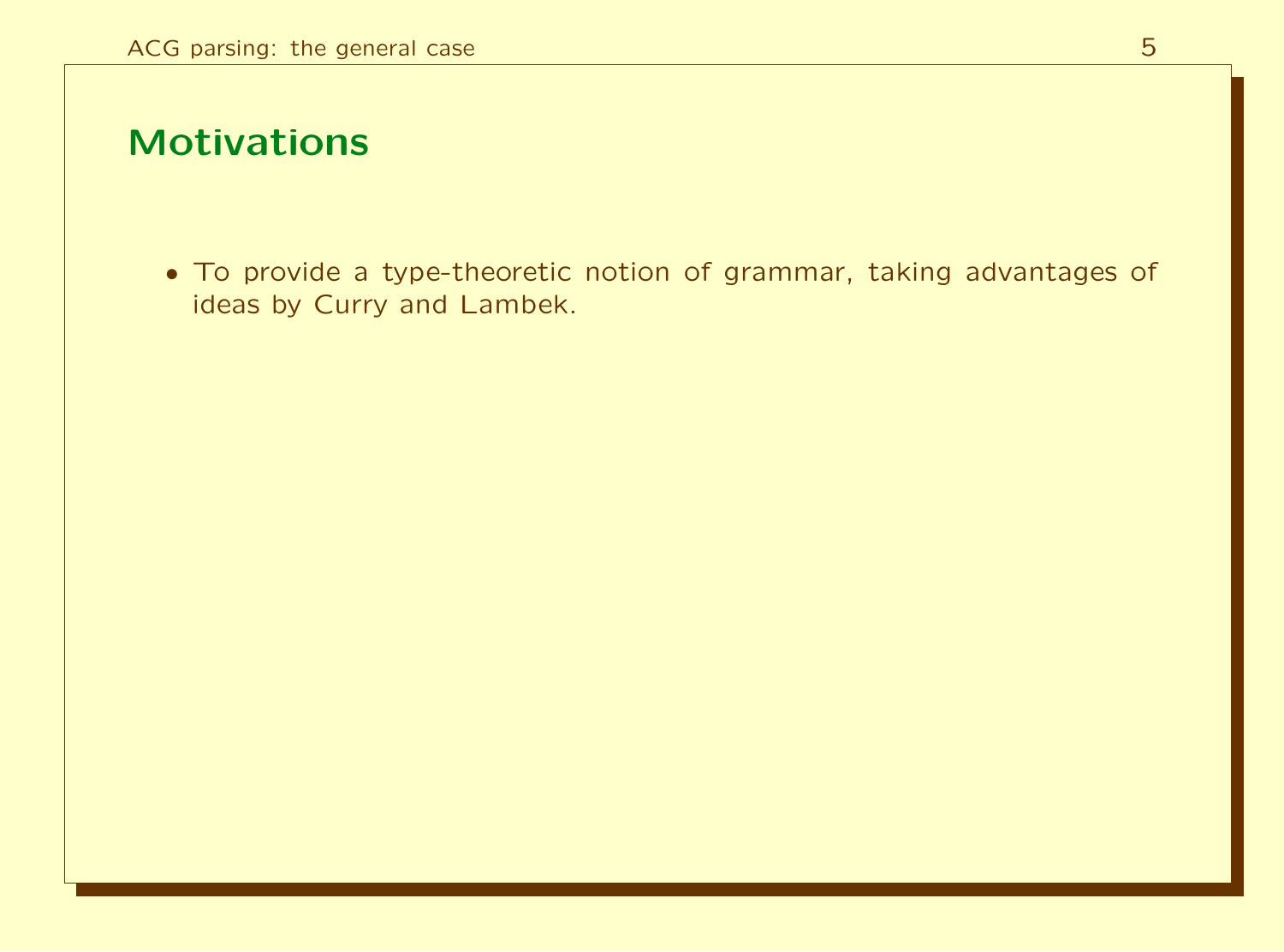- To provide a type-theoretic notion of grammar, taking advantages of ideas by Curry and Lambek.
- To provide a grammatical framework in which other existing grammatical models may be encoded.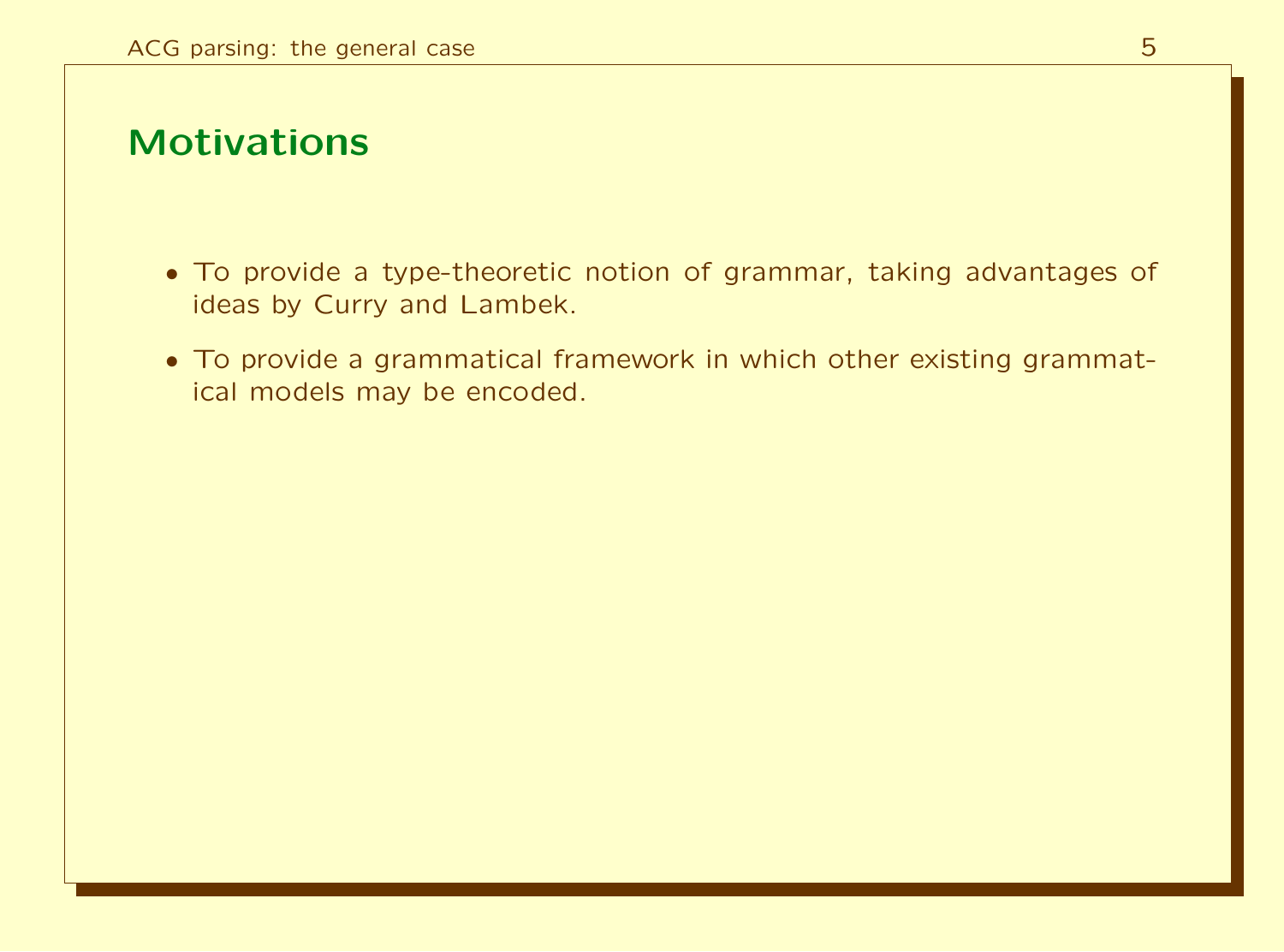- To provide a type-theoretic notion of grammar, taking advantages of ideas by Curry and Lambek.
- To provide a grammatical framework in which other existing grammatical models may be encoded.
- To see the parse-structures as first-class citizen.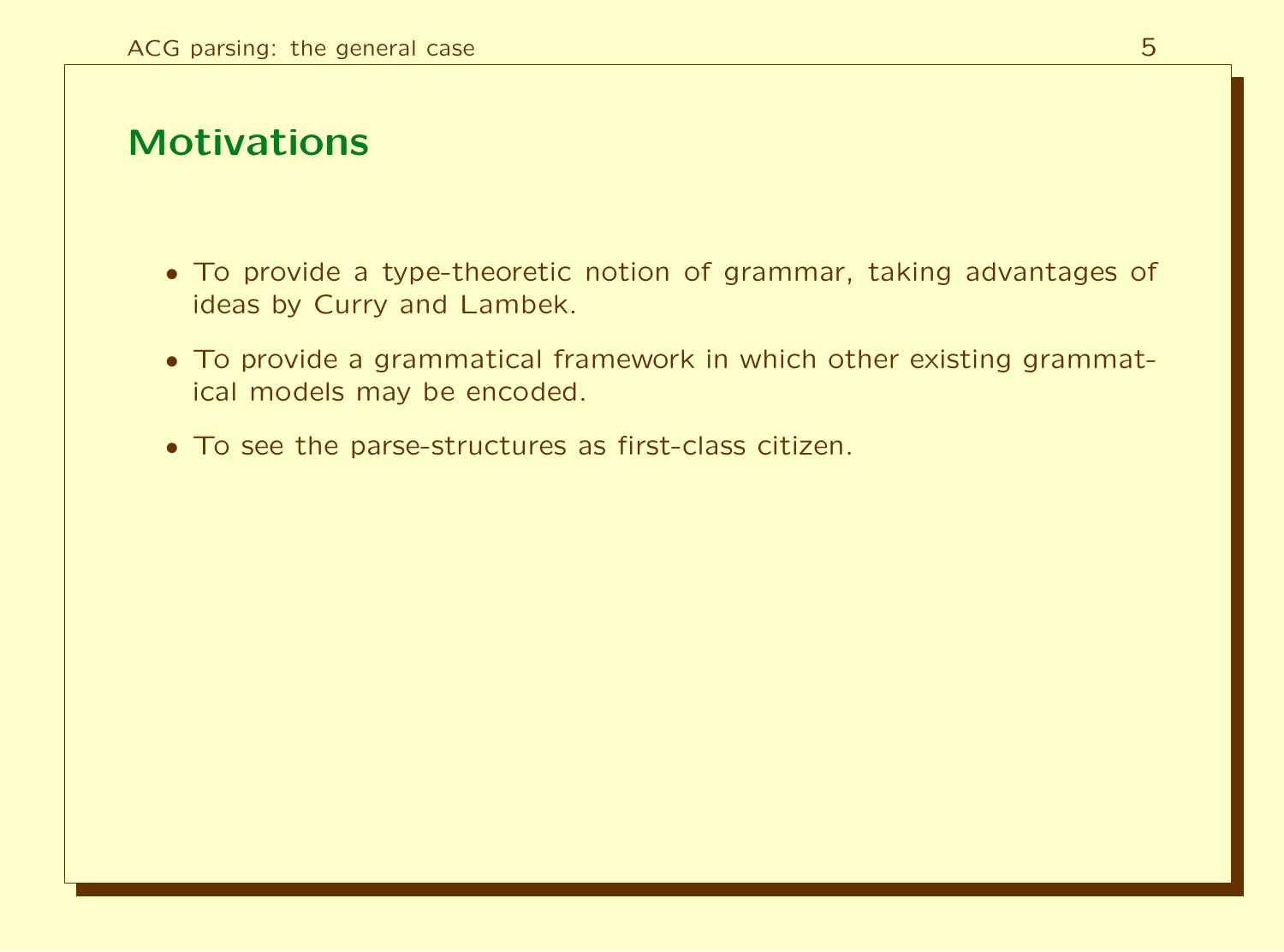- To provide a type-theoretic notion of grammar, taking advantages of ideas by Curry and Lambek.
- To provide a grammatical framework in which other existing grammatical models may be encoded.
- To see the parse-structures as first-class citizen.
- To allow the user to define grammatical composition combinators.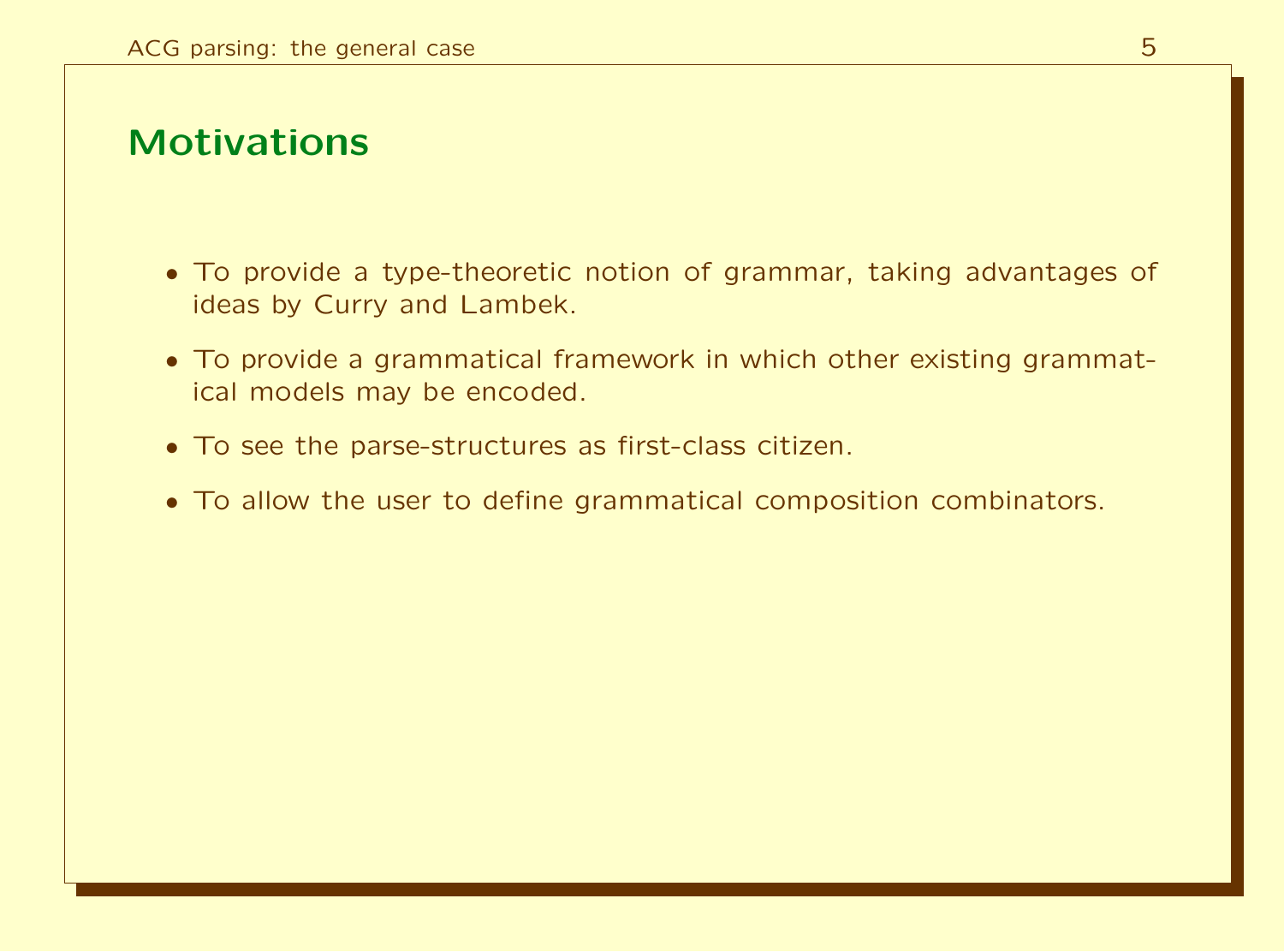- To provide a type-theoretic notion of grammar, taking advantages of ideas by Curry and Lambek.
- To provide a grammatical framework in which other existing grammatical models may be encoded.
- To see the parse-structures as first-class citizen.
- To allow the user to define grammatical composition combinators.
- To base the formalism on a small set of mathematical primitives that combine via simple composition rules.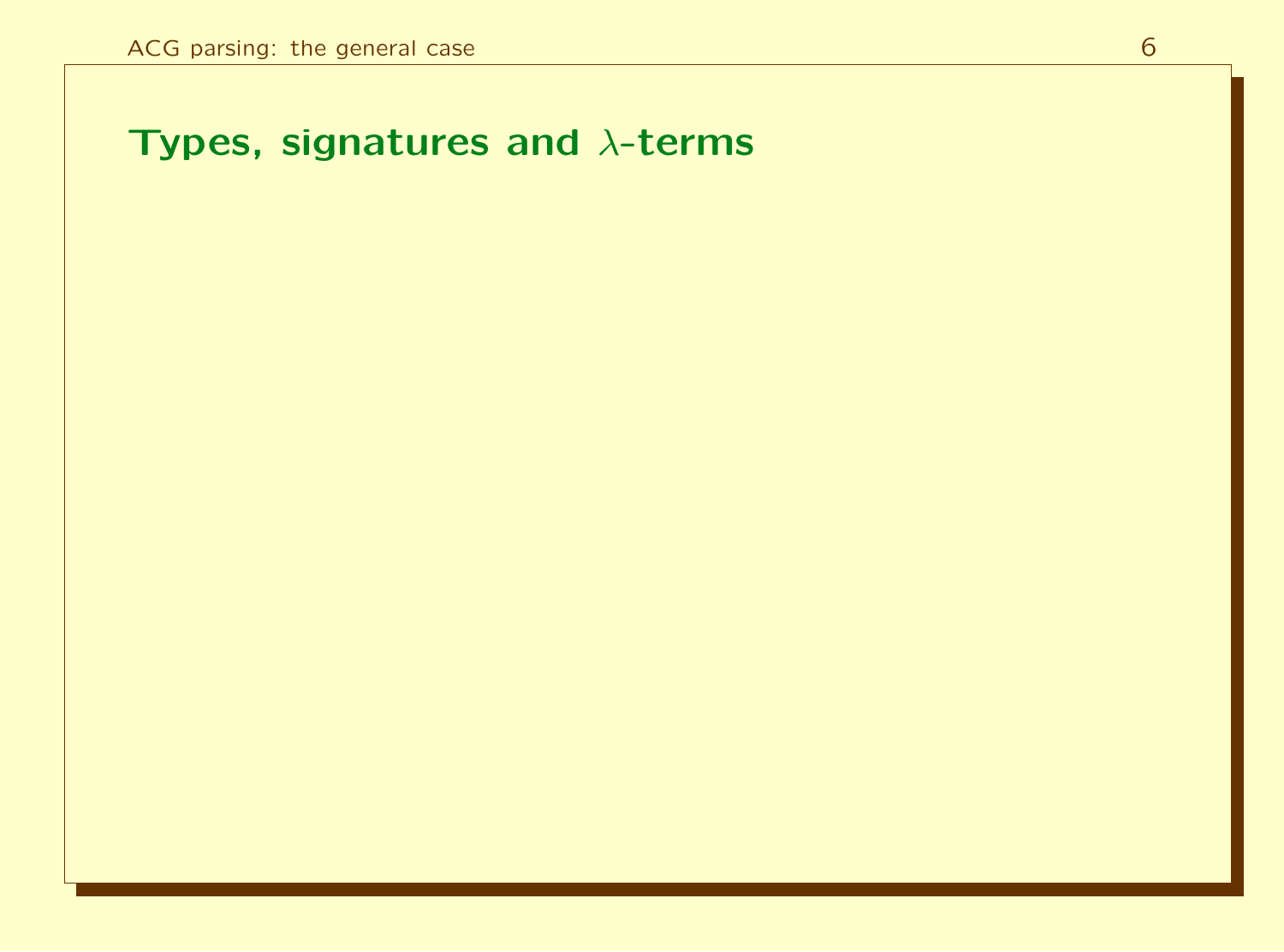$T(A)$  is the set of linear implicative types built on the set of atomic types A:

 $\mathcal{T}(A)$  ::= A |  $(\mathcal{T}(A) \neg \circ \mathcal{T}(A))$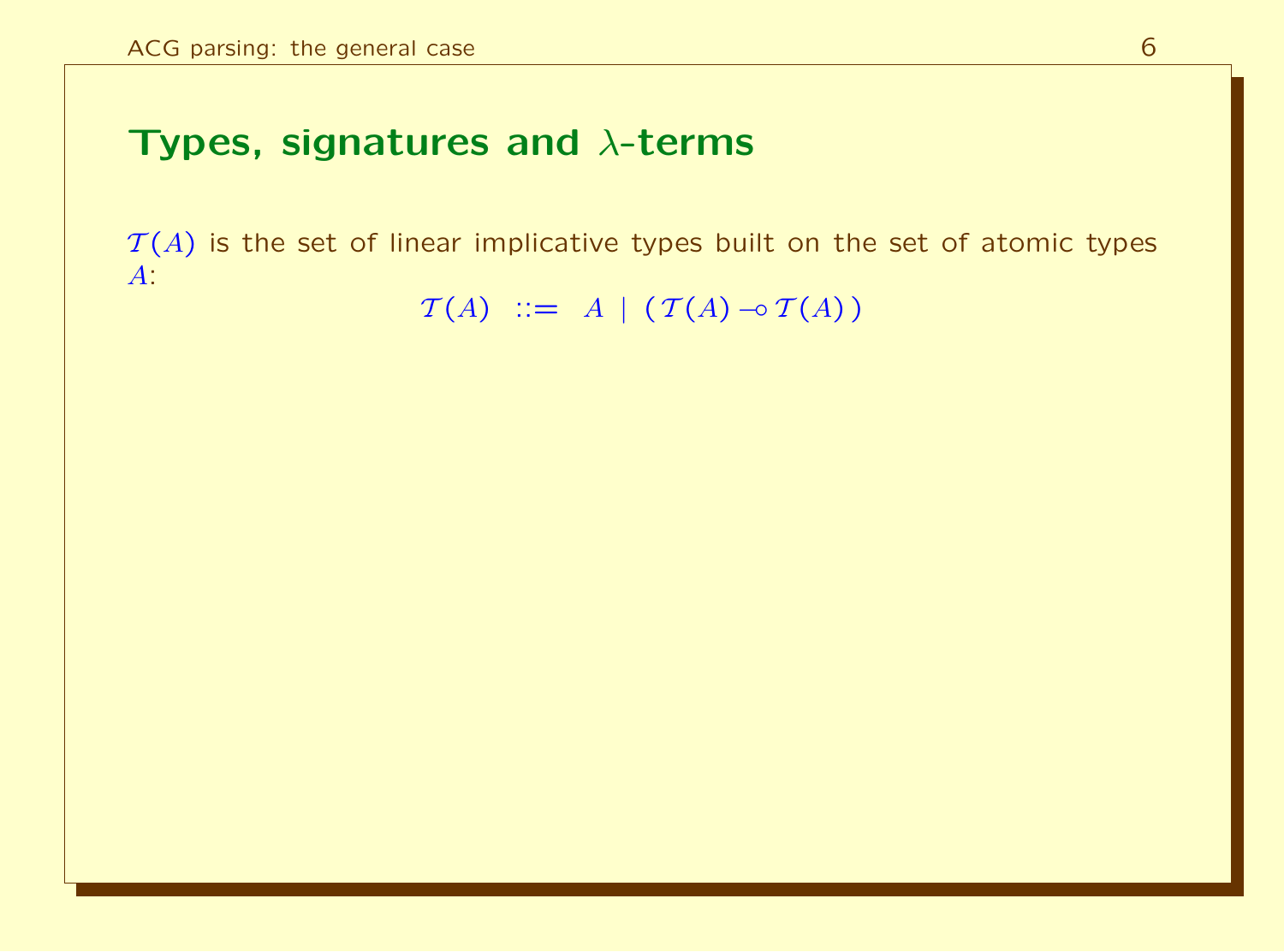$T(A)$  is the set of linear implicative types built on the set of atomic types A:

$$
\mathcal{T}(A) \quad ::= \quad A \mid (\mathcal{T}(A) \rightarrow \mathcal{T}(A))
$$

A higher-order linear signature is a triple  $\Sigma = \langle A, C, \tau \rangle$ , where: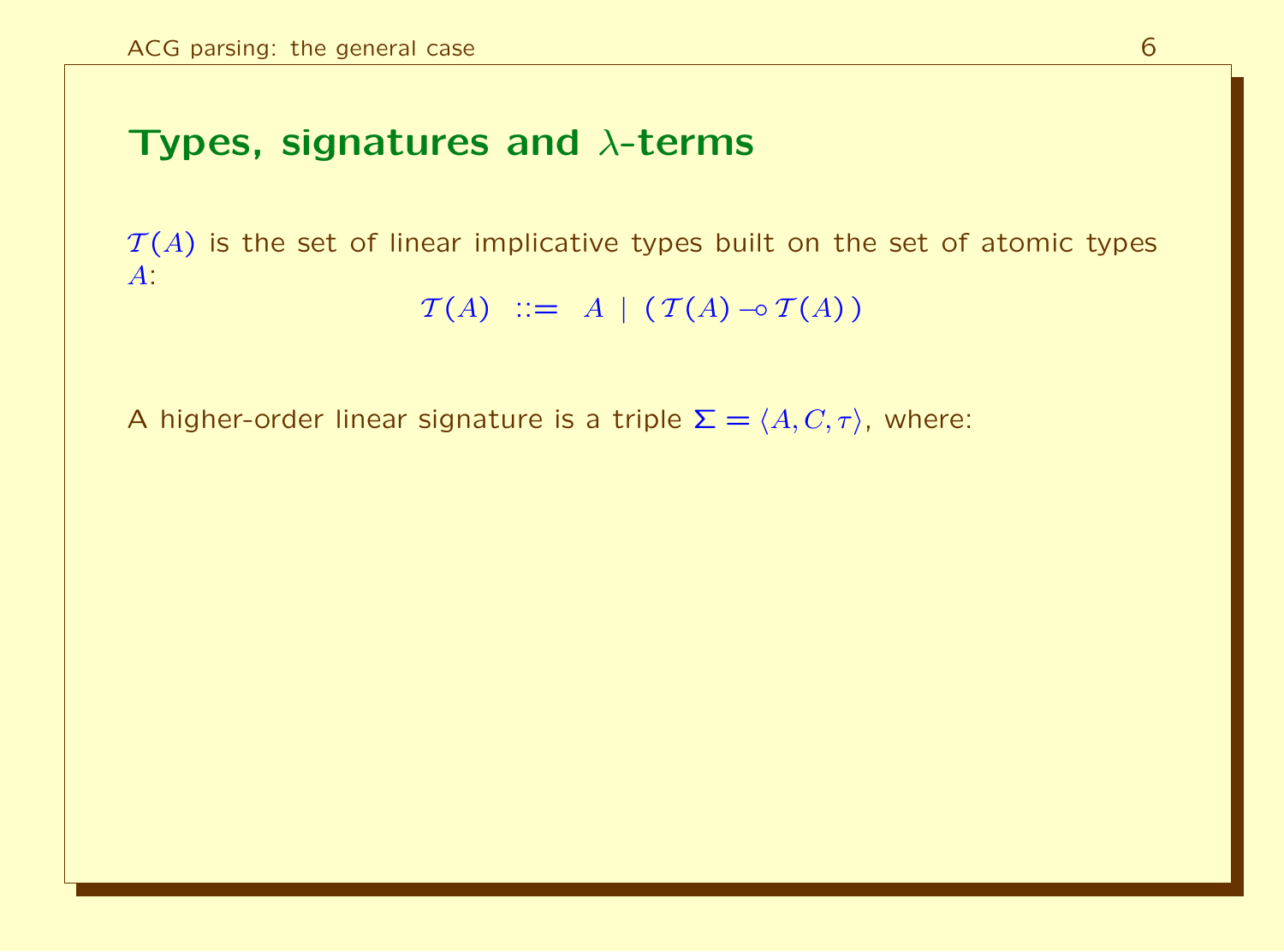$T(A)$  is the set of linear implicative types built on the set of atomic types A:

$$
\mathcal{T}(A) \quad ::= \quad A \mid (\mathcal{T}(A) \rightarrow \mathcal{T}(A))
$$

A higher-order linear signature is a triple  $\Sigma = \langle A, C, \tau \rangle$ , where:

A is a finite set of atomic types;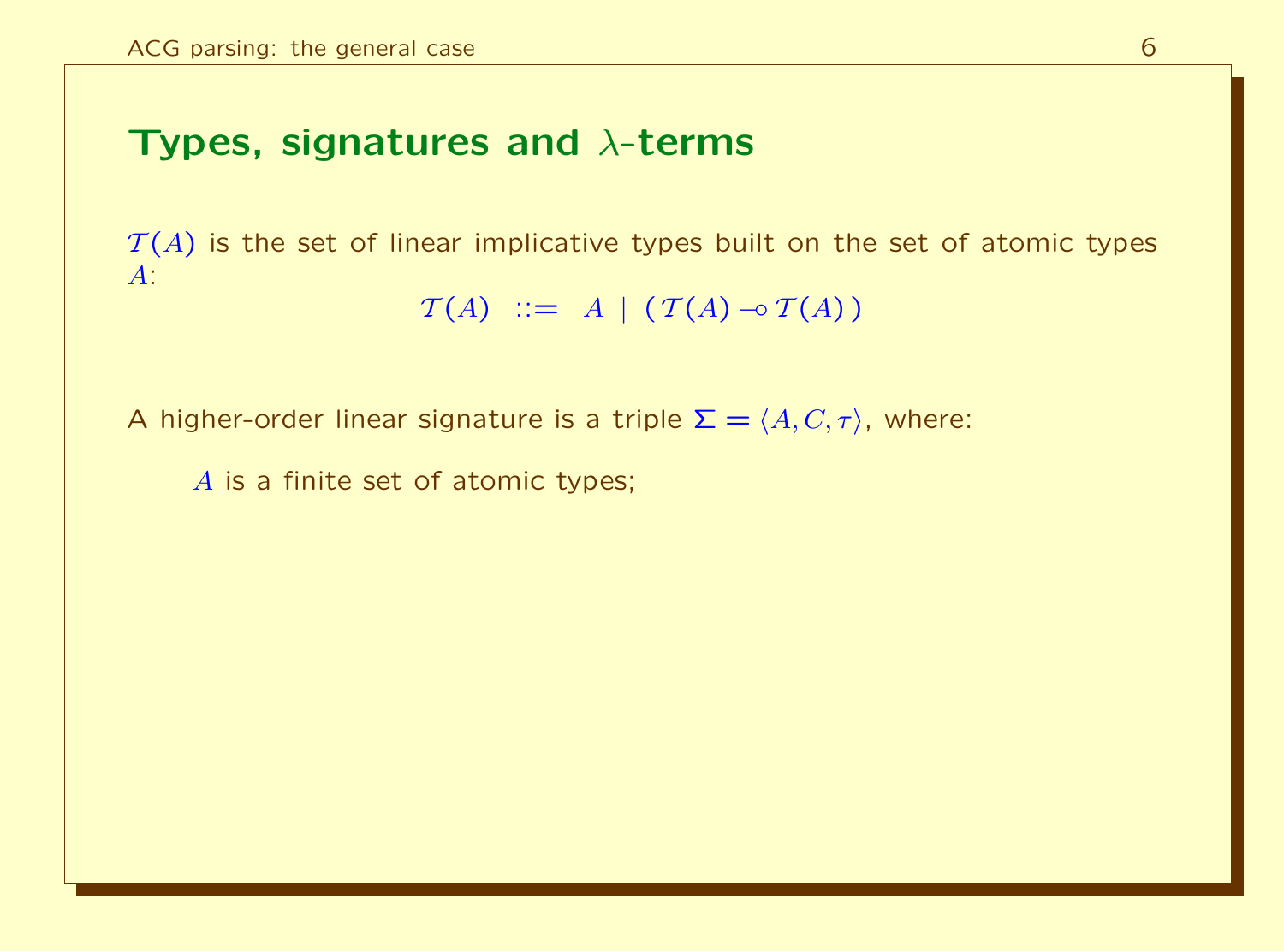$T(A)$  is the set of linear implicative types built on the set of atomic types A:

$$
\mathcal{T}(A) \quad ::= \quad A \mid (\mathcal{T}(A) \rightarrow \mathcal{T}(A))
$$

A higher-order linear signature is a triple  $\Sigma = \langle A, C, \tau \rangle$ , where:

A is a finite set of atomic types;

 $C$  is a finite set of constants;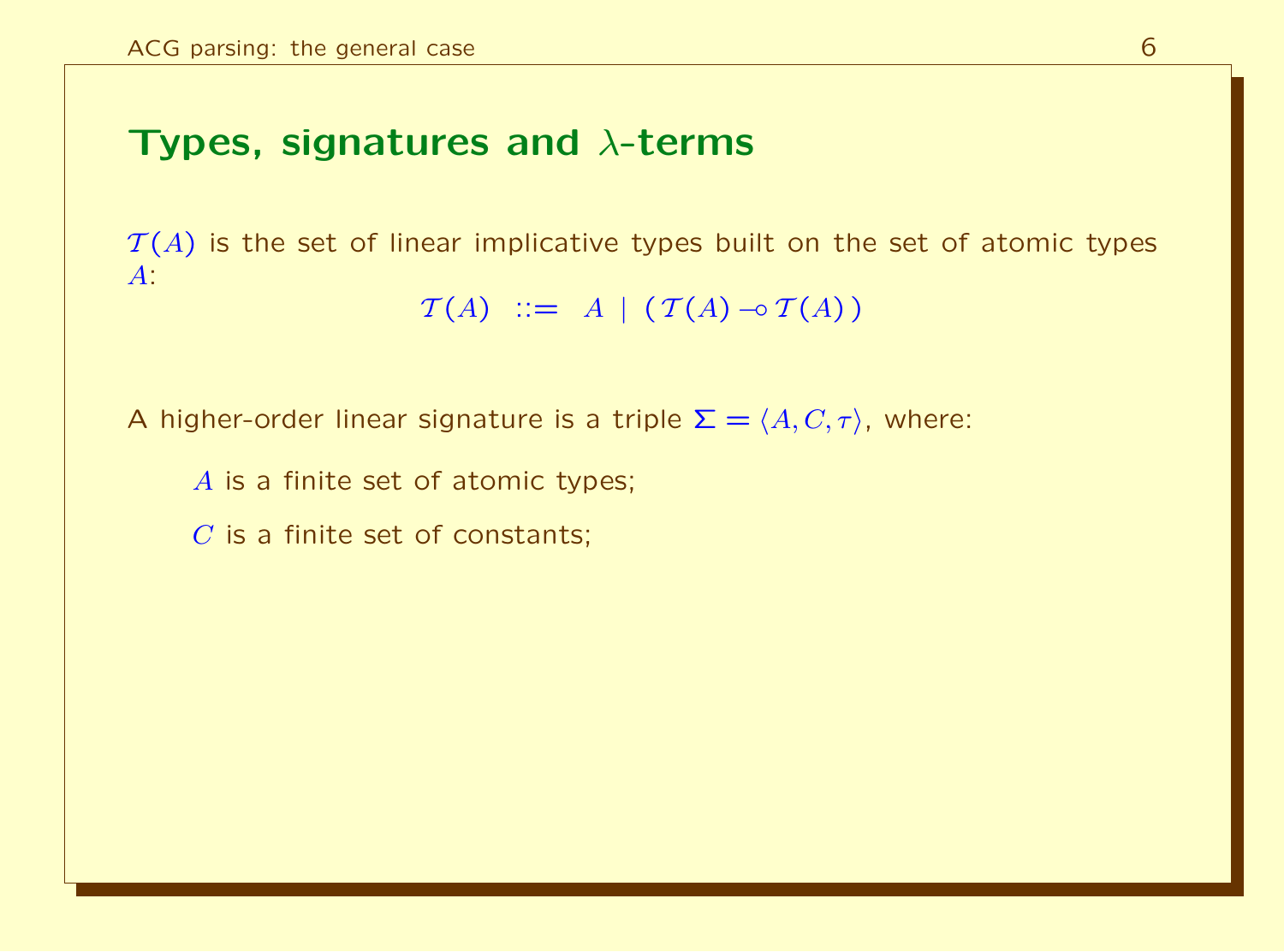$T(A)$  is the set of linear implicative types built on the set of atomic types A:

$$
\mathcal{T}(A) \ ::= \ A \ | \ (\mathcal{T}(A) \neg \circ \mathcal{T}(A))
$$

A higher-order linear signature is a triple  $\Sigma = \langle A, C, \tau \rangle$ , where:

A is a finite set of atomic types;

 $C$  is a finite set of constants;

 $\tau: C \to \mathcal{T}(A)$  is a function that assigns each constant in C with a linear implicative type built on A.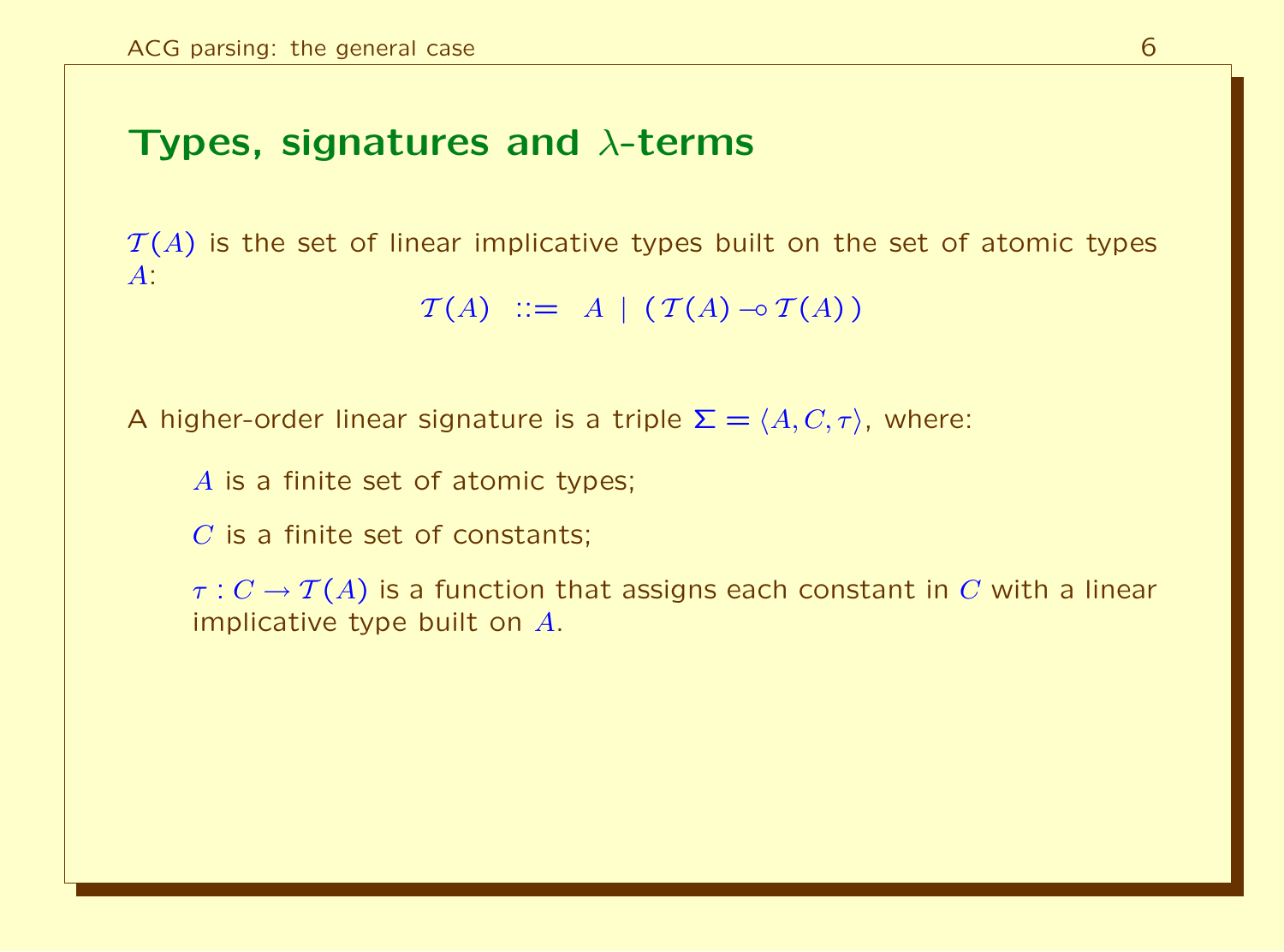$T(A)$  is the set of linear implicative types built on the set of atomic types A:

$$
\mathcal{T}(A) \ ::= \ A \ | \ (\mathcal{T}(A) \neg \circ \mathcal{T}(A))
$$

A higher-order linear signature is a triple  $\Sigma = \langle A, C, \tau \rangle$ , where:

A is a finite set of atomic types;

 $C$  is a finite set of constants;

 $\tau: C \to \mathcal{T}(A)$  is a function that assigns each constant in C with a linear implicative type built on A.

 $\Lambda(\Sigma)$  denotes the set of linear  $\lambda$ -terms built upon a higher-order linear signature Σ.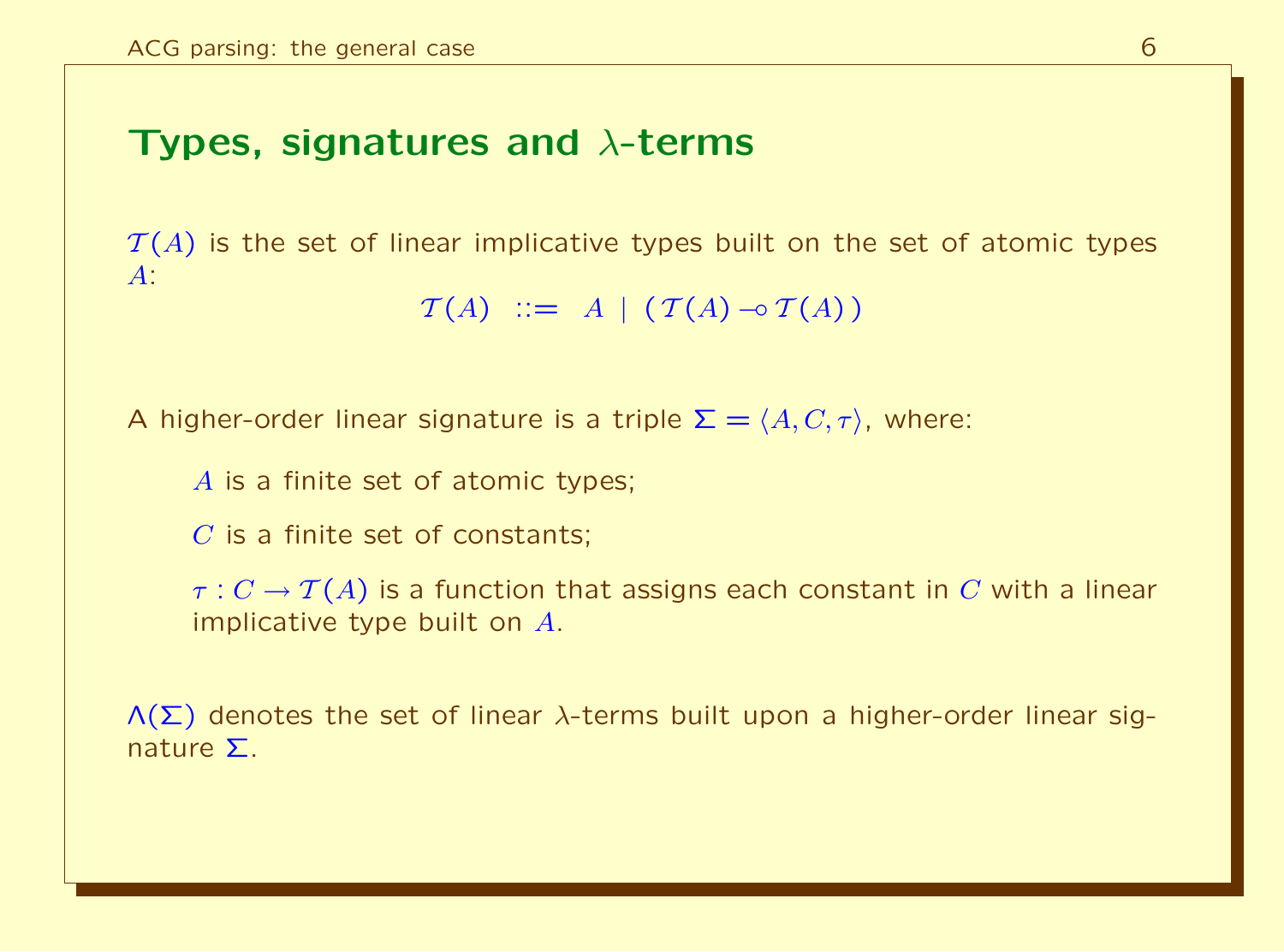# Vocabularies and Lexicons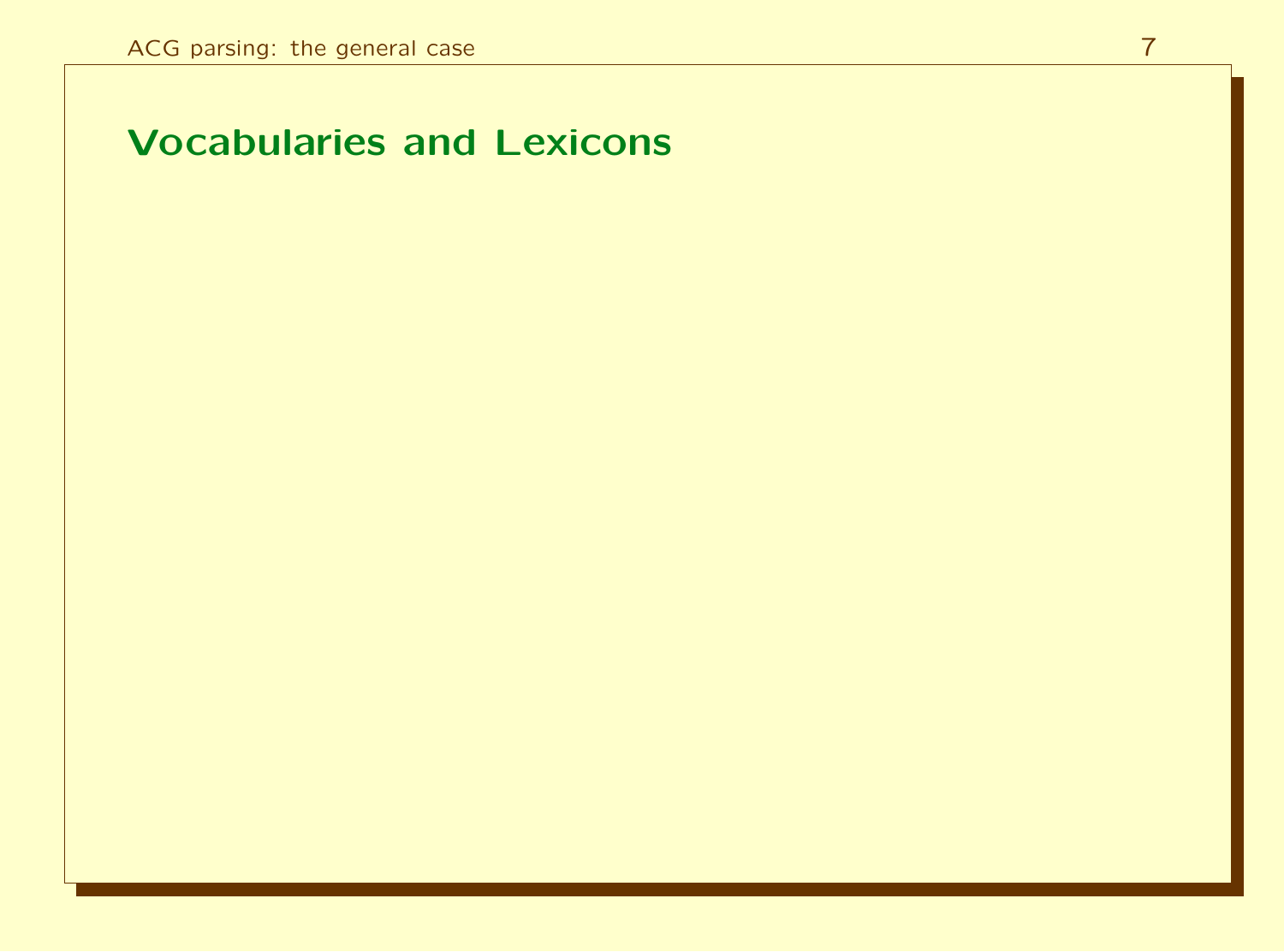### Vocabularies and Lexicons

A vocabulary is simply defined to be a higher-order linear signature.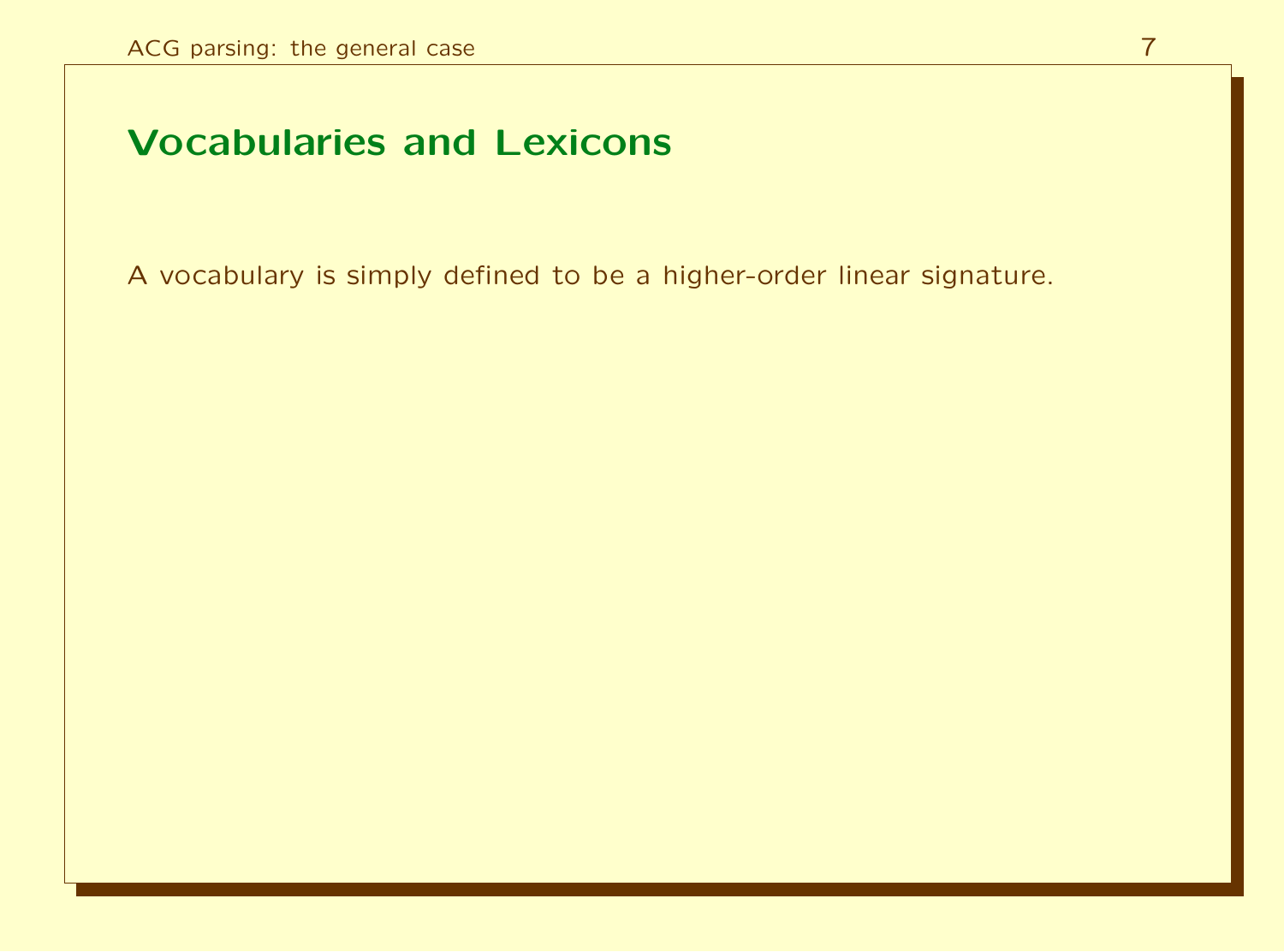#### Vocabularies and Lexicons

A vocabulary is simply defined to be a higher-order linear signature.

Given two vocabularies  $\Sigma_1 = \langle A_1, C_1, \tau_1 \rangle$  and  $\Sigma_2 = \langle A_2, C_2, \tau_2 \rangle$ , a lexicon  $\mathcal{L} = \langle \eta, \theta \rangle$  from  $\Sigma_1$  to  $\Sigma_2$  is made of two functions:

 $\eta: A_1 \to \mathcal{T}(A_2)$ ,

 $\theta: C_1 \to \Lambda(\Sigma_2)$ ,

such that

 $\vdash_{\Sigma_2} \theta(c)$  :  $\eta(\tau_1(c))$ .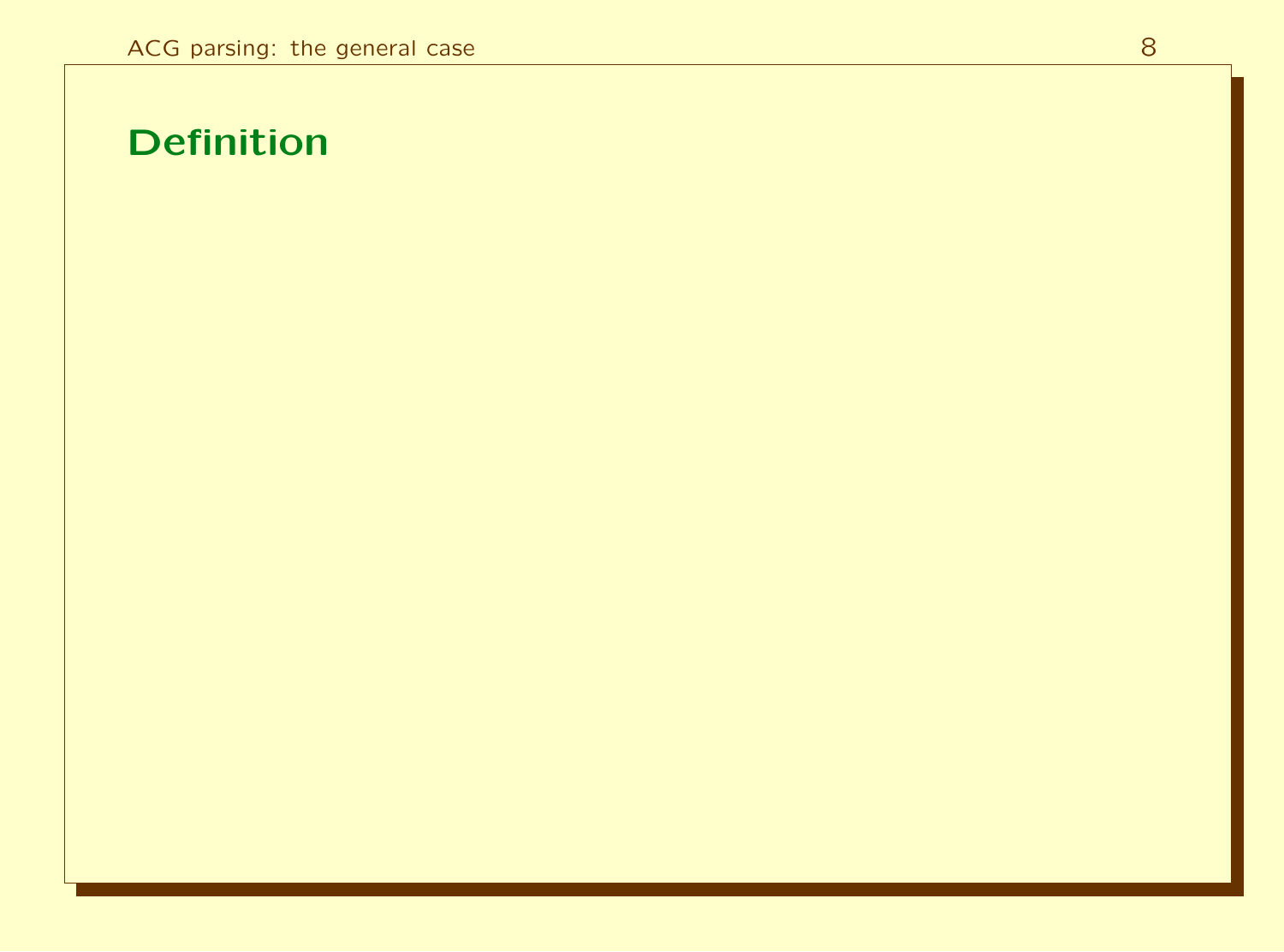An abstract categorial grammar is a quadruple

 $\mathcal{G} = \langle \Sigma_1, \Sigma_2, \mathcal{L}, s \rangle$ 

where :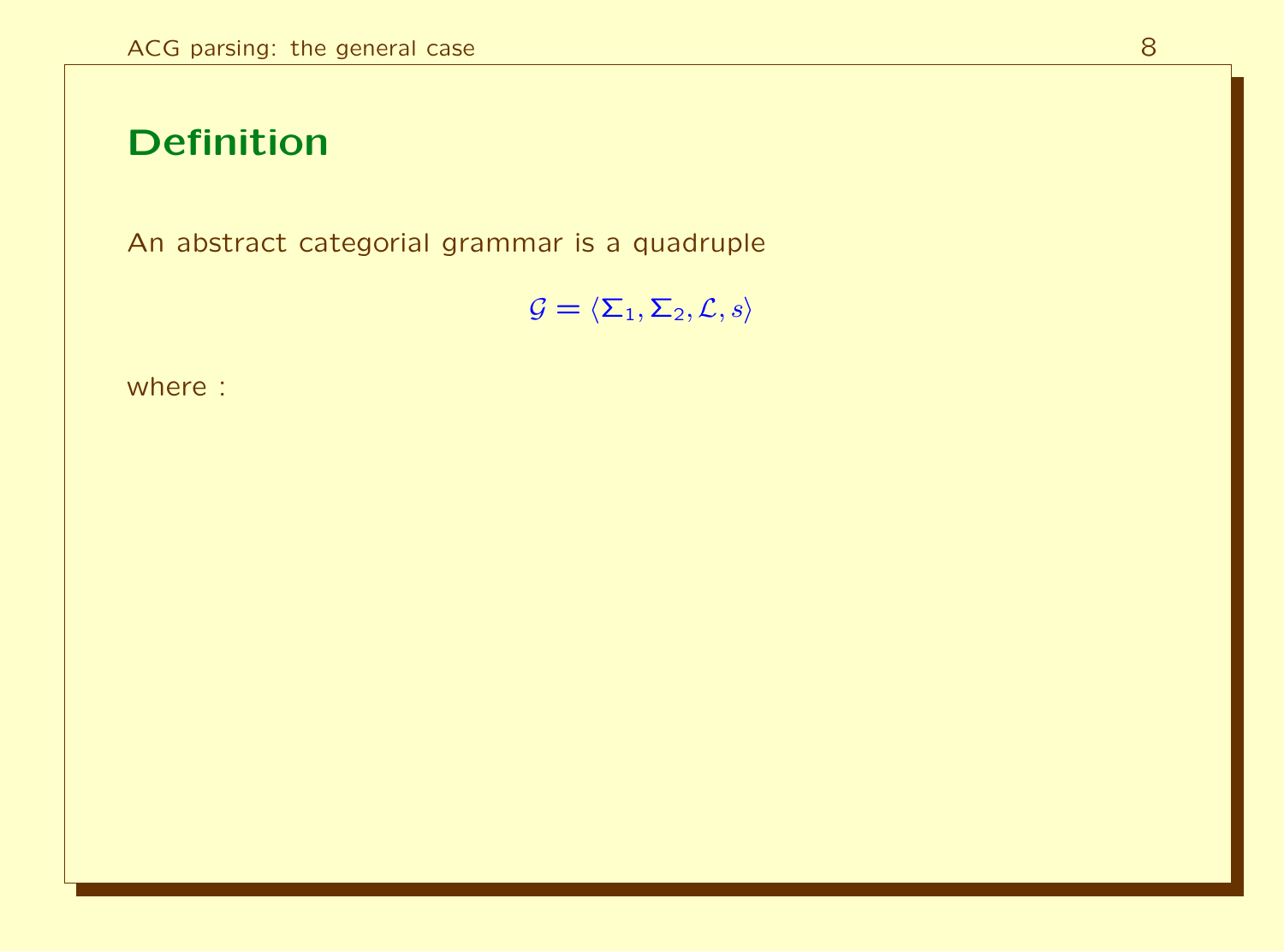An abstract categorial grammar is a quadruple

 $\mathcal{G} = \langle \Sigma_1, \Sigma_2, \mathcal{L}, s \rangle$ 

where :

 $\Sigma_1 = \langle A_1, C_1, \tau_1 \rangle$  and  $\Sigma_2 = \langle A_2, C_2, \tau_2 \rangle$  are two higher-order linear signatures;  $\Sigma_1$  is called the abstract vocabulary and  $\Sigma_2$  is called the object vocabulary;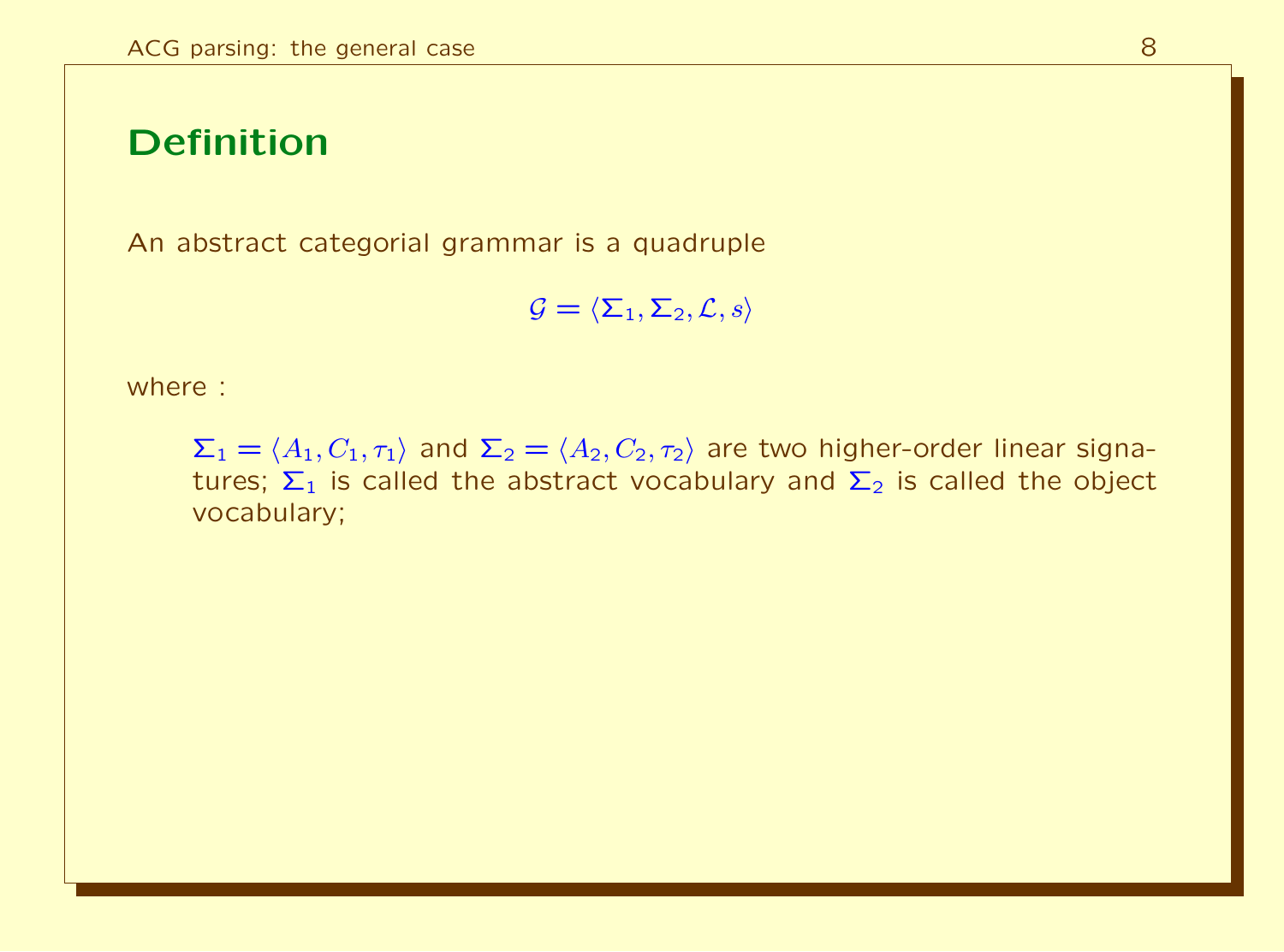An abstract categorial grammar is a quadruple

 $\mathcal{G} = \langle \Sigma_1, \Sigma_2, \mathcal{L}, s \rangle$ 

where :

 $\Sigma_1 = \langle A_1, C_1, \tau_1 \rangle$  and  $\Sigma_2 = \langle A_2, C_2, \tau_2 \rangle$  are two higher-order linear signatures;  $\Sigma_1$  is called the abstract vocabulary and  $\Sigma_2$  is called the object vocabulary;

 $\mathcal{L}: \Sigma_1 \to \Sigma_2$  is a lexicon from the abstract vocabulary to the object vocabulary;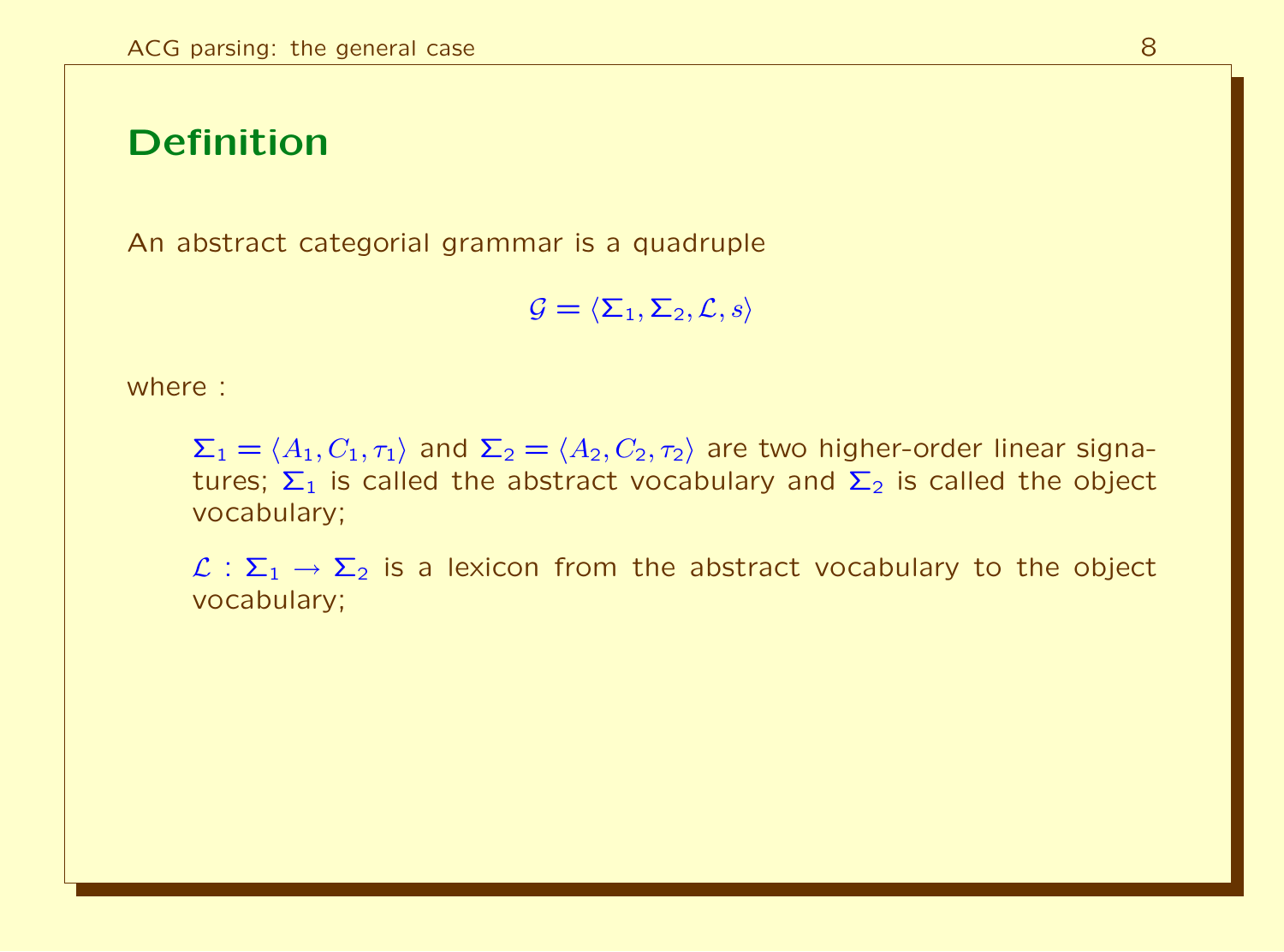An abstract categorial grammar is a quadruple

 $\mathcal{G} = \langle \Sigma_1, \Sigma_2, \mathcal{L}, s \rangle$ 

where :

 $\Sigma_1 = \langle A_1, C_1, \tau_1 \rangle$  and  $\Sigma_2 = \langle A_2, C_2, \tau_2 \rangle$  are two higher-order linear signatures;  $\Sigma_1$  is called the abstract vocabulary and  $\Sigma_2$  is called the object vocabulary;

 $\mathcal{L} : \Sigma_1 \to \Sigma_2$  is a lexicon from the abstract vocabulary to the object vocabulary;

 $s \in \mathcal{T}(A_1)$  is a type of the abstract vocabulary; it is called the distinguished type of the grammar.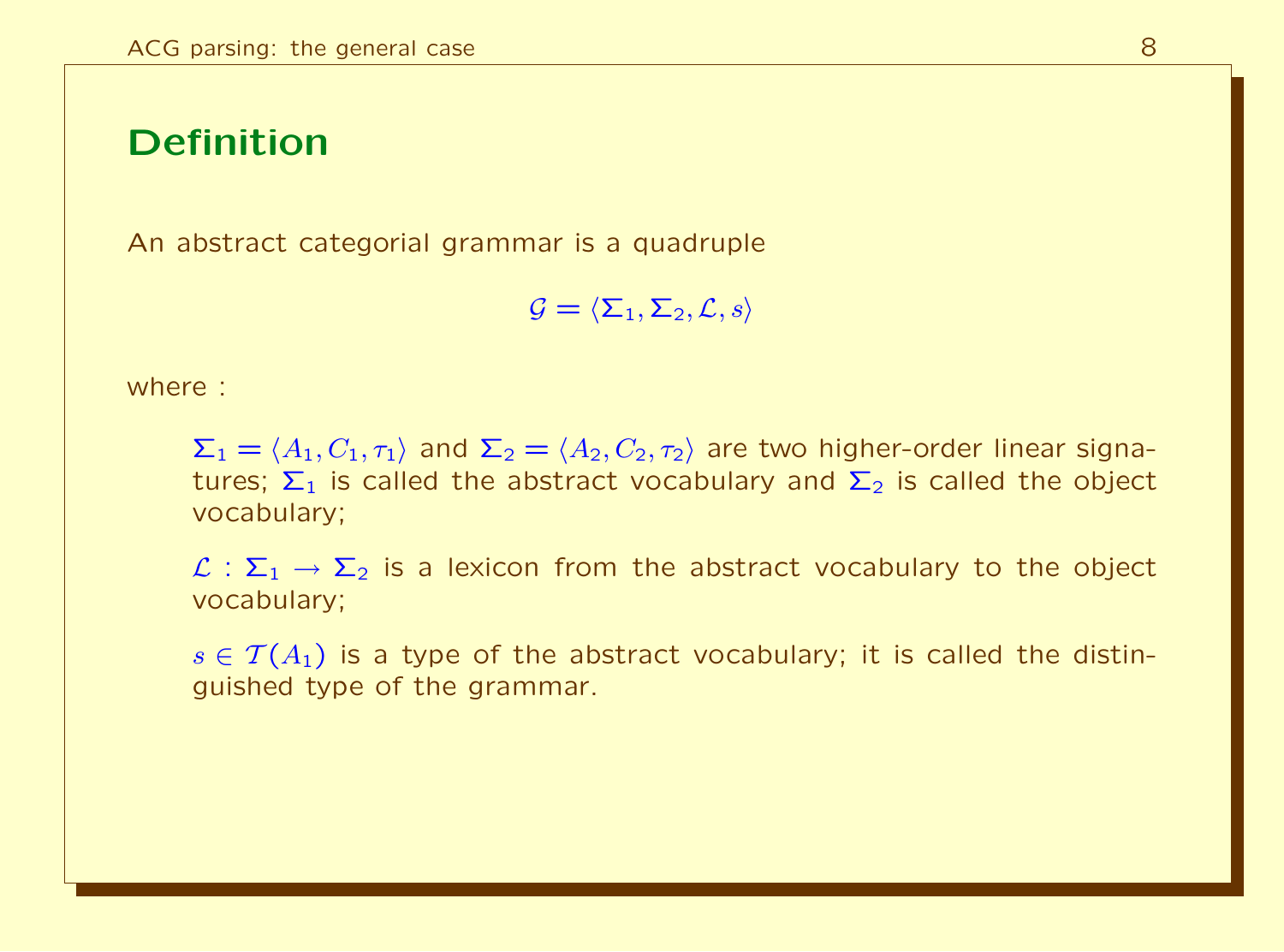### Languages generated by an ACG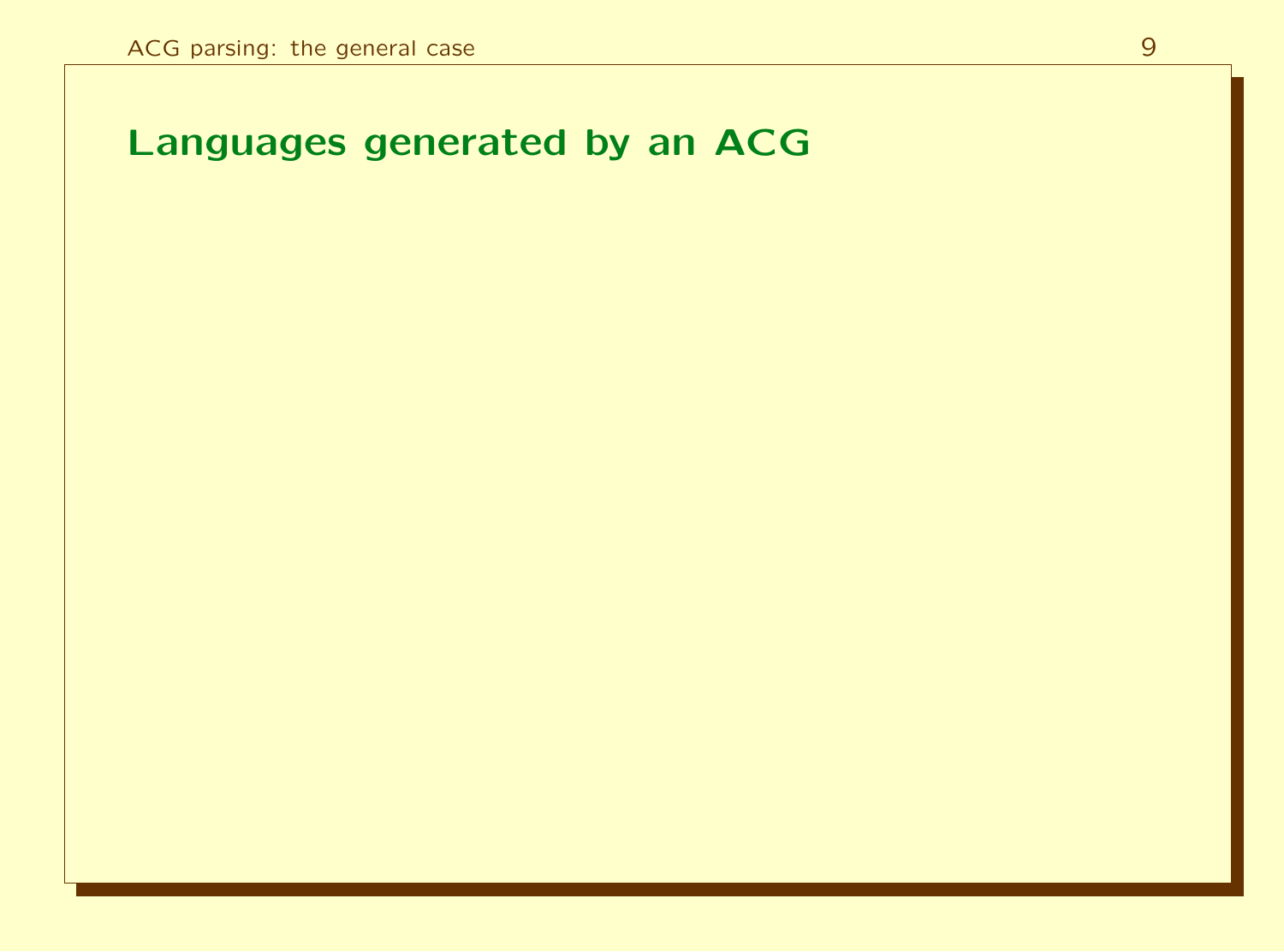#### Languages generated by an ACG

The abstract language generated by  $G(\mathcal{A}(G))$  is defined as follows:

 $\mathcal{A}(\mathcal{G}) = \{t \in \mathcal{N}(\mathsf{\Sigma}_1) \, | \, \mathsf{L}_{\mathsf{\Sigma}_1} t : s \text{ is derivable}\}$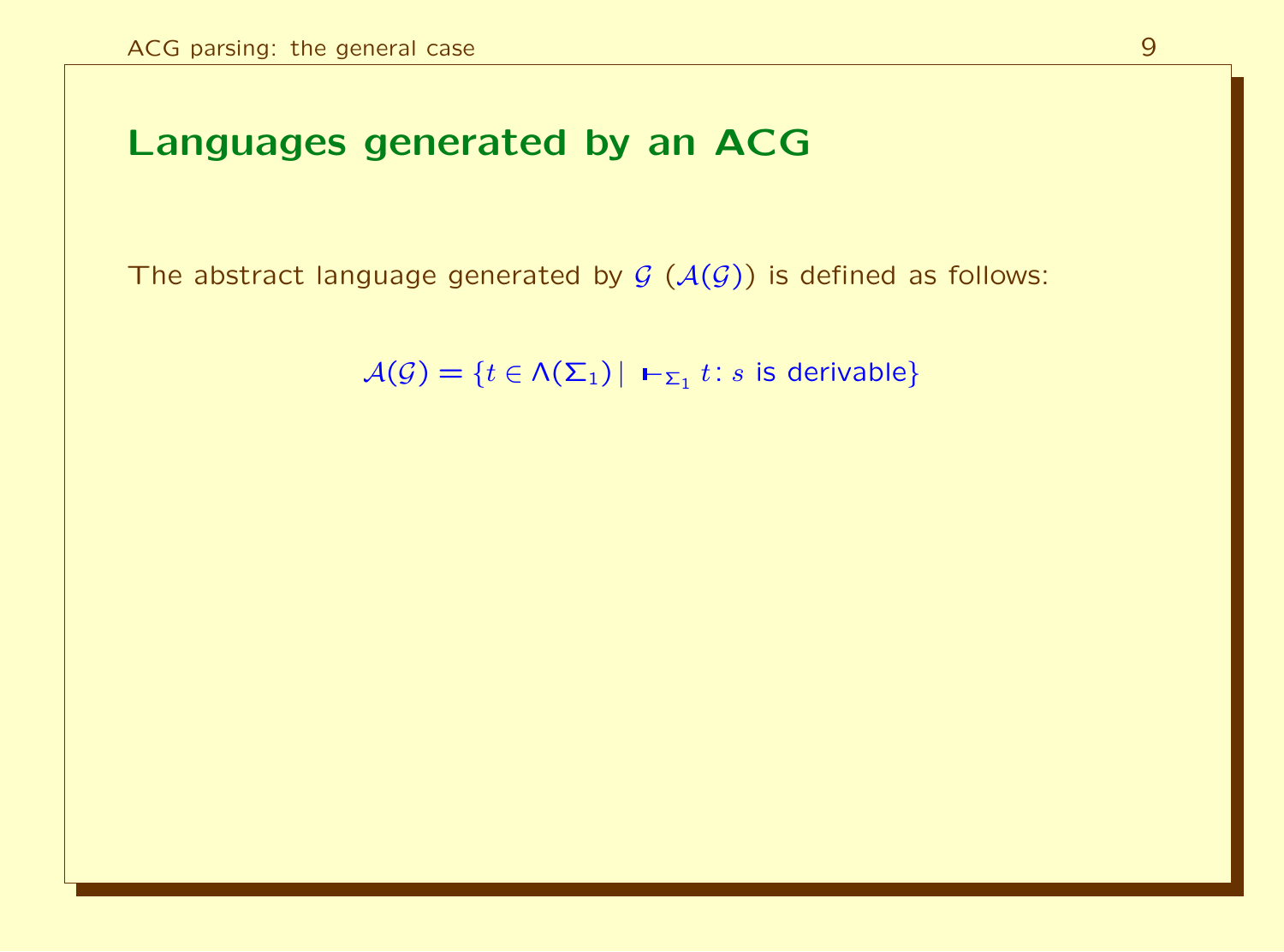#### Languages generated by an ACG

The abstract language generated by  $G(\mathcal{A}(G))$  is defined as follows:

$$
\mathcal{A}(\mathcal{G}) = \{ t \in \Lambda(\Sigma_1) \mid \mathsf{L}_{\Sigma_1} t : s \text{ is derivable} \}
$$

The object language generated by  $G(\mathcal{O}(G))$  is defined to be the image of the abstract language by the term homomorphism induced by the lexicon  $\mathcal{L}$ :

 $\mathcal{O}(\mathcal{G}) = \{t \in \Lambda(\Sigma_2) | \exists u \in \mathcal{A}(\mathcal{G}), t = \mathcal{L}(u)\}\$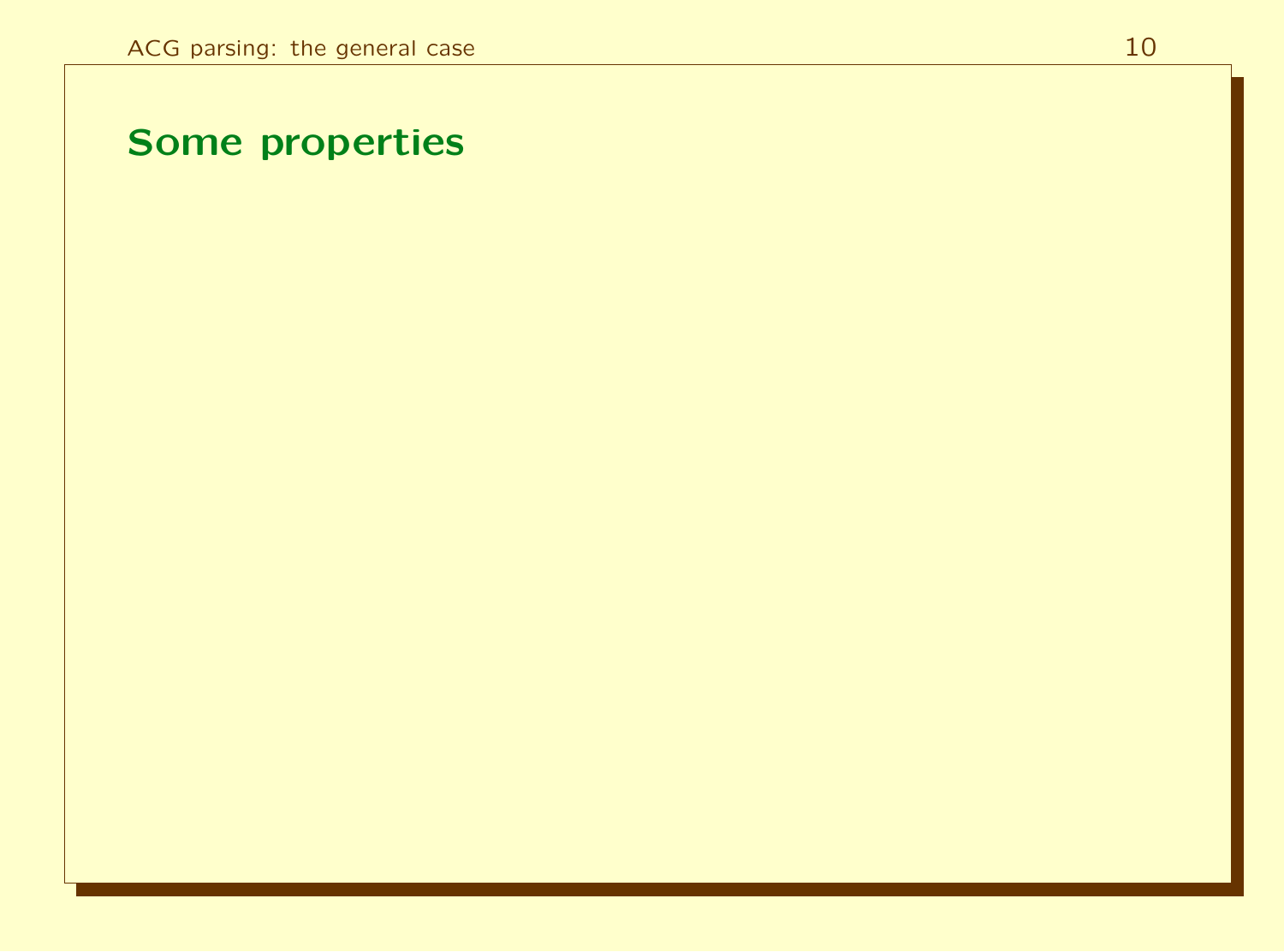• Membership is decidable if and only if Multiplicative Exponential Linear Logic is decidable.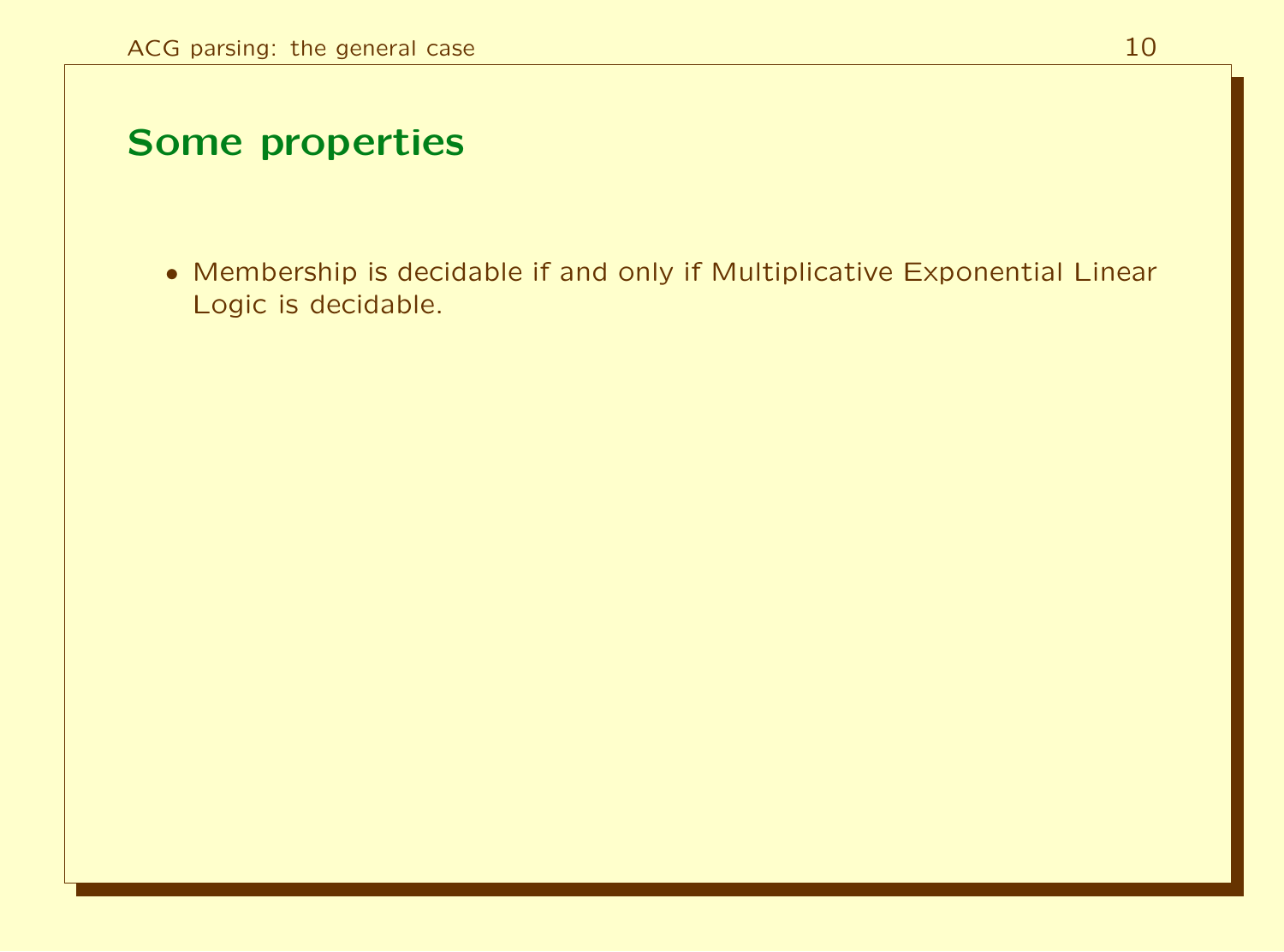- Membership is decidable if and only if Multiplicative Exponential Linear Logic is decidable.
- Membership for lexicalized ACGs is NP-complete.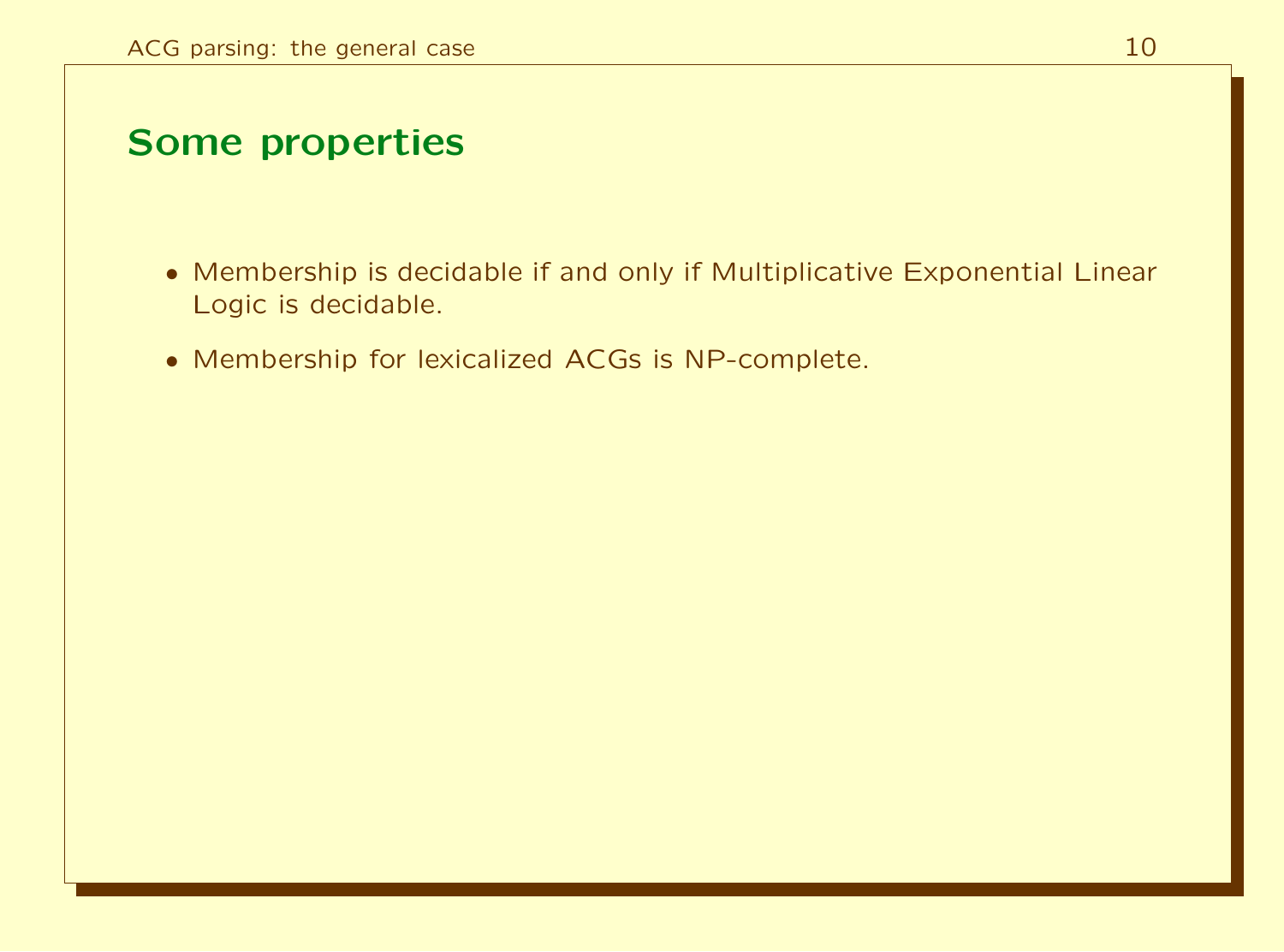- Membership is decidable if and only if Multiplicative Exponential Linear Logic is decidable.
- Membership for lexicalized ACGs is NP-complete.
- Membership for second-order ACGs is polynomial.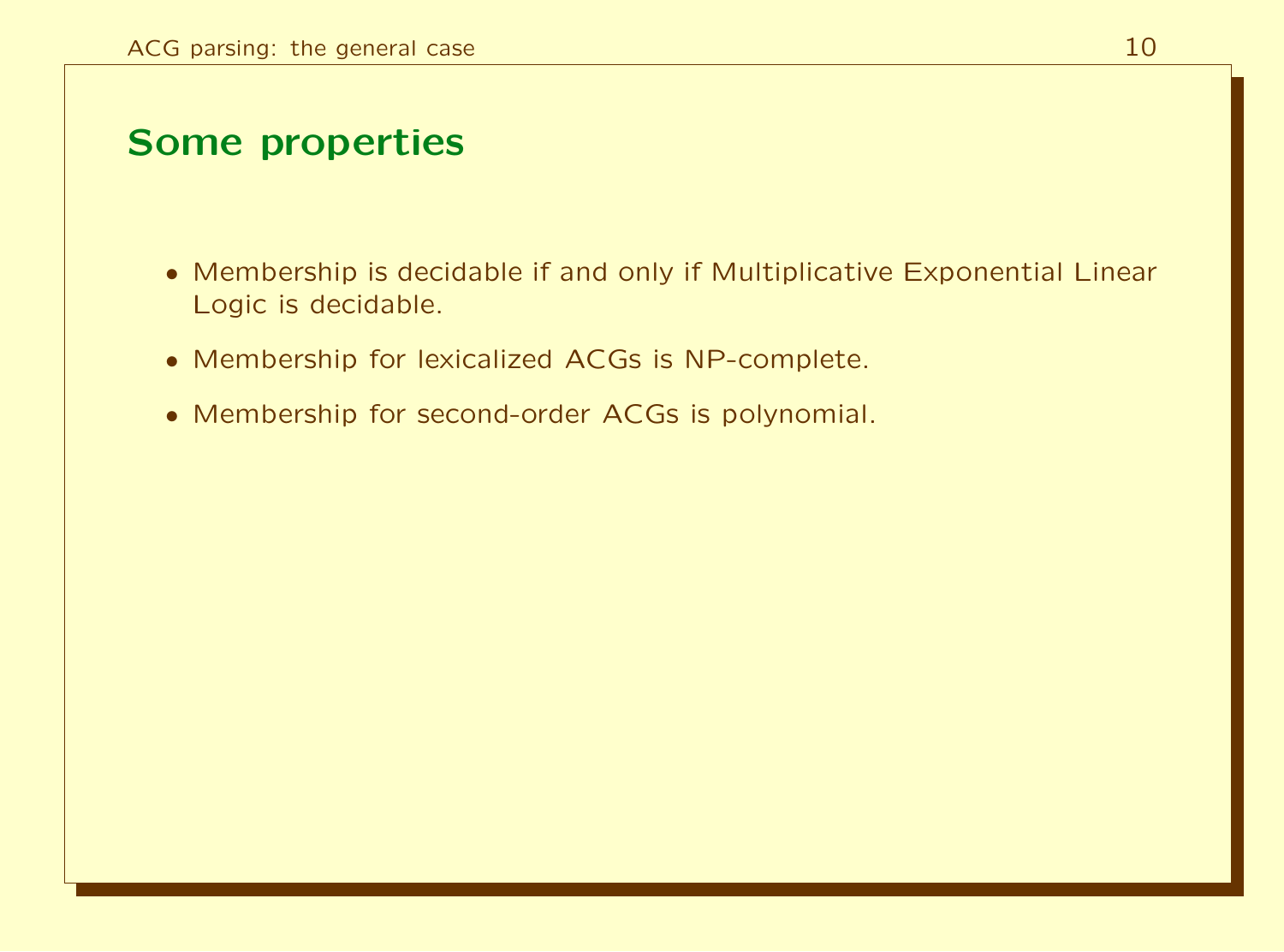# **Examples**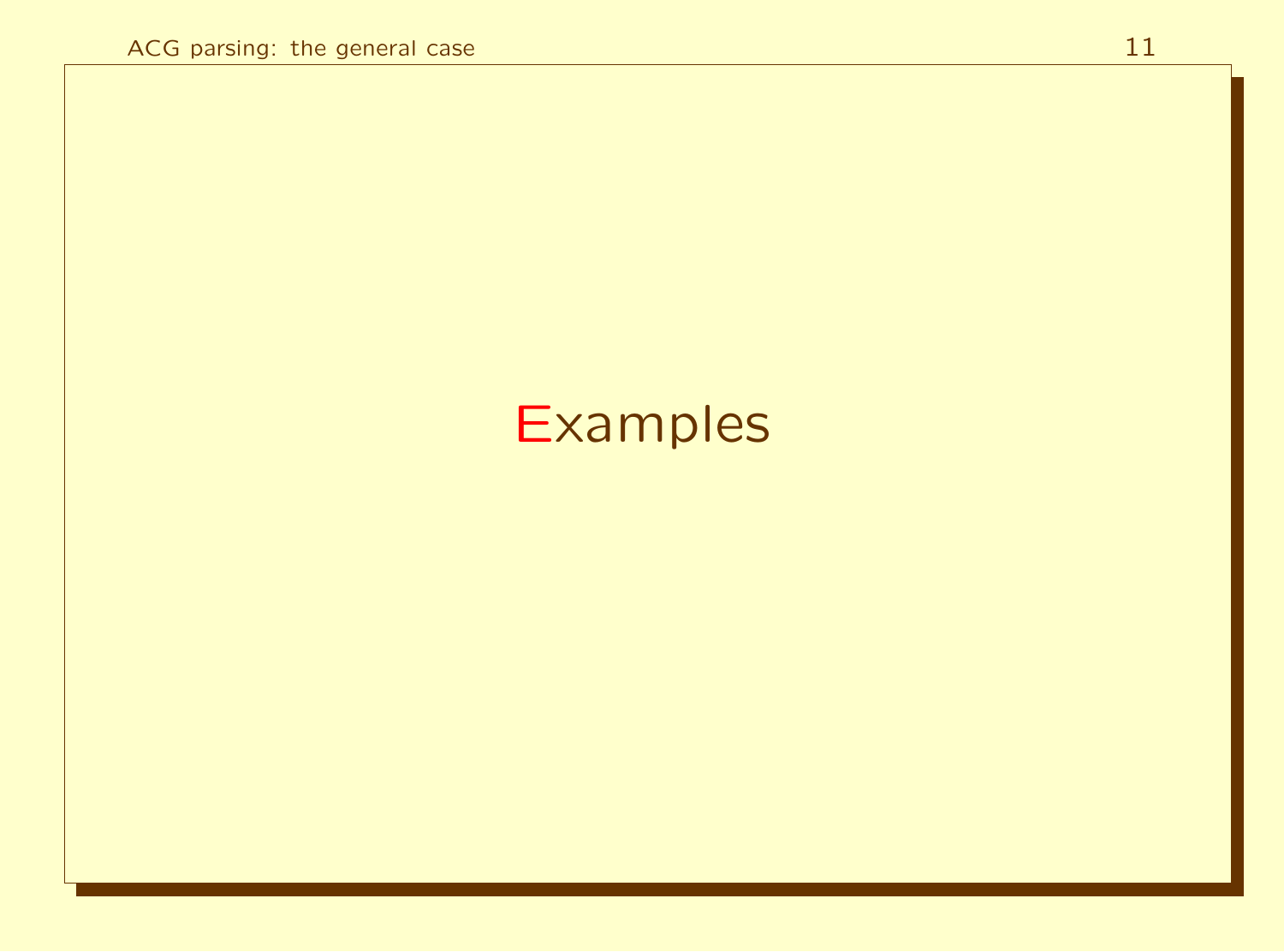# Strings as linear λ-terms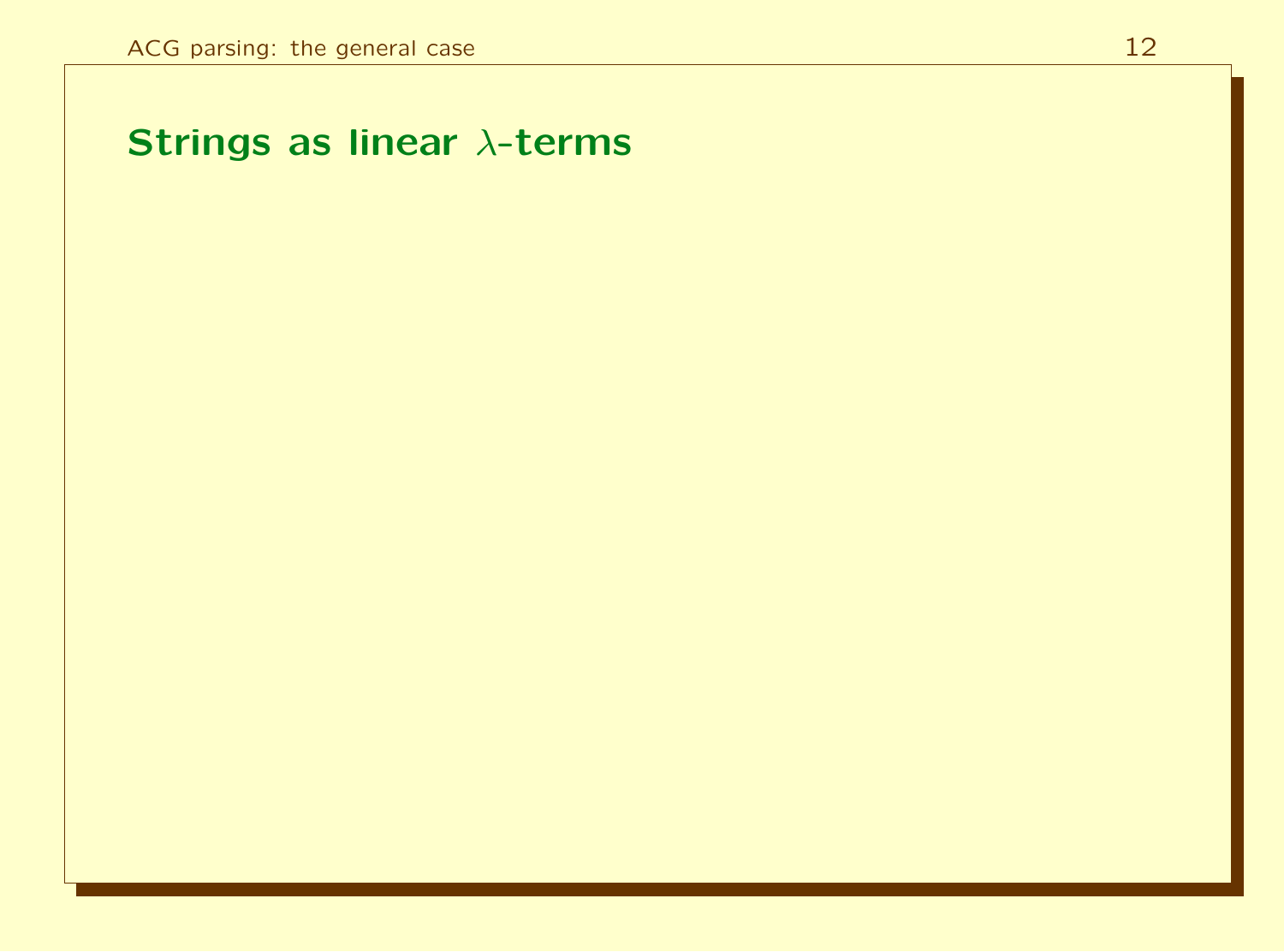### Strings as linear λ-terms

There is a canonical way of representing strings as linear  $\lambda$ -terms. It consists of representing strings as function composition:

 $/abbac / = \lambda x. a (b (b (a (c x))))$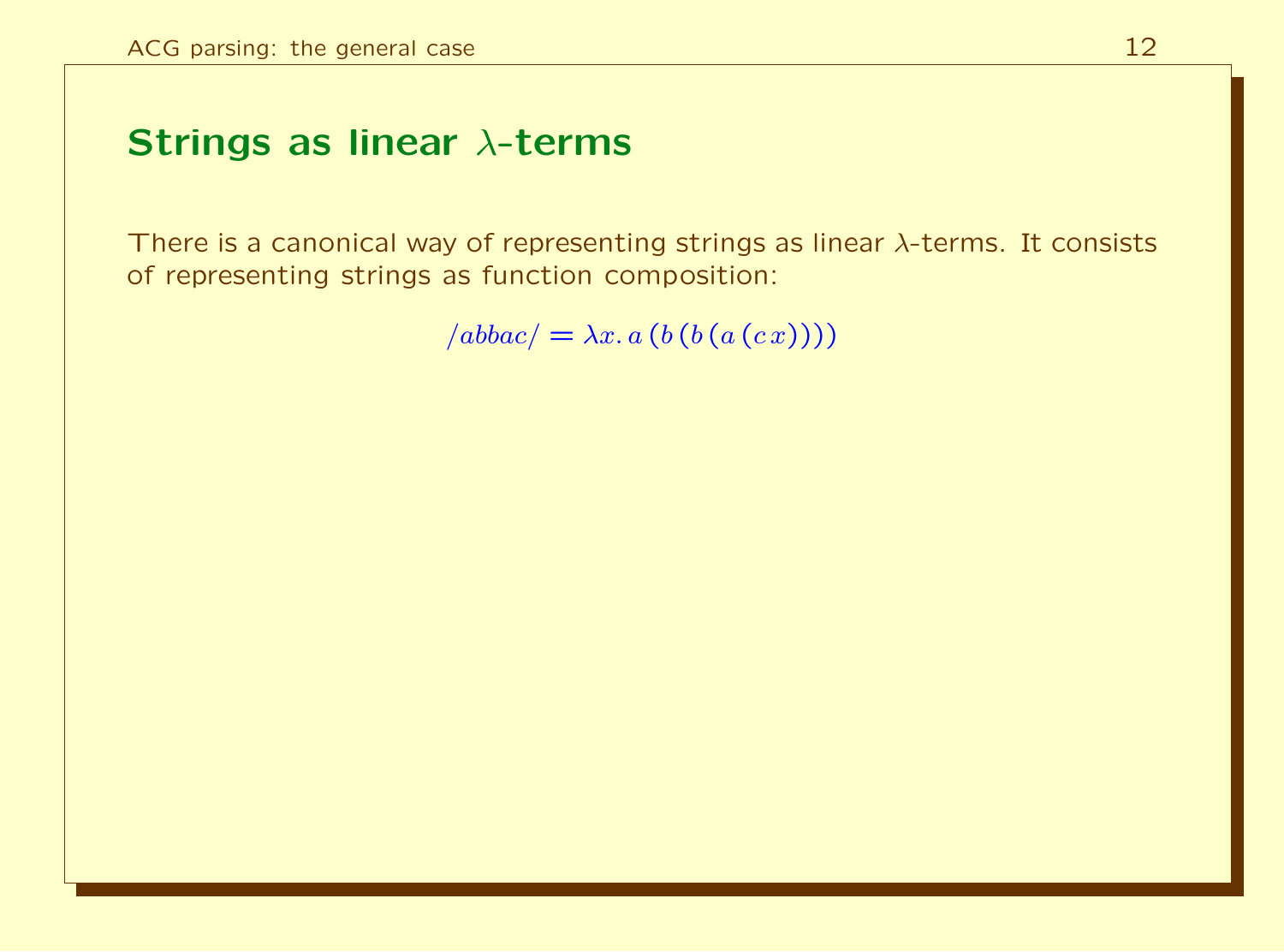#### Strings as linear λ-terms

There is a canonical way of representing strings as linear  $\lambda$ -terms. It consists of representing strings as function composition:

 $/abbac / = \lambda x. a (b (b (a (c x))))$ 

In this setting:

 $\epsilon \stackrel{\triangle}{=} \lambda x. x$  $\alpha + \beta \stackrel{\triangle}{=} \lambda x.\, \alpha \, (\beta x)$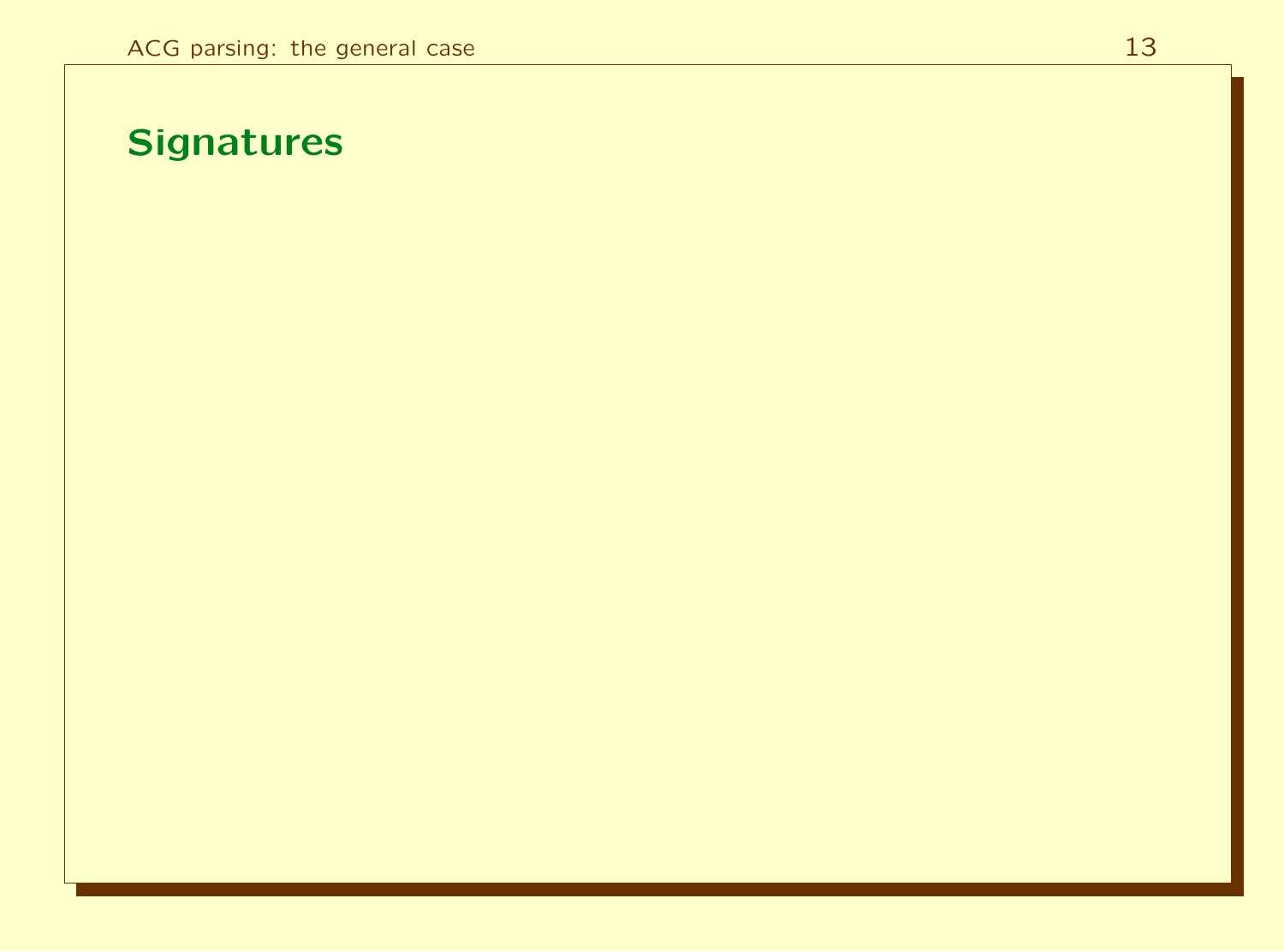$$
\Sigma_0: N, NP, S : type
$$
  
\nJ : NP  
\nU : N  
\nA : N \to ((NP \to S) \to S)  
\nS : ((NP \to S) \to S) \to (NP \to S)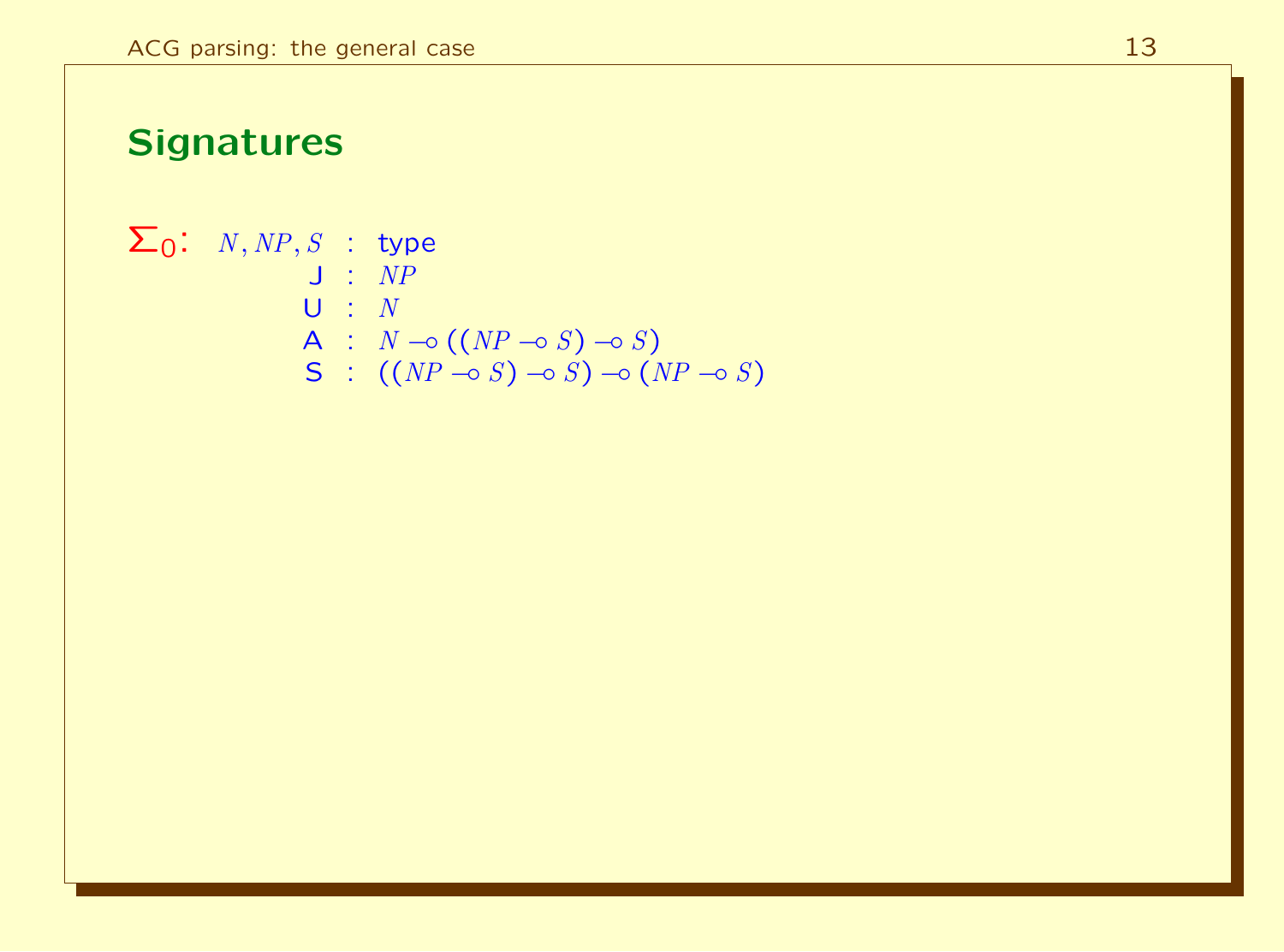$$
\Sigma_0: N, NP, S : type
$$
\n
$$
J: NP
$$
\n
$$
U: N
$$
\n
$$
A: N \rightarrow ((NP \rightarrow S) \rightarrow S)
$$
\n
$$
S: ((NP \rightarrow S) \rightarrow S) \rightarrow (NP \rightarrow S)
$$

 $\Sigma_1$ : a, John, seeks, unicorn :  $STRING$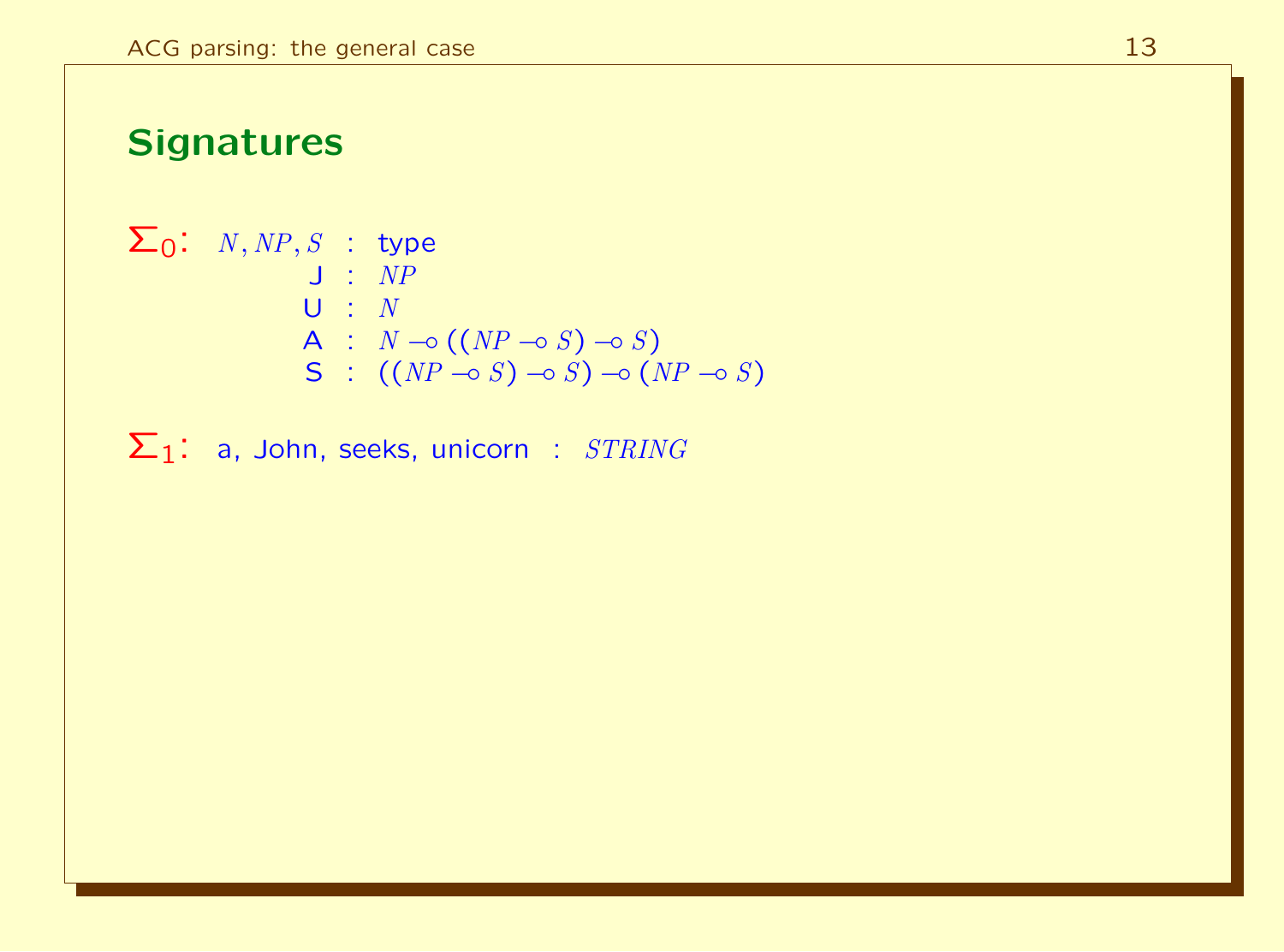$$
\Sigma_0: N, NP, S: type
$$
\n
$$
J: NP
$$
\n
$$
U: N
$$
\n
$$
A: N \rightarrow ((NP \rightarrow S) \rightarrow S)
$$
\n
$$
S: ((NP \rightarrow S) \rightarrow S) \rightarrow (NP \rightarrow S)
$$

 $\Sigma_1$ : a, John, seeks, unicorn :  $STRING$ 

$$
\Sigma_2: \qquad \begin{array}{c} \iota, o \; : \; \text{type} \\ \wedge \; : \; o \multimap (o \multimap o) \\ \exists \; : \; (\iota \to o) \multimap o \\ \mathbf{j} \; : \; \iota \\ \text{uniform} \; : \; \iota \multimap o \\ \text{find} \; : \; \iota \multimap (\iota \multimap o) \\ \text{try} \; : \; \iota \multimap ((\iota \multimap o) \multimap o) \end{array}
$$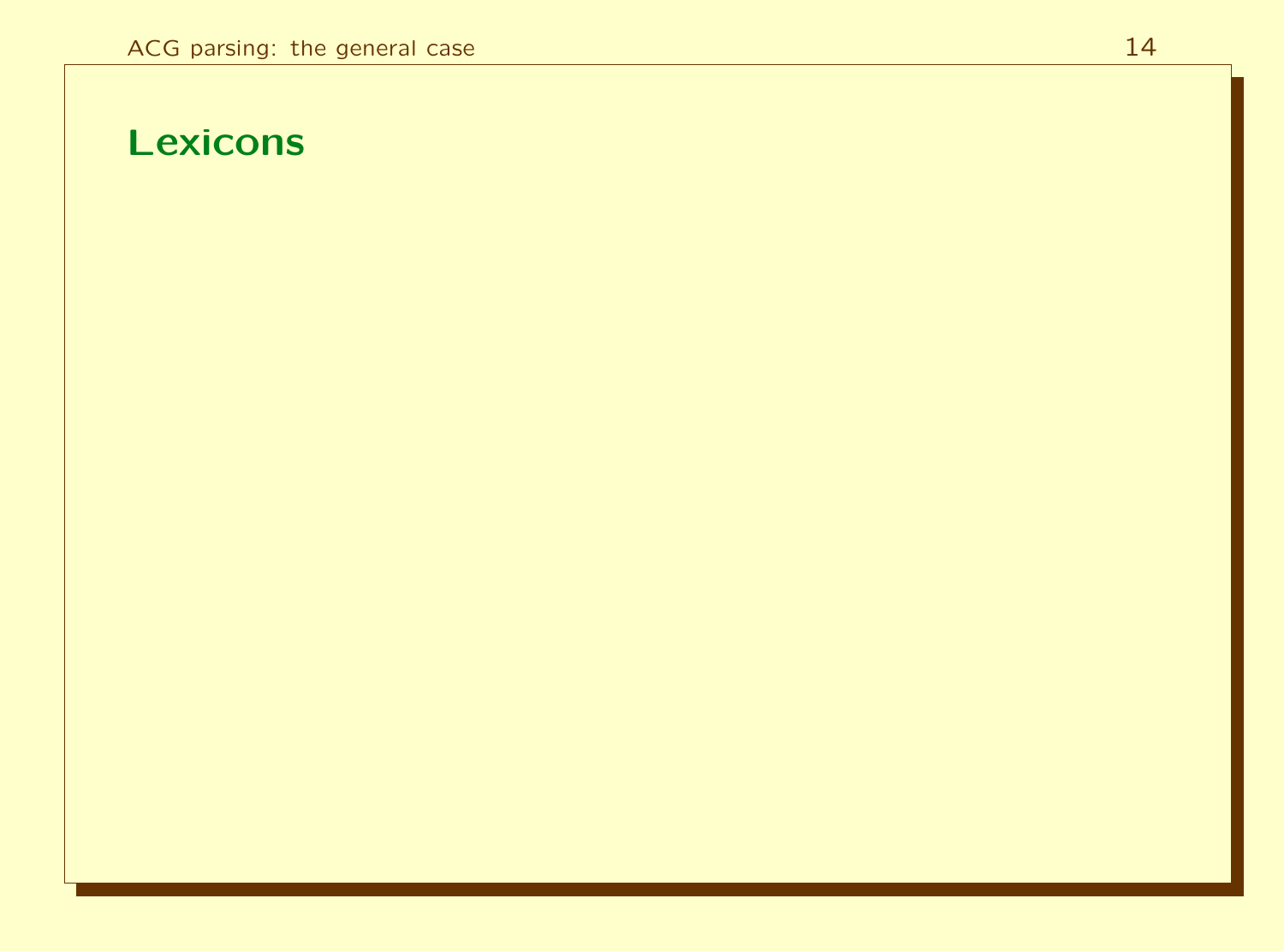# $\mathcal{L}_1 : \Sigma_0 \rightarrow \Sigma_1$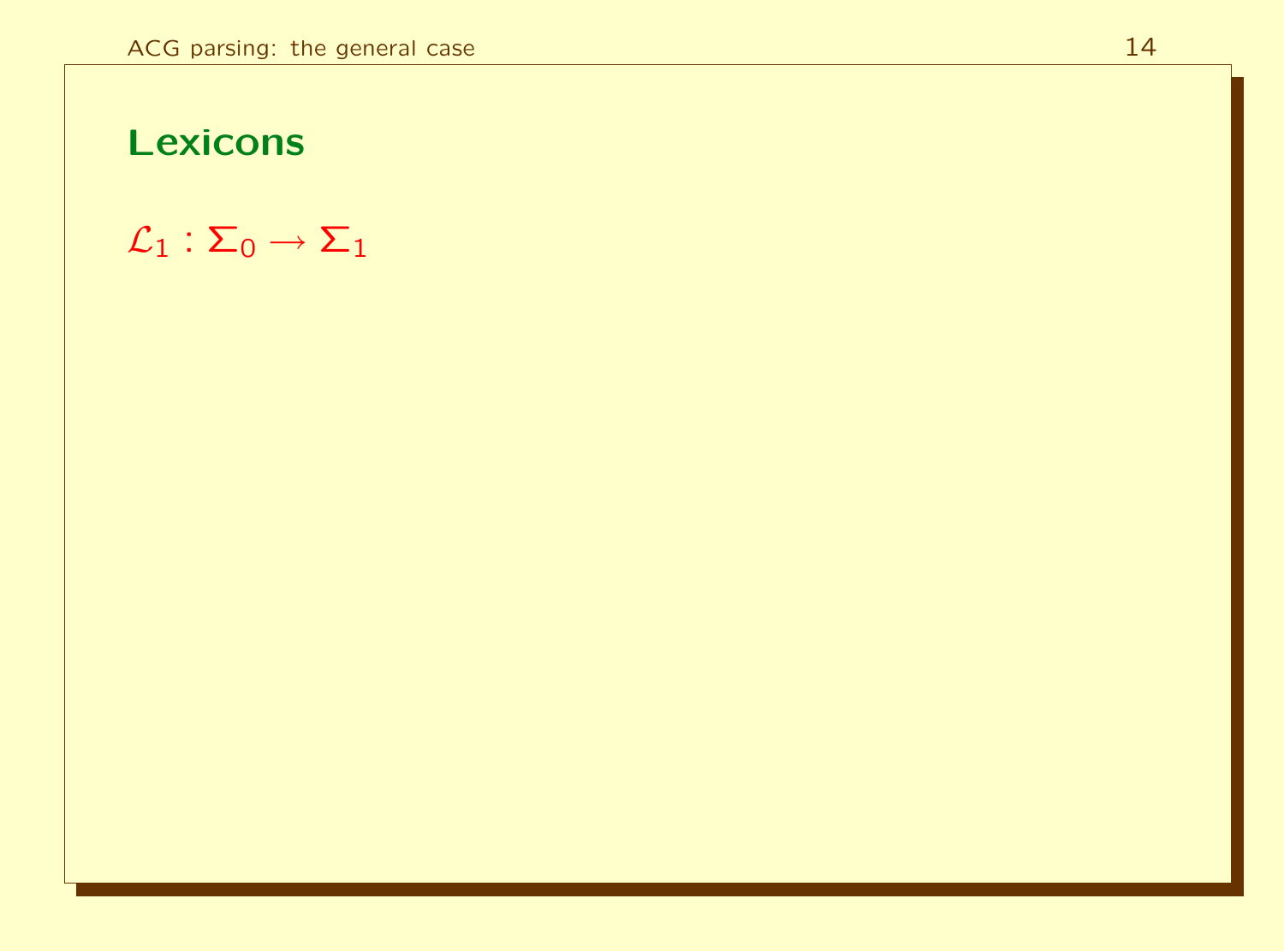# $\mathcal{L}_1 : \Sigma_0 \to \Sigma_1$

 $N, NP, S := STRING$  $J :=$  /John/  $U :=$ /unicorn/ A :=  $\lambda x.\lambda p. p\left(\frac{a}{+x}\right)$ S :=  $\lambda p. \lambda x. p(\lambda y. x + /seeks/ + y)$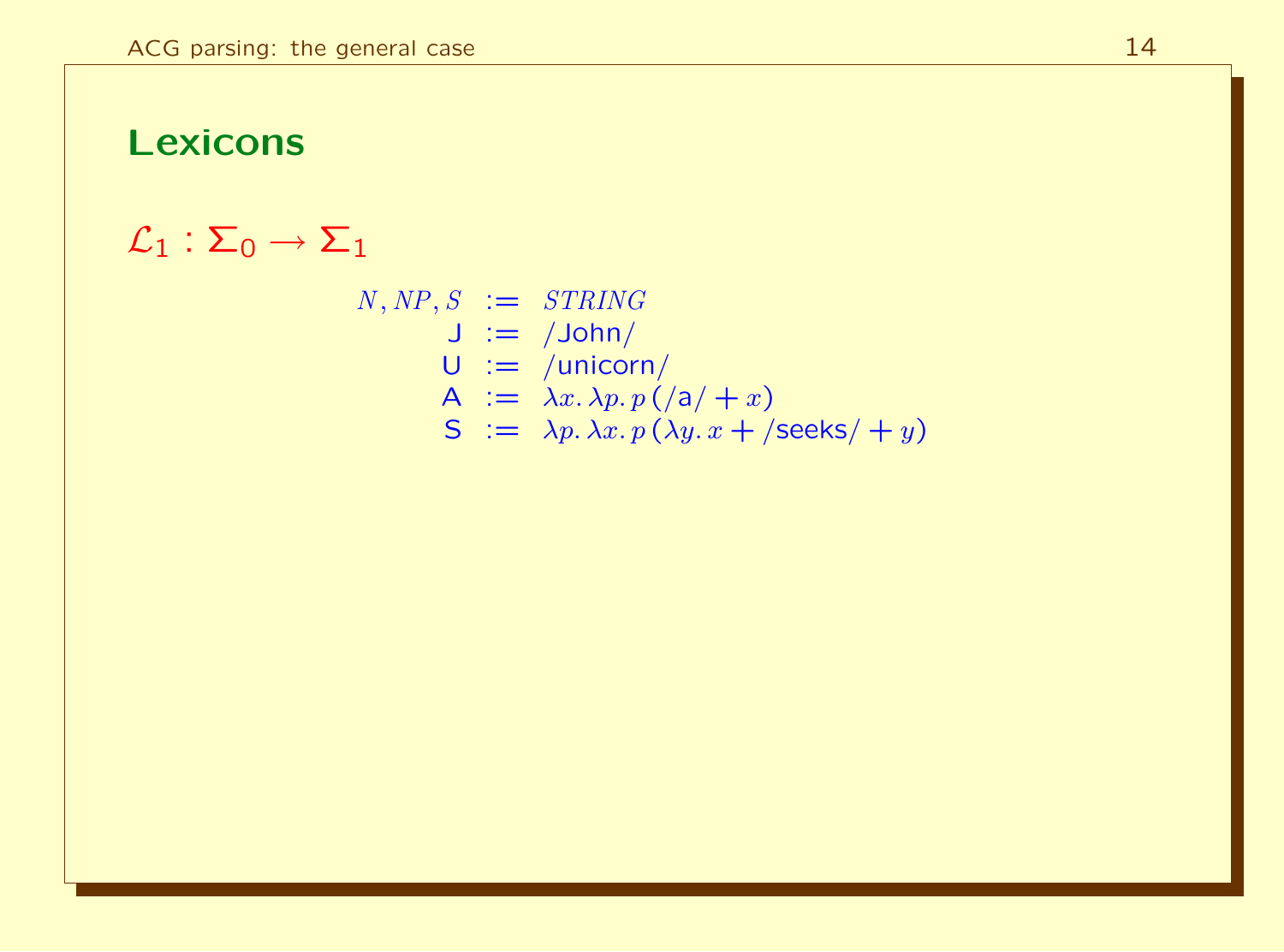#### $\mathcal{L}_1 : \Sigma_0 \to \Sigma_1$

 $N, NP, S := STRING$  $J := /John/$  $U :=$ /unicorn/ A  $:= \lambda x. \lambda p. p \left( \frac{\lambda}{4} + x \right)$  $S := \lambda p. \lambda x. p(\lambda y. x + \beta \text{seeks}( + y)$ 

#### $\mathcal{L}_2 : \Sigma_0 \rightarrow \Sigma_2$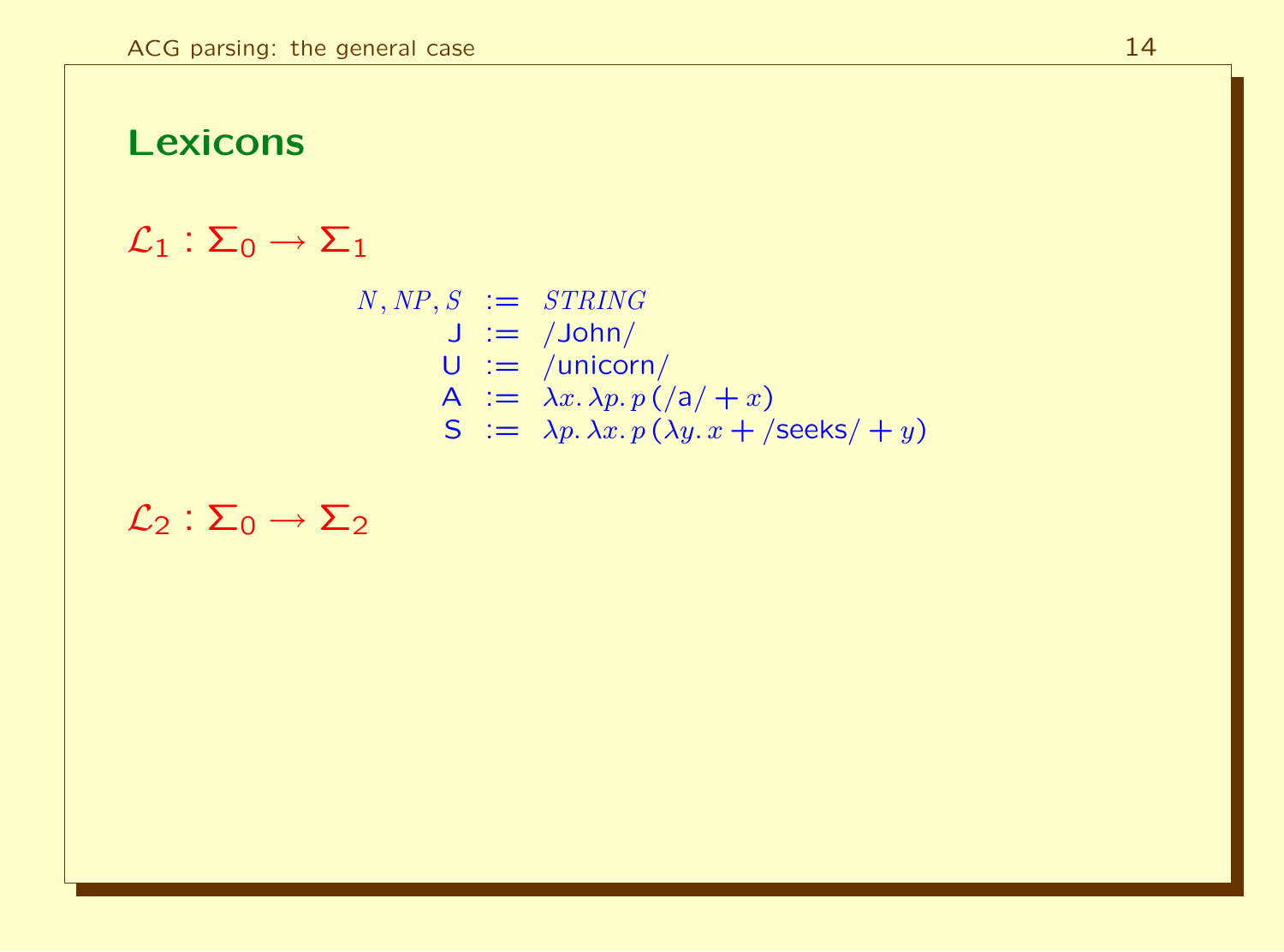### $\mathcal{L}_1 : \Sigma_0 \to \Sigma_1$

 $N, NP, S := STRING$  $J := /John/$  $U :=$ /unicorn/ A  $:= \lambda x. \lambda p. p \left( \frac{\lambda}{4} + x \right)$  $S := \lambda p. \lambda x. p(\lambda y. x + \text{/seeks/} + y)$ 

 $\mathcal{L}_2 : \Sigma_0 \rightarrow \Sigma_2$ 

 $N := i \rightarrow o$  $NP := i$  $S := o$  $J := i$  $U := \lambda x$ . unicorn x A  $:= \lambda p. \lambda q. \exists x. p \, x \wedge q \, x$  $S := \lambda p. \lambda x.$  try  $x (\lambda y. p (\lambda z. \text{find } y z))$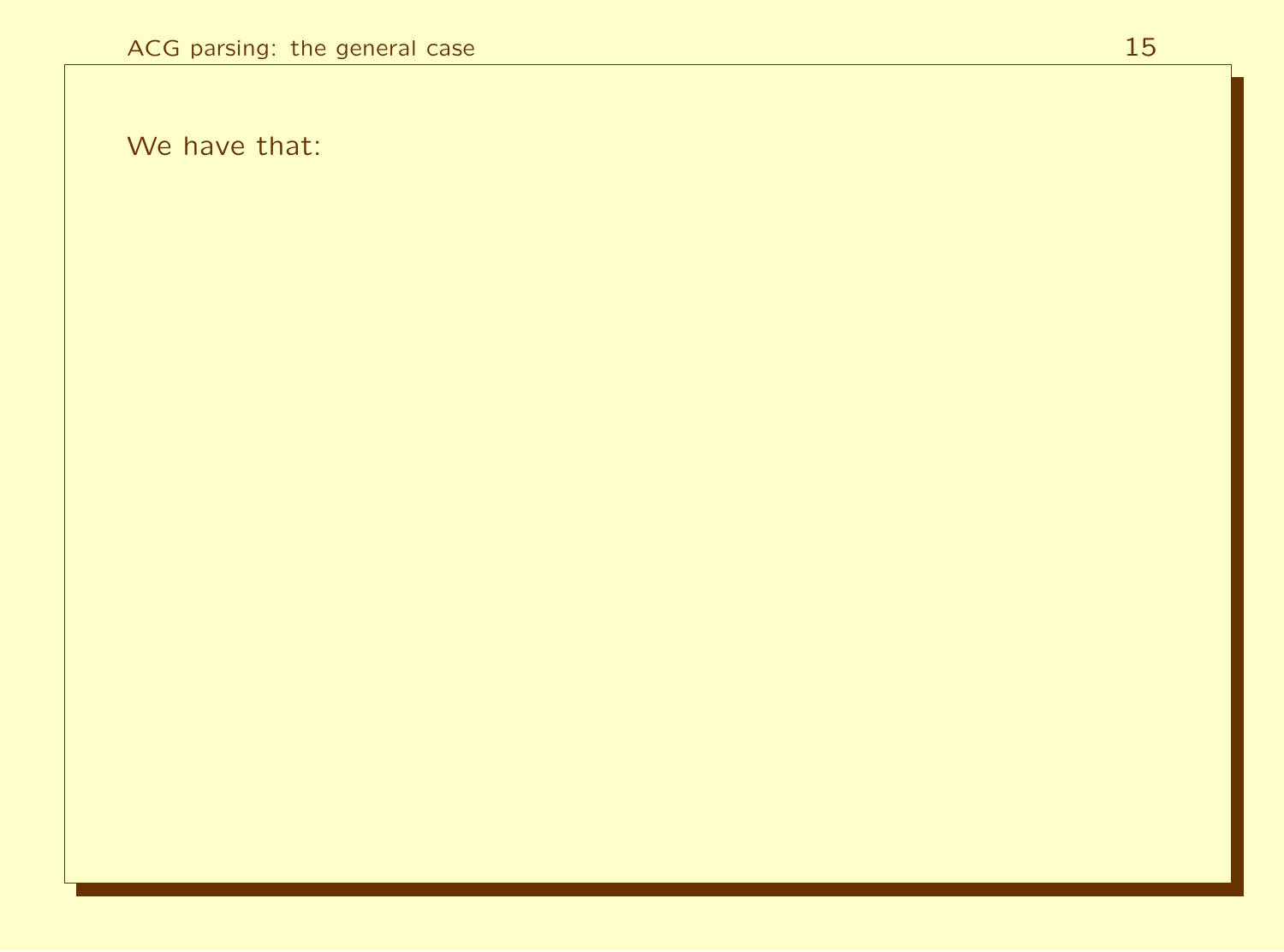```
\mathcal{L}_1(S(A\cup) J) = /John/ + /seeks/ + /a/ + /unicorn/
```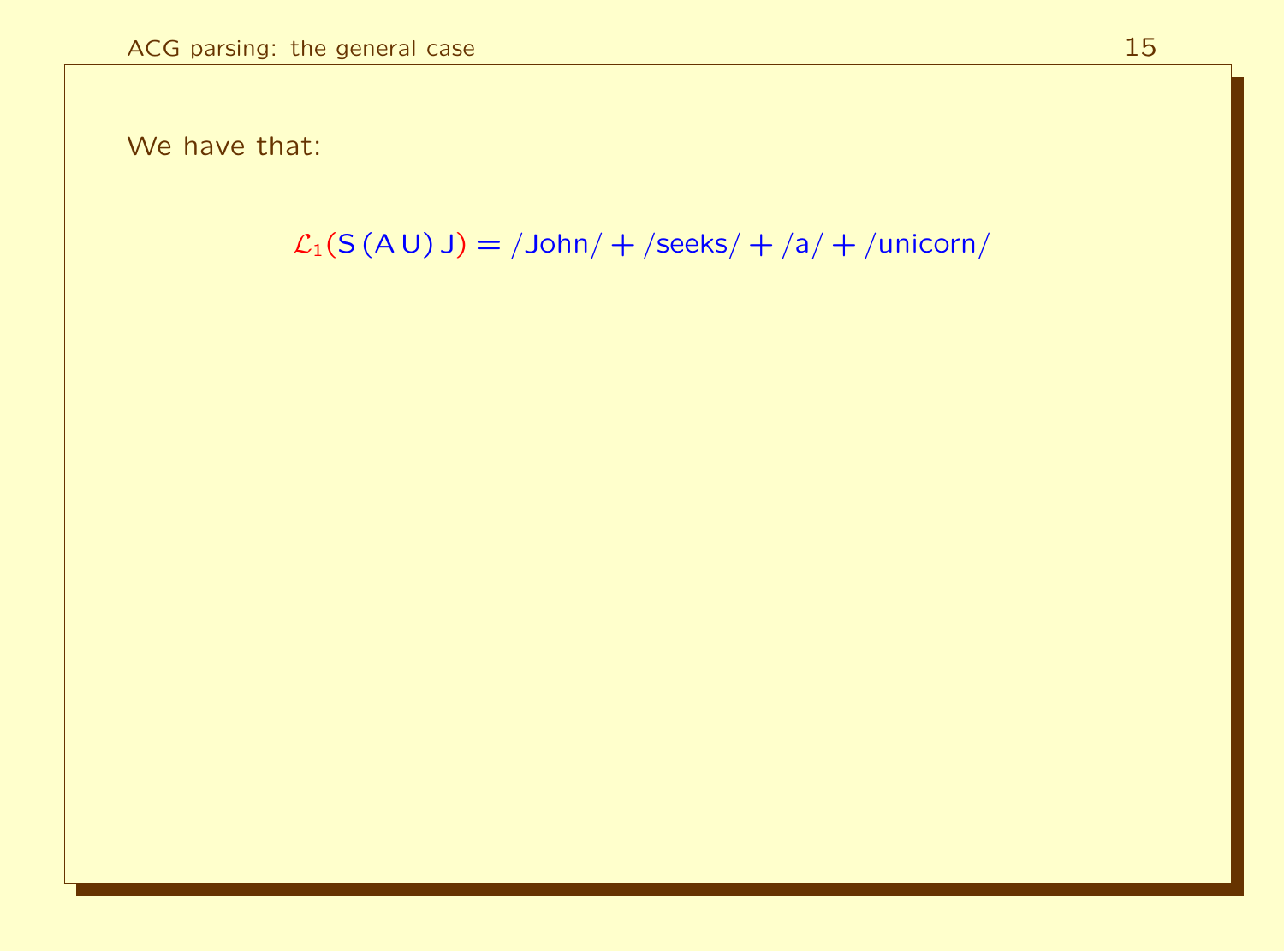$$
\mathcal{L}_1(S(A\cup J)) = /John/ + /seeks/ + /a/ + /unicorn/
$$

 $\mathcal{L}_2(S(A \cup) \cup) = \text{try } j(\lambda x. \exists y. \text{ union } y \wedge \text{find } x y)$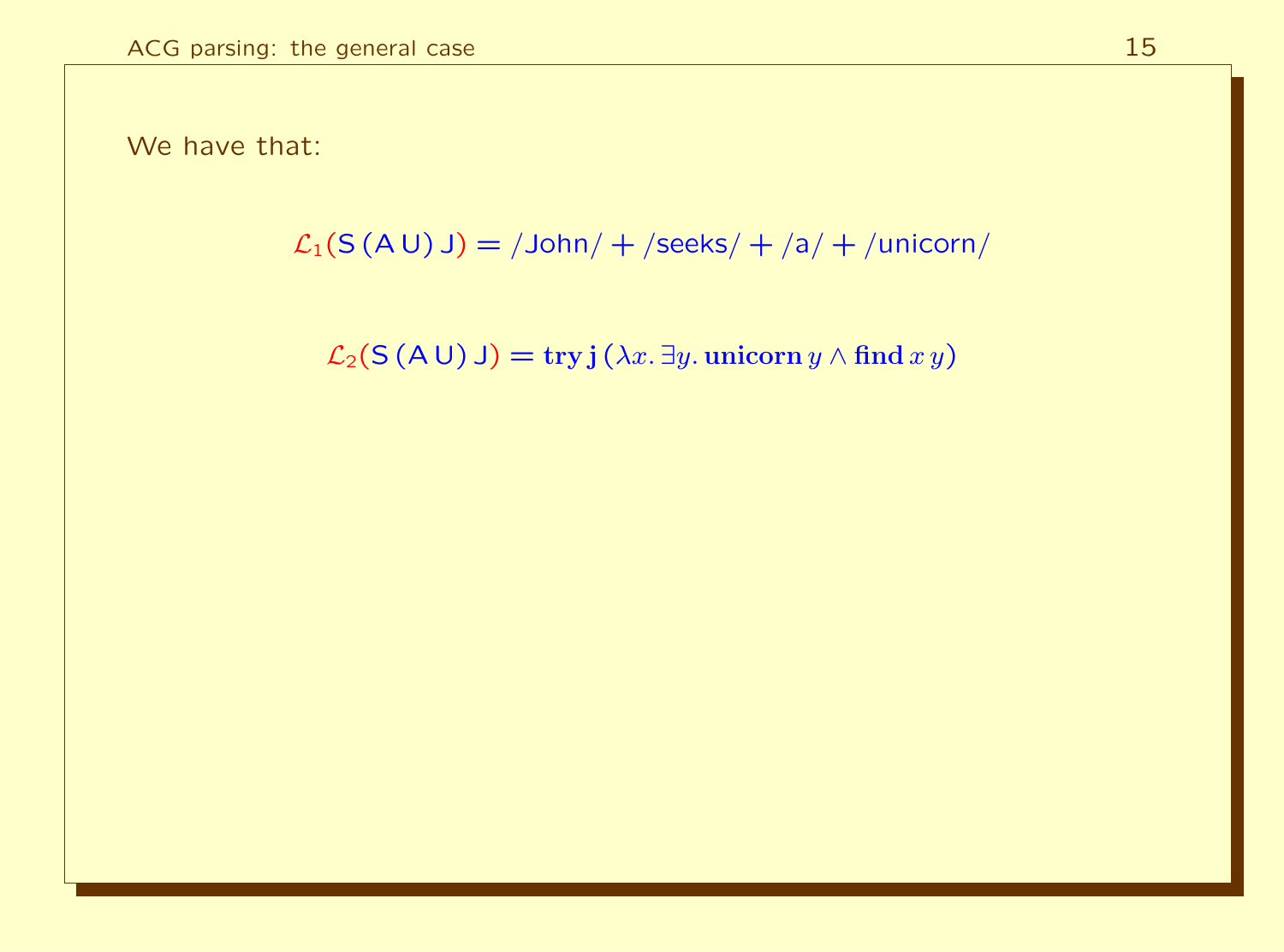$$
\mathcal{L}_1(S(A\cup)J) = /John/ + /seeks/ + /a/ + /unicorn/
$$

 $\mathcal{L}_2(S(A \cup) \cup) = \text{try } j(\lambda x. \exists y. \text{ union } y \wedge \text{find } x y)$ 

 $\mathcal{L}_1(A \cup (\lambda x. S(\lambda k. k x) J)) = /John/ + /seeks/ + /a/ + /union$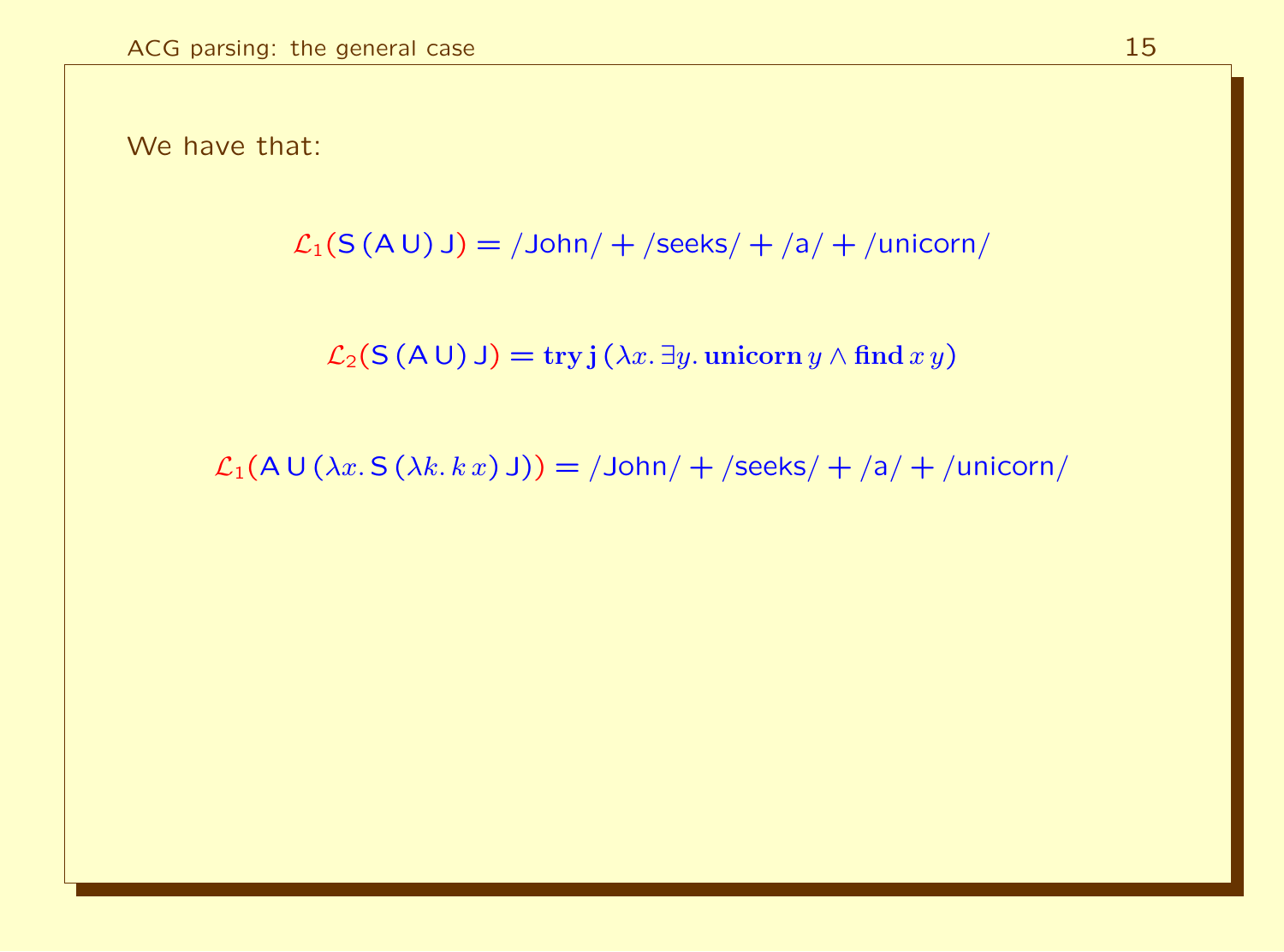$$
\mathcal{L}_1(S(A\cup)J) = /John/ + /seeks/ + /a/ + /unicorn/
$$

 $\mathcal{L}_2(S(A \cup J)) = \text{try } j(\lambda x. \exists y. \text{ union } y \wedge \text{find } x y)$ 

 $\mathcal{L}_1(A \cup (\lambda x. S (\lambda k. k x) J)) = /John/ + /seeks/ + /a/ + /unicorn/$ 

 $\mathcal{L}_2(A \cup (\lambda x. S \, (\lambda k. k x) \, J)) = \exists y.$  unicorn  $y \wedge \text{try } j(\lambda x. \text{ find } x y)$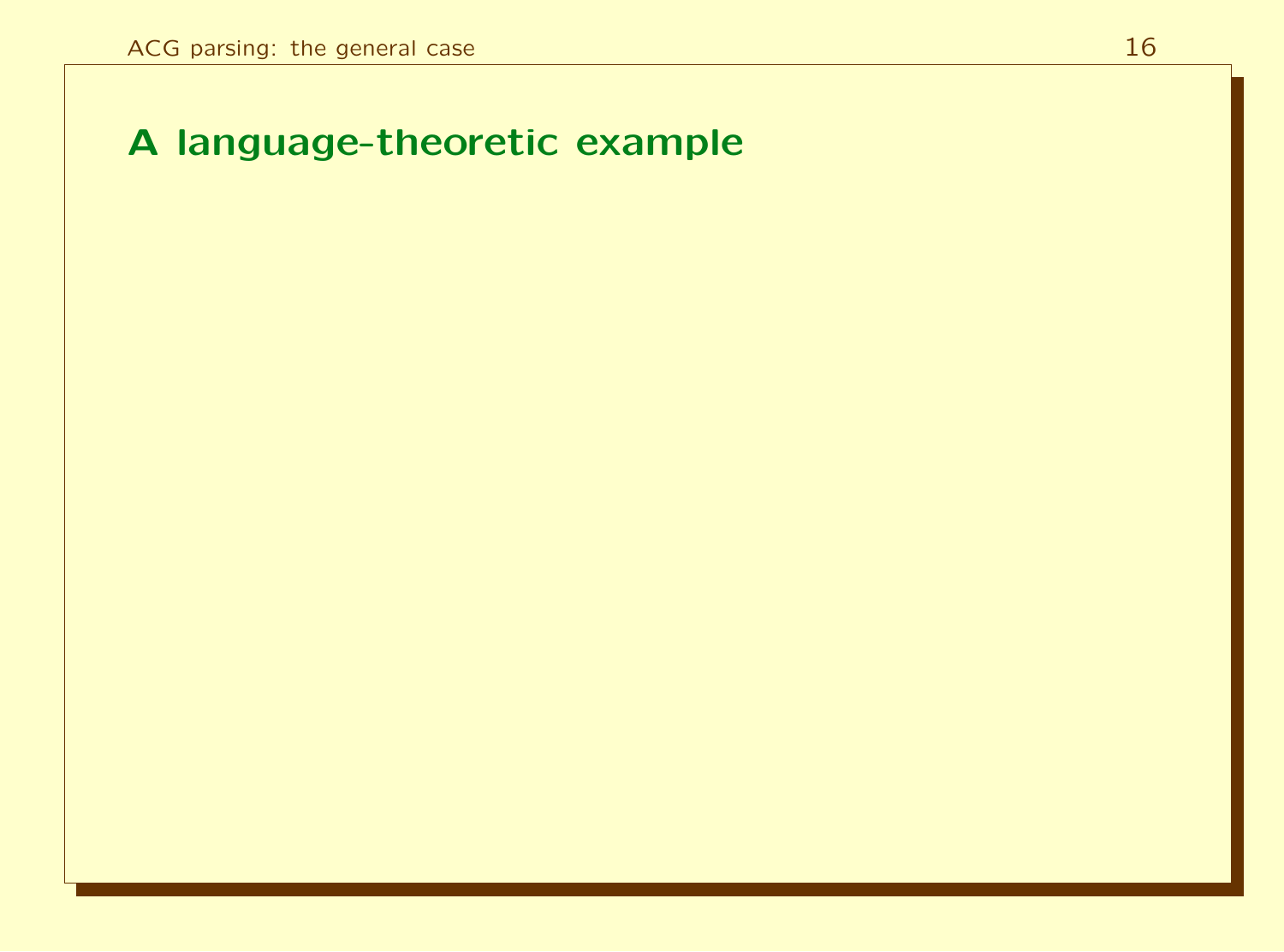Abstract vocabulary:

$$
A, L, S : type
$$
  
\n
$$
H : (A \multimap A \multimap A \multimap S) \multimap S
$$
  
\n
$$
I : L \multimap S
$$
  
\n
$$
E : L
$$
  
\n
$$
C : A \multimap L \multimap L
$$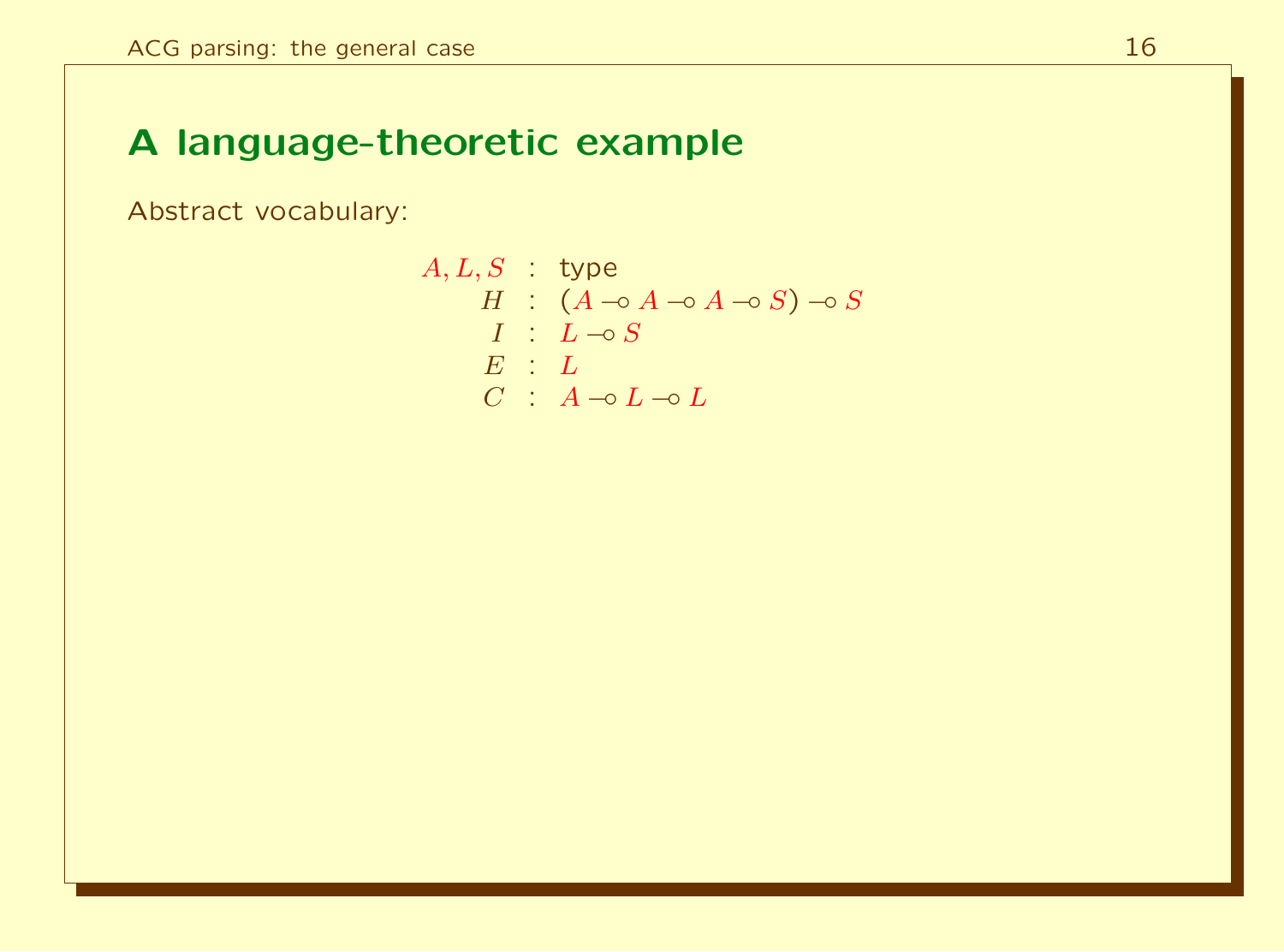Abstract vocabulary:

$$
A, L, S : type
$$
  
\n
$$
H : (A \neg A \neg A \neg S) \neg S
$$
  
\n
$$
I : L \neg S
$$
  
\n
$$
E : L
$$
  
\n
$$
C : A \neg D - L
$$

Lexicon:

$$
A, L, S := string
$$
  
\n
$$
H := \lambda f. f /a / \frac{b}{c}
$$
  
\n
$$
I := \lambda f. \lambda x. fx
$$
  
\n
$$
E := \epsilon
$$
  
\n
$$
C := \lambda x. \lambda y. x + y
$$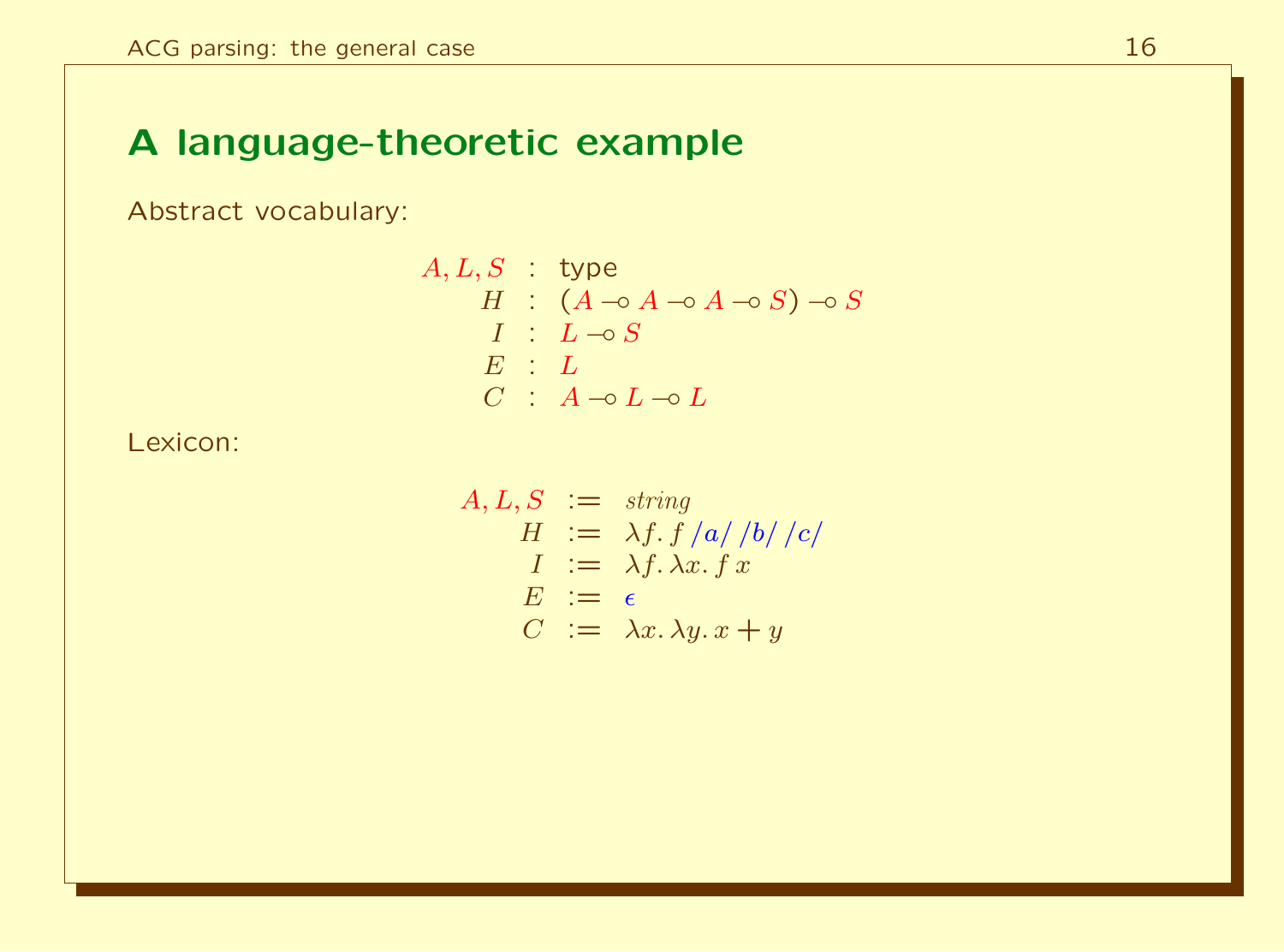Abstract vocabulary:

$$
\begin{array}{lcl}A,L,S & : \text{ type } \\ H & : & (A \multimap A \multimap A \multimap S) \multimap S \\ I & : & L \multimap S \\ E & : & L \\ C & : & A \multimap L \multimap L \end{array}
$$

Lexicon:

$$
A, L, S := string
$$
  
\n
$$
H := \lambda f. f /a / b / c /
$$
  
\n
$$
I := \lambda f. \lambda x. f x
$$
  
\n
$$
E := \epsilon
$$
  
\n
$$
C := \lambda x. \lambda y. x + y
$$

Typically:

 $H(\lambda x_{11}x_{12}x_{13}. H(\lambda x_{21}x_{22}x_{23}. ... I(C x_{ij}(C x_{kl} ... (C x_{mn} E)...))...)): S$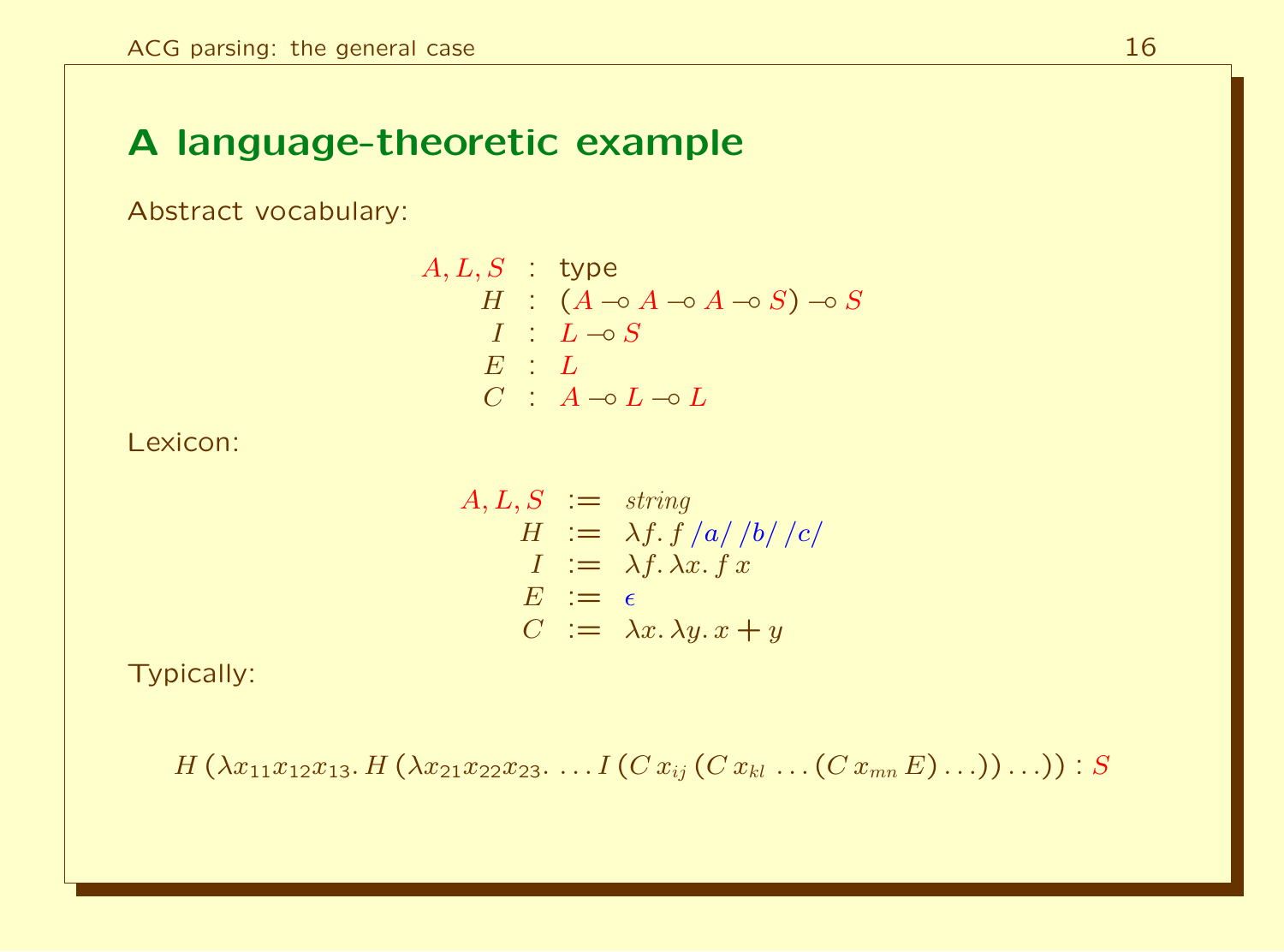# Some Key Properties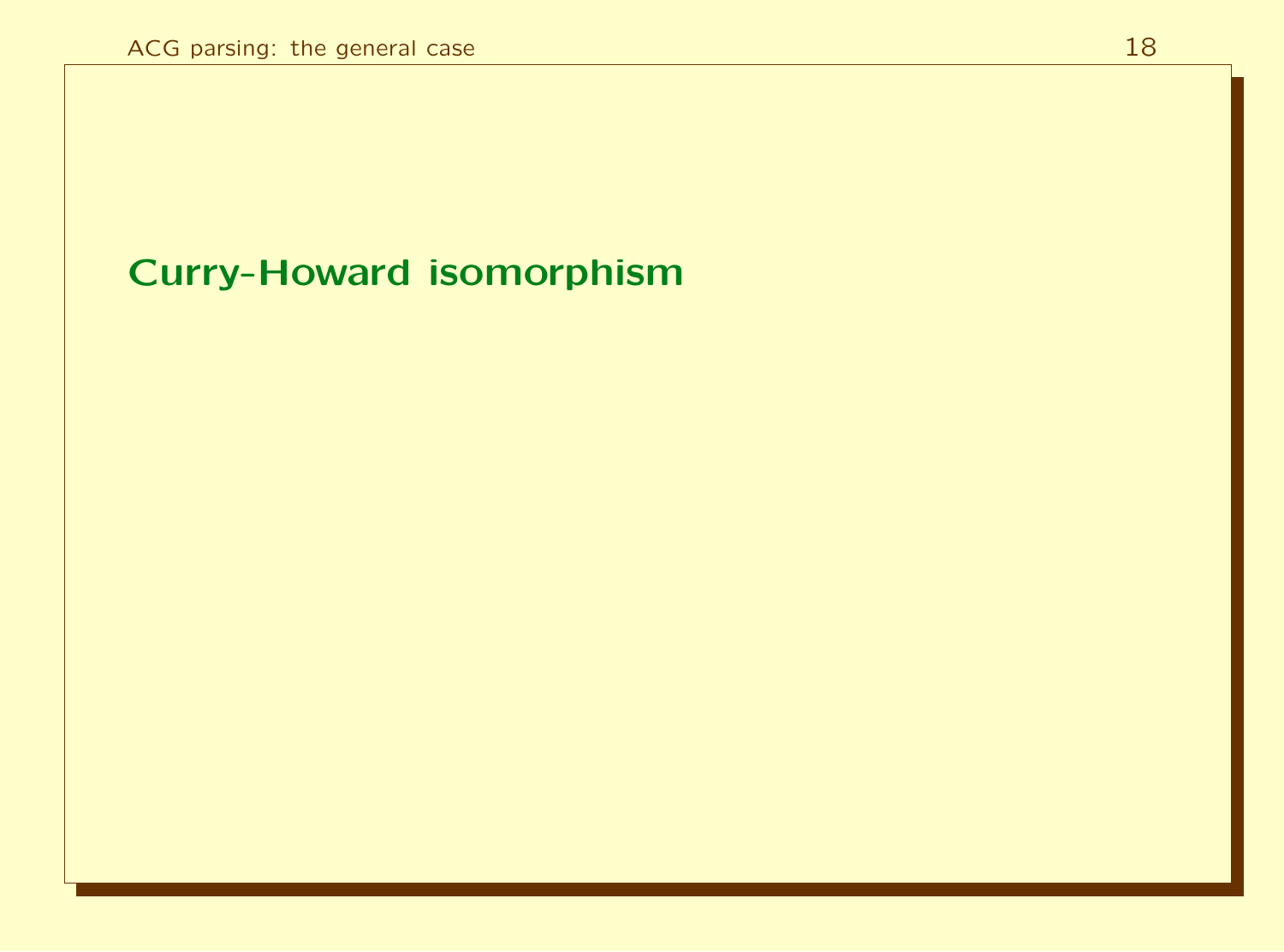Coherence theorem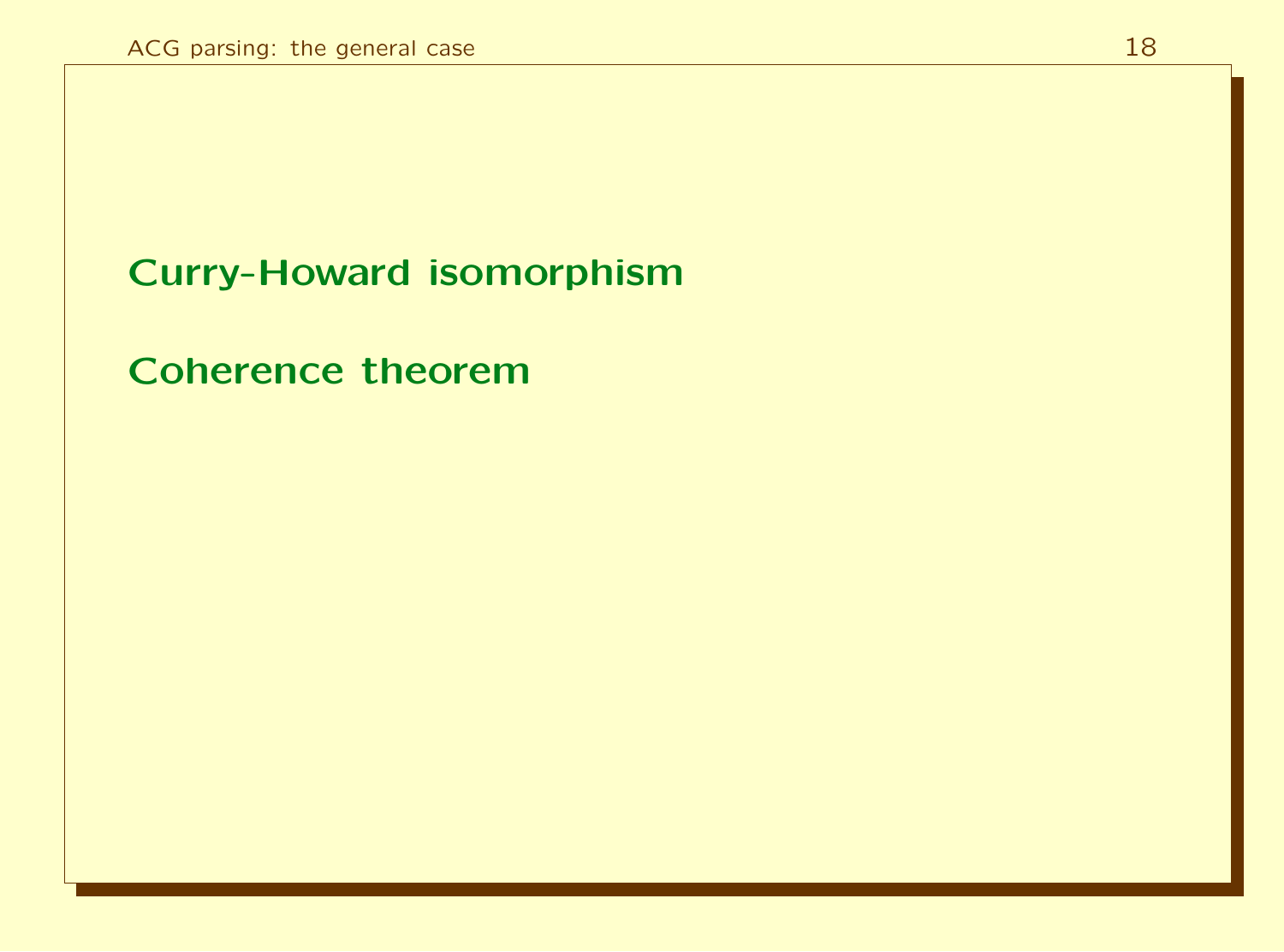Coherence theorem

Principal typing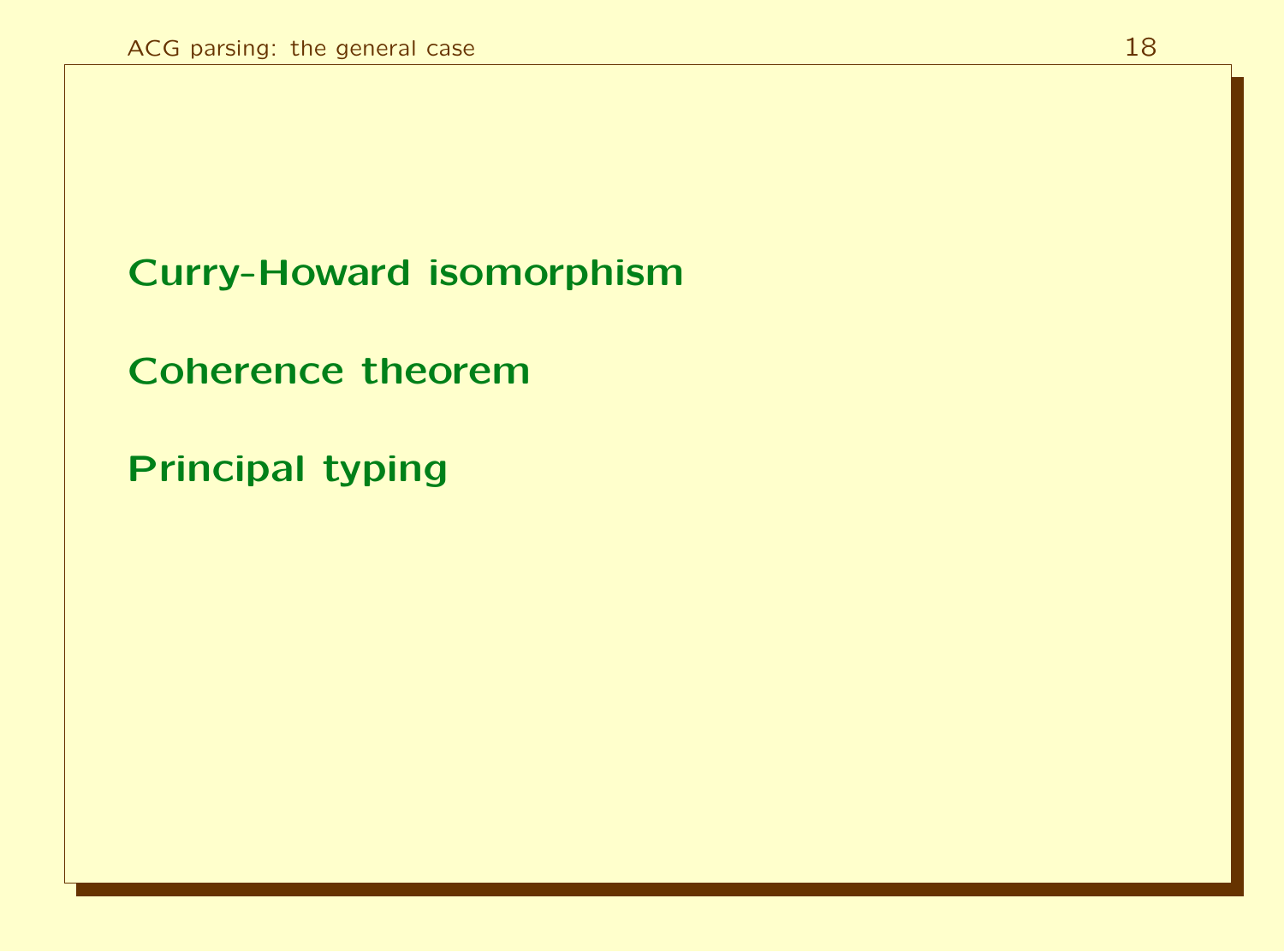Coherence theorem

Principal typing

Subject reduction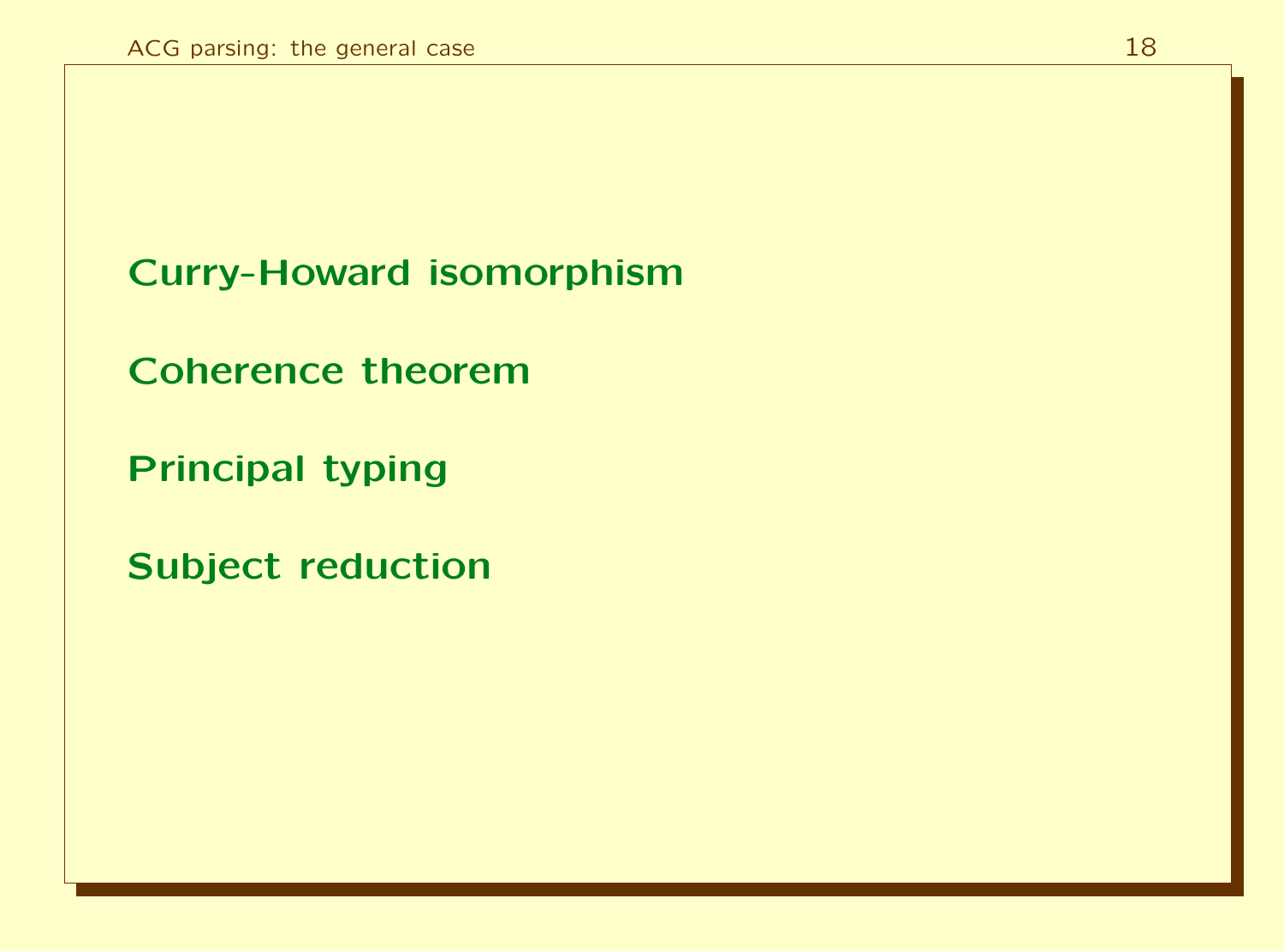Coherence theorem

Principal typing

Subject reduction

Subject expansion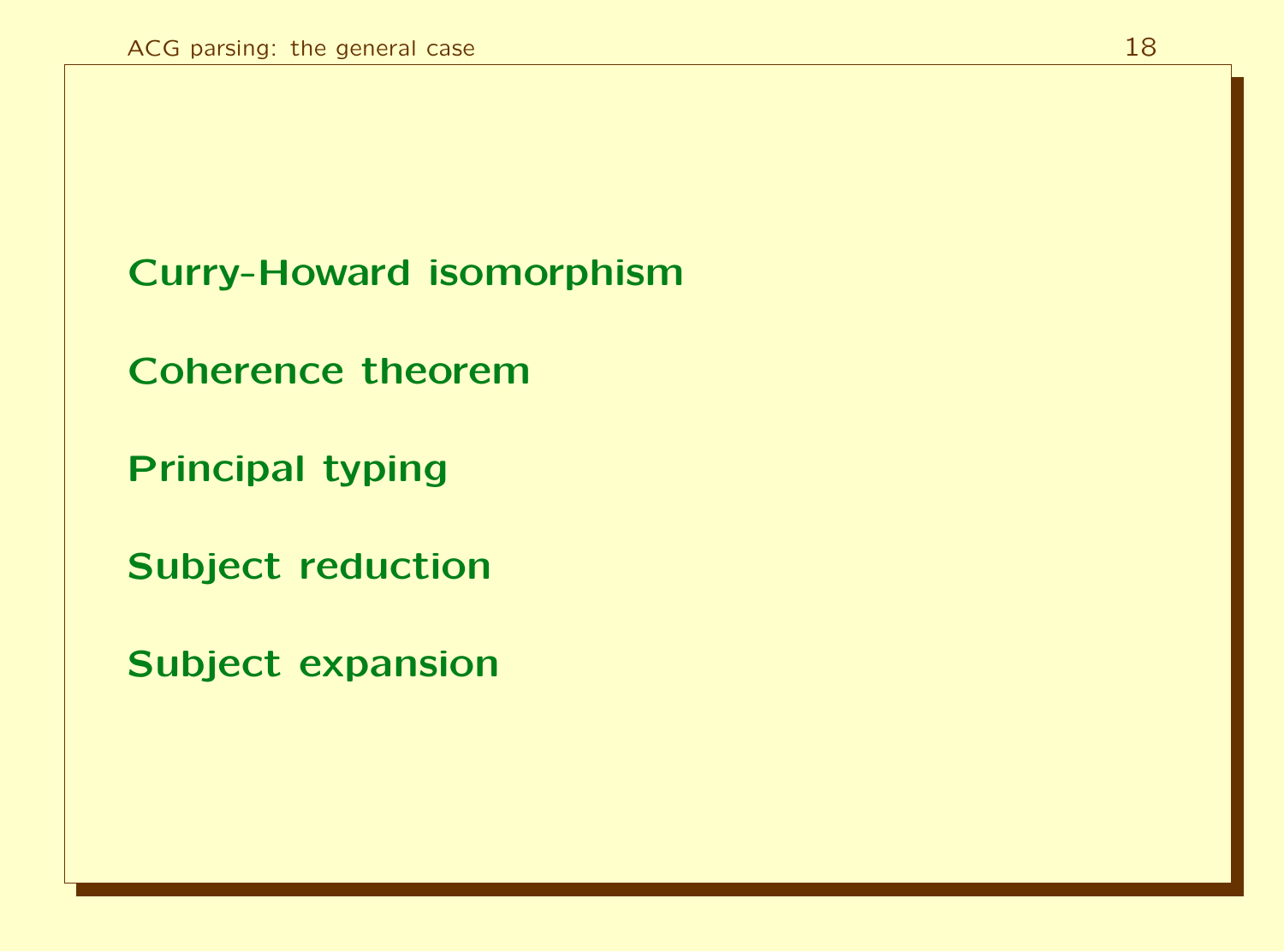# Constructing a Parsing Algorithm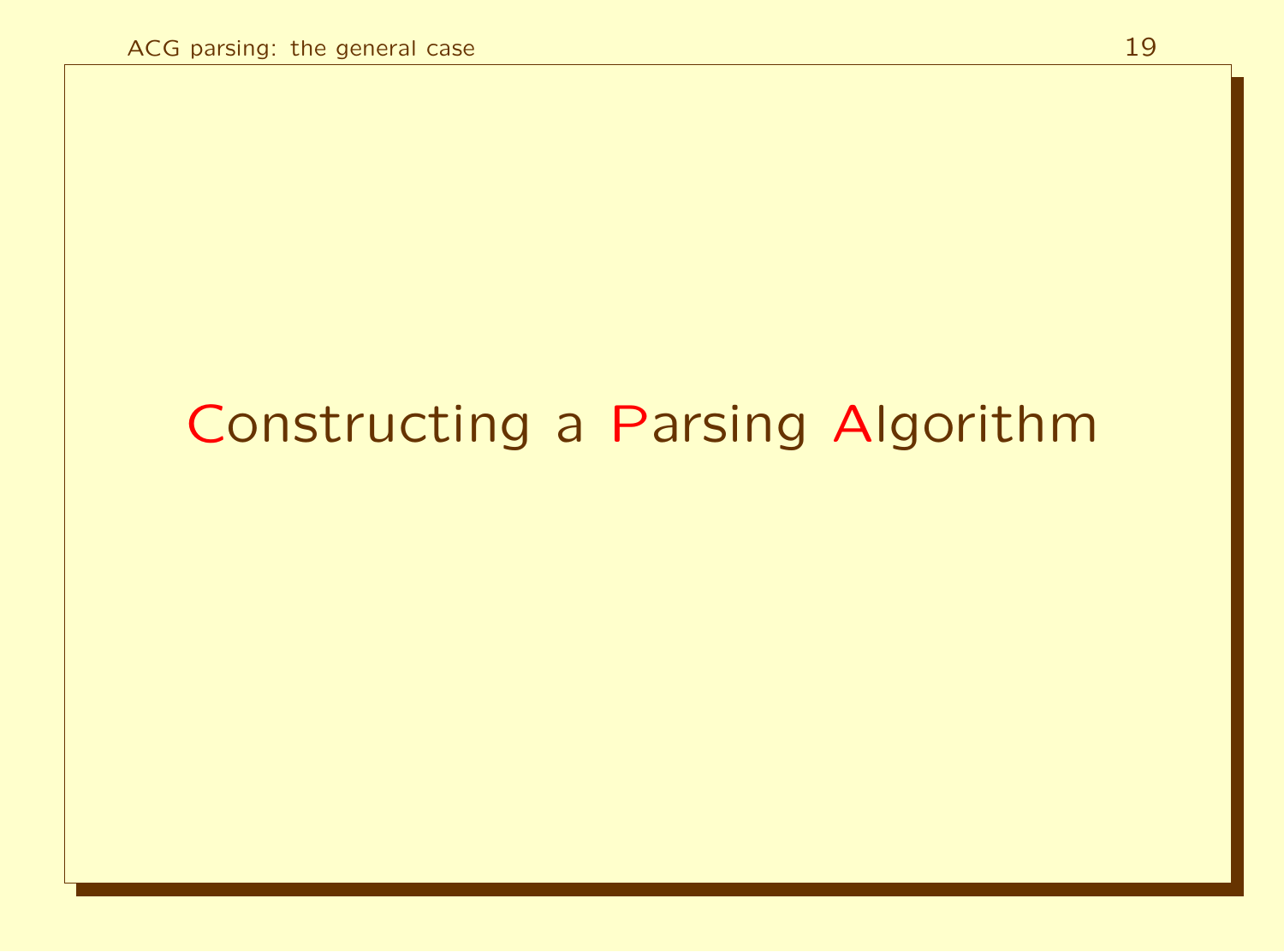# Back to the example

$$
H := \lambda f \cdot f (\lambda z. a z) (\lambda z. b z) (\lambda z. c z) : (A \neg A \neg A \neg B) \neg B
$$
  
\n
$$
I := \lambda f \cdot \lambda x. f x : L \neg B
$$
  
\n
$$
E := \lambda x. x : L
$$
  
\n
$$
C := \lambda x. \lambda y. \lambda z. x (y z) : A \neg B \neg D
$$

$$
A, L, S \ \ := \ s \multimap s
$$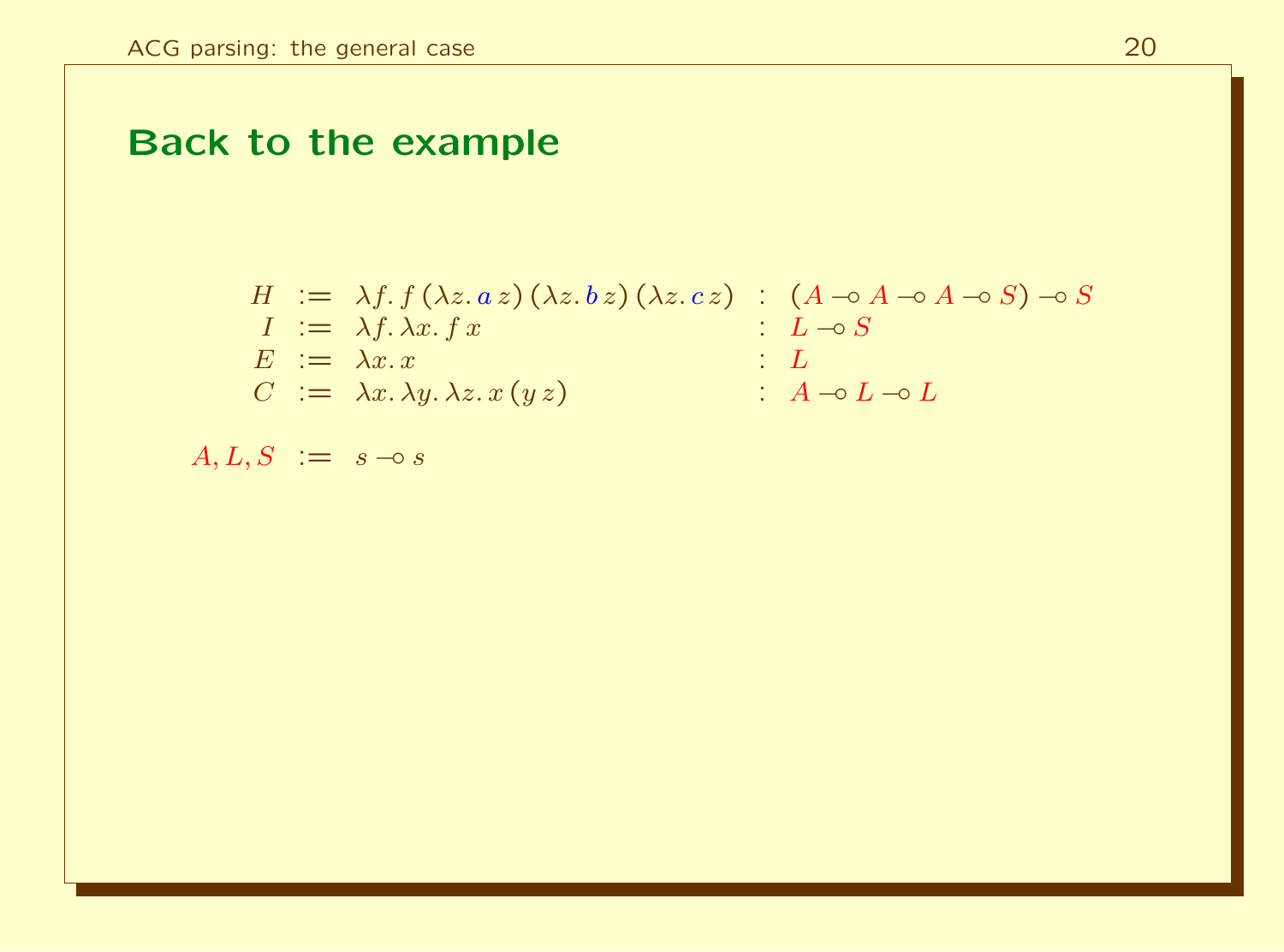# Back to the example

$$
H := \lambda f \cdot f (\lambda z. a z) (\lambda z. b z) (\lambda z. c z) : (A \neg A \neg A \neg B) \neg B
$$
  
\n
$$
I := \lambda f \cdot \lambda x. f x : L \neg B
$$
  
\n
$$
E := \lambda x. x : L
$$
  
\n
$$
C := \lambda x. \lambda y. \lambda z. x (y z) : A \neg B \neg D
$$

$$
A, L, S \ \ := \ s \multimap s
$$

 $\lambda z. a (c (b (a (b (c z))))$ ?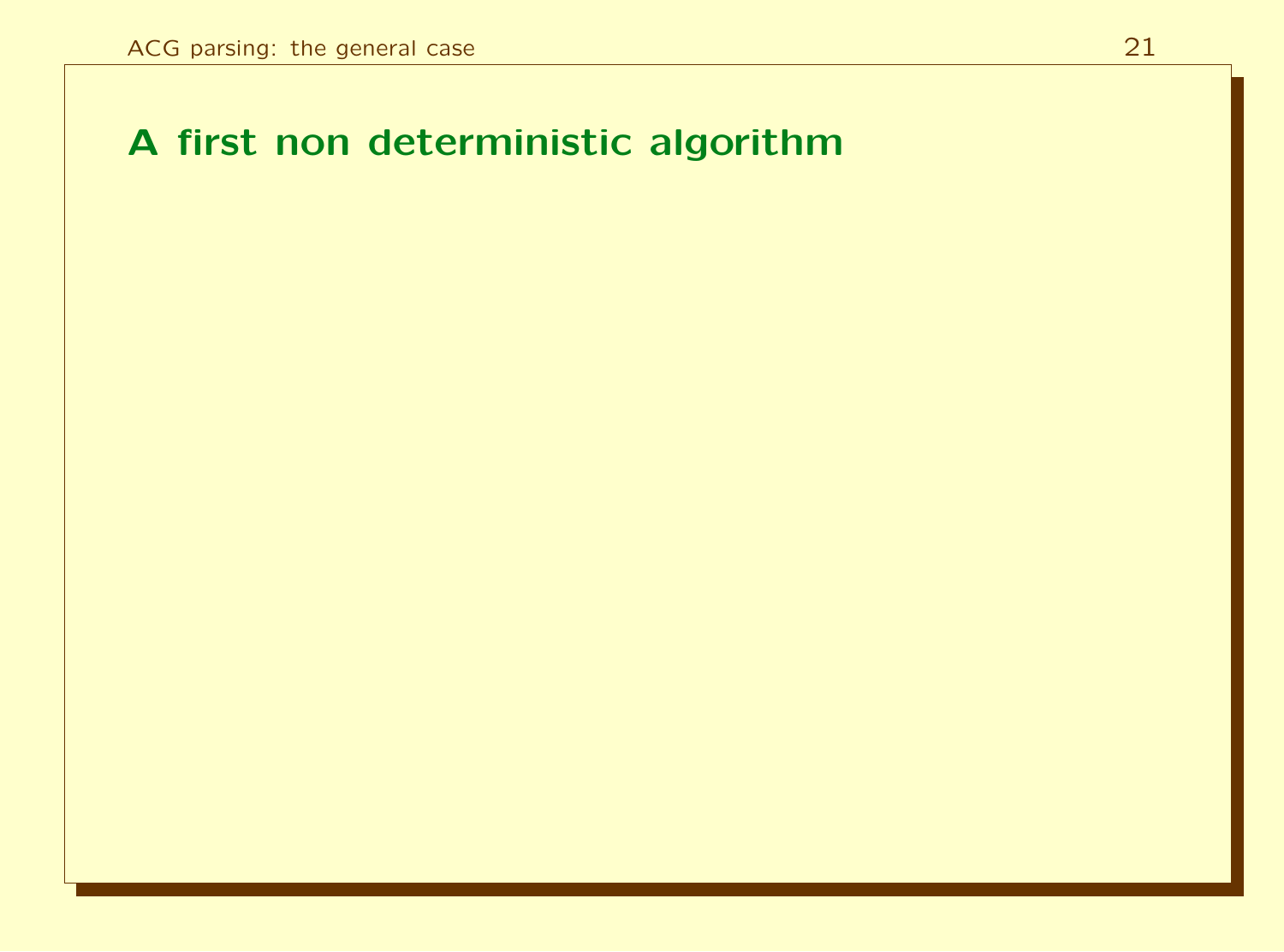1. Try to prove  $S$  using the types of the abstract constants as proper axioms.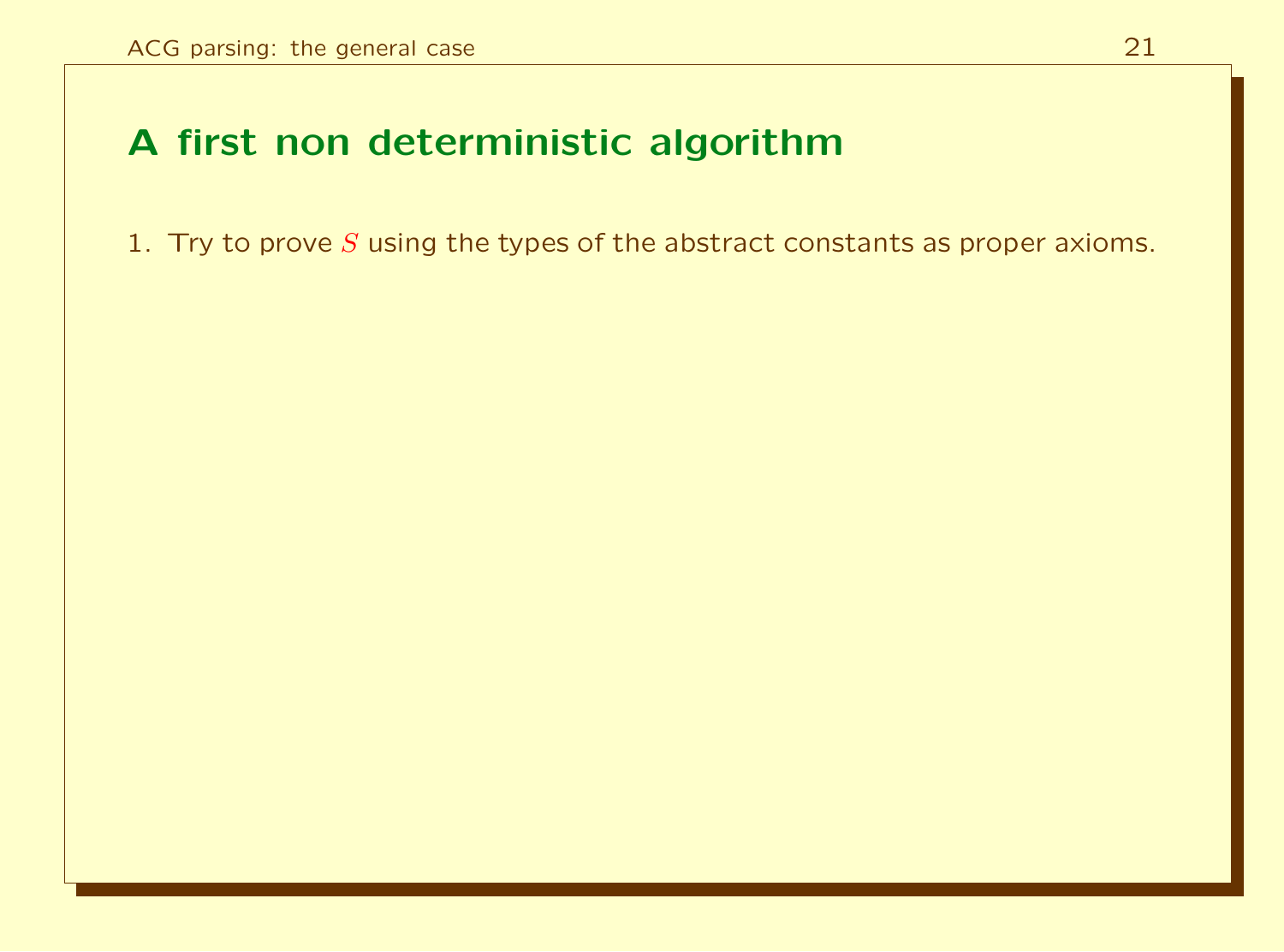1. Try to prove  $S$  using the types of the abstract constants as proper axioms.

I.e, prove S using  $(A \neg \circ A \neg \circ A \neg \circ S) \neg \circ S$ ,  $L \neg \circ S$ ,  $L$ , and  $A \neg \circ L \neg \circ L$ .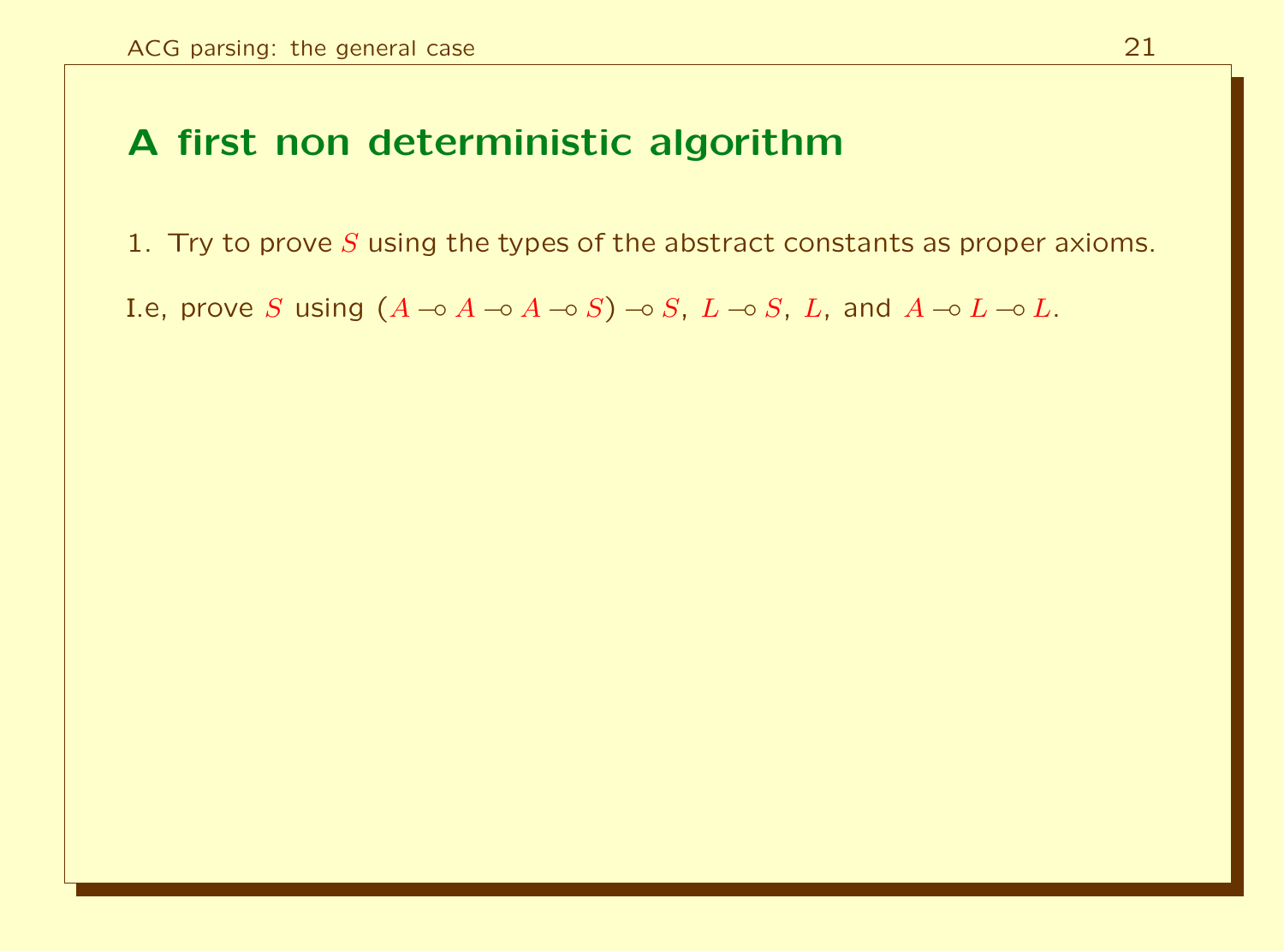1. Try to prove  $S$  using the types of the abstract constants as proper axioms.

I.e, prove S using  $(A \neg \circ A \neg \circ A \neg \circ S) \neg \circ S$ ,  $L \neg \circ S$ ,  $L$ , and  $A \neg \circ L \neg \circ L$ .

2. By the Curry-Howard isomorphism, you have constructed a term of the abstract language. Apply the lexicon to this term.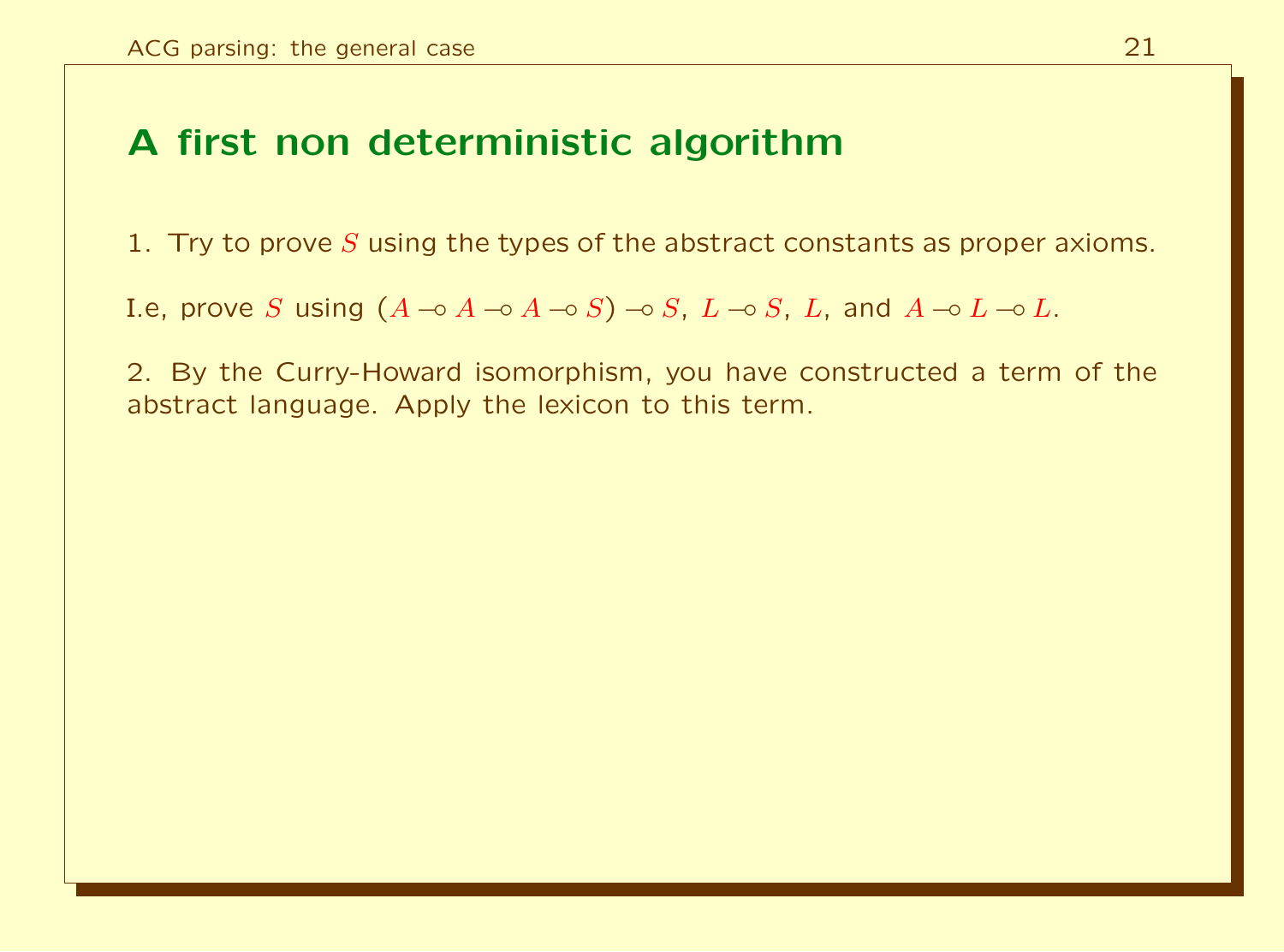#### A first non deterministic algorithm

1. Try to prove S using the types of the abstract constants as proper axioms.

I.e, prove S using  $(A \neg o\ A \neg o\ A \neg o\ S) \neg o\ S$ ,  $L \neg o\ S$ , L, and  $A \neg o\ L \neg o\ L$ .

2. By the Curry-Howard isomorphism, you have constructed a term of the abstract language. Apply the lexicon to this term.

3. Check whether the resulting object term is equal to the term you have to parse.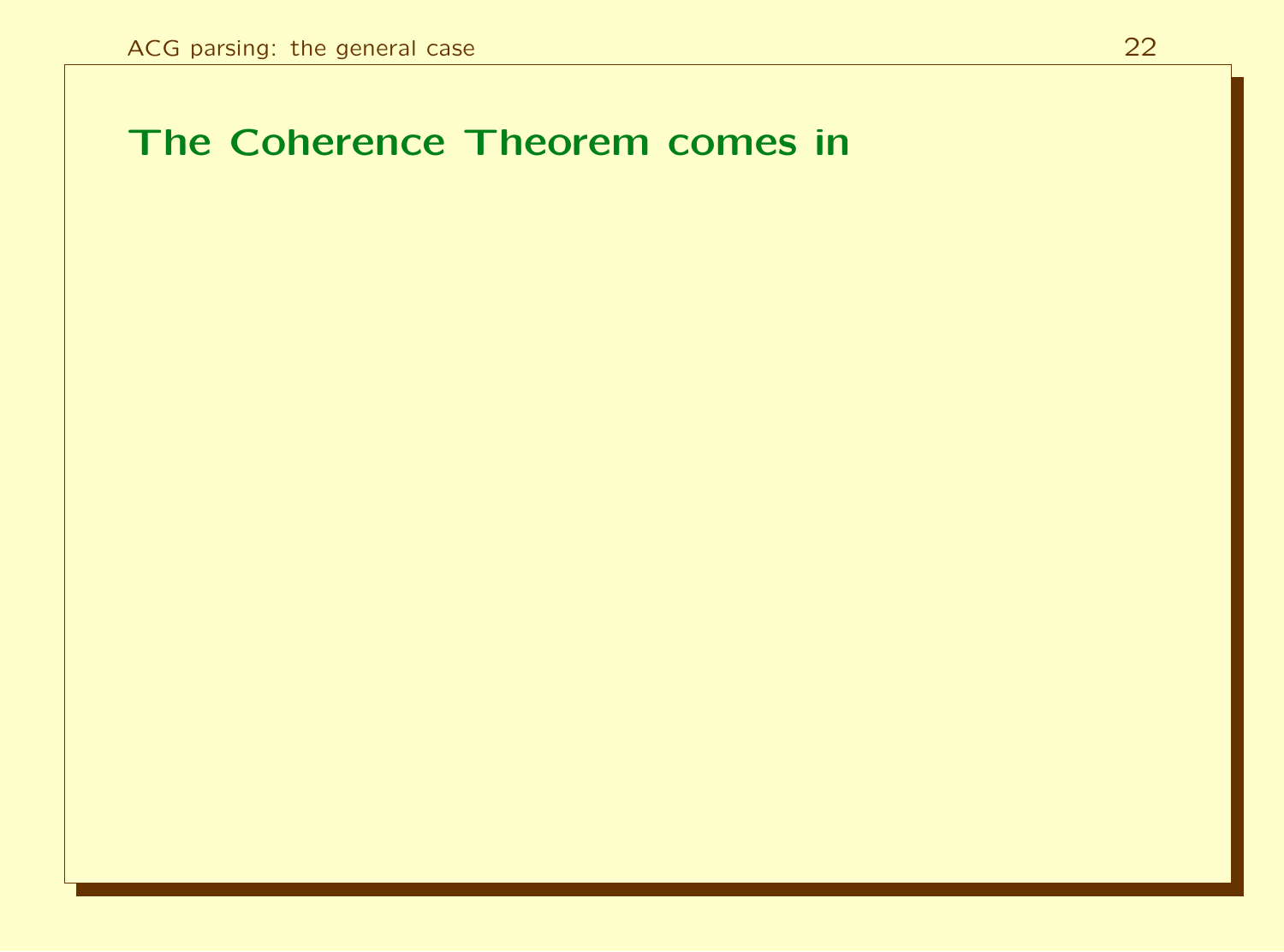1. Specialize the object signature by distinguishing between the different occurrences of a same object constant in the term to be parsed: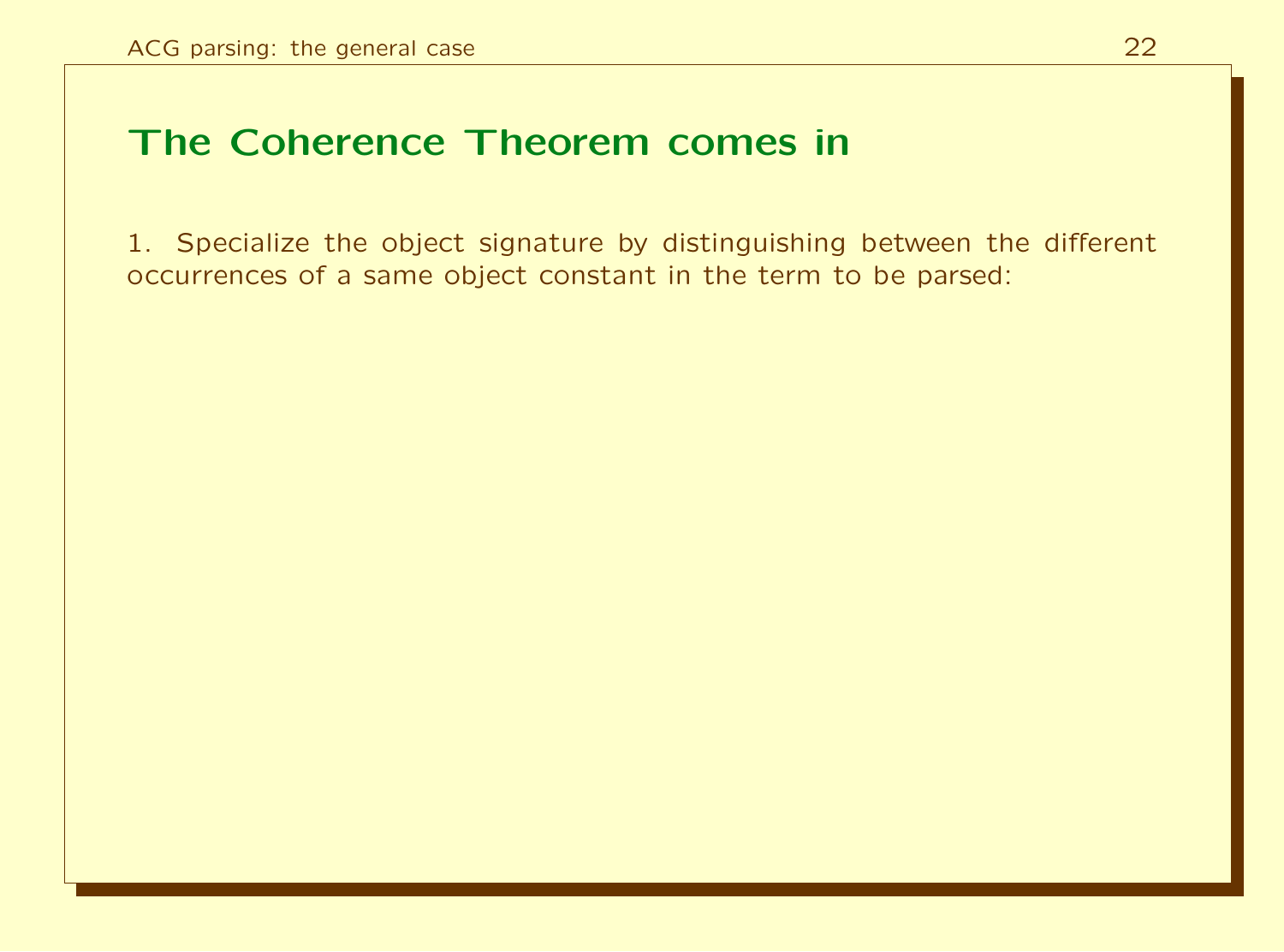1. Specialize the object signature by distinguishing between the different occurrences of a same object constant in the term to be parsed:

> $a_1$  :  $s_5 \to s_6$  $a_2$  :  $s_2 \to s_3$  $b_1$  :  $s_3 \rightarrow s_4$  $b_2$  :  $s_1 \neg o s_2$  $c_1$  :  $s_4 \to s_5$  $c_2$  :  $s_0 \to s_1$

 $\lambda z. a_1 (c_1 (b_1 (a_2 (b_2 (c_2 z))))): s_0 \rightarrow s_6$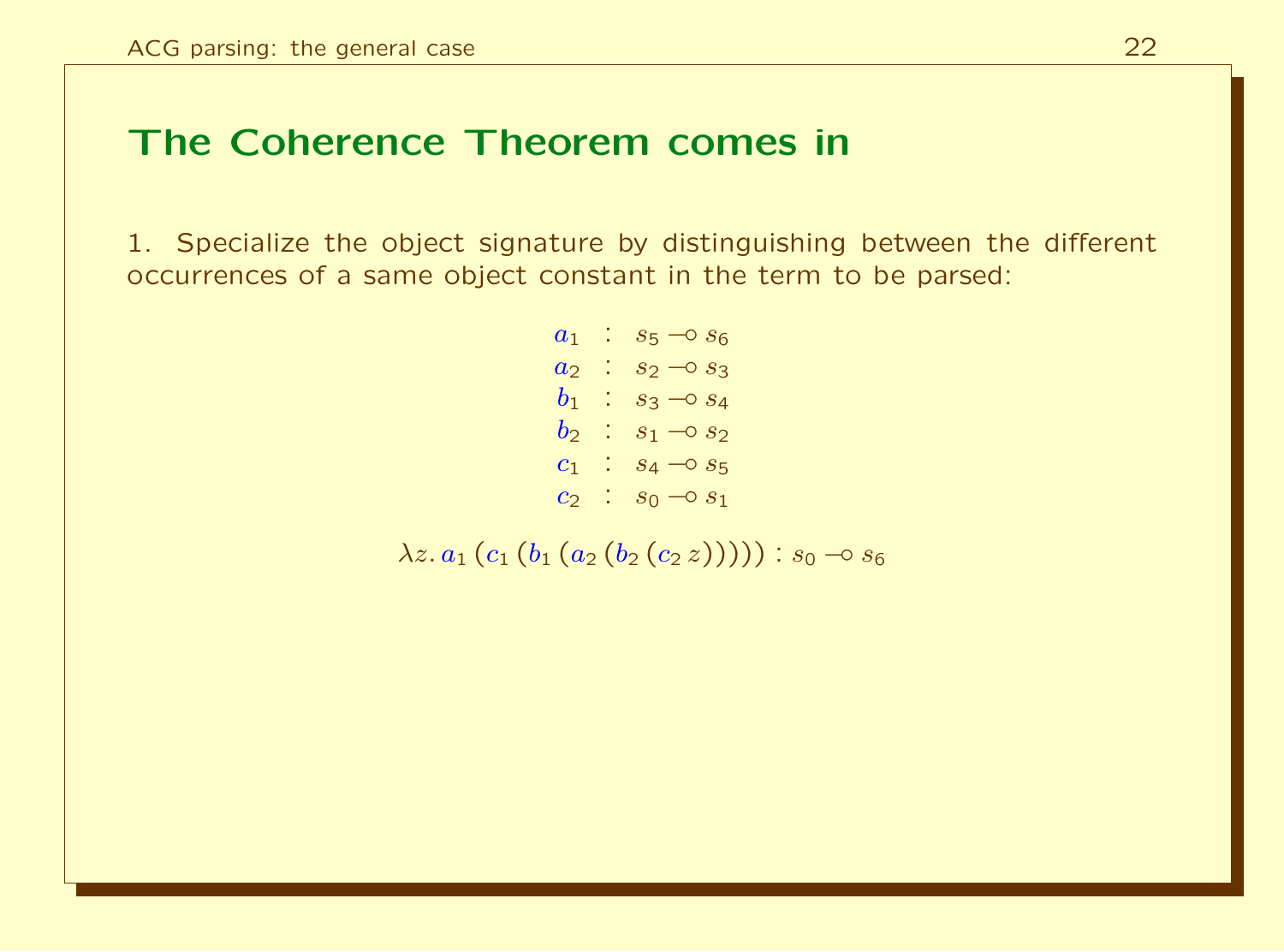1. Specialize the object signature by distinguishing between the different occurrences of a same object constant in the term to be parsed:

> $a_1$  :  $s_5 \to s_6$  $a_2$  :  $s_2 \to s_3$  $b_1$  :  $s_3 \to s_4$  $b_2$  :  $s_1 \neg o s_2$  $c_1$  :  $s_4 \to s_5$  $c_2$  :  $s_0 \to s_1$

 $\lambda z. a_1 (c_1 (b_1 (a_2 (b_2 (c_2 z))))): s_0 -\infty s_6$ 

2. Specialize the lexical entries accordingly:

 $\lambda$ f. f  $(\lambda z. a_1 z) (\lambda z. b_1 z) (\lambda z. c_1 z)$ :  $\cdots$  $\lambda f. f(\lambda z. a_1 z) (\lambda z. b_1 z) (\lambda z. c_2 z)$  :  $\cdots$ . . . : . . .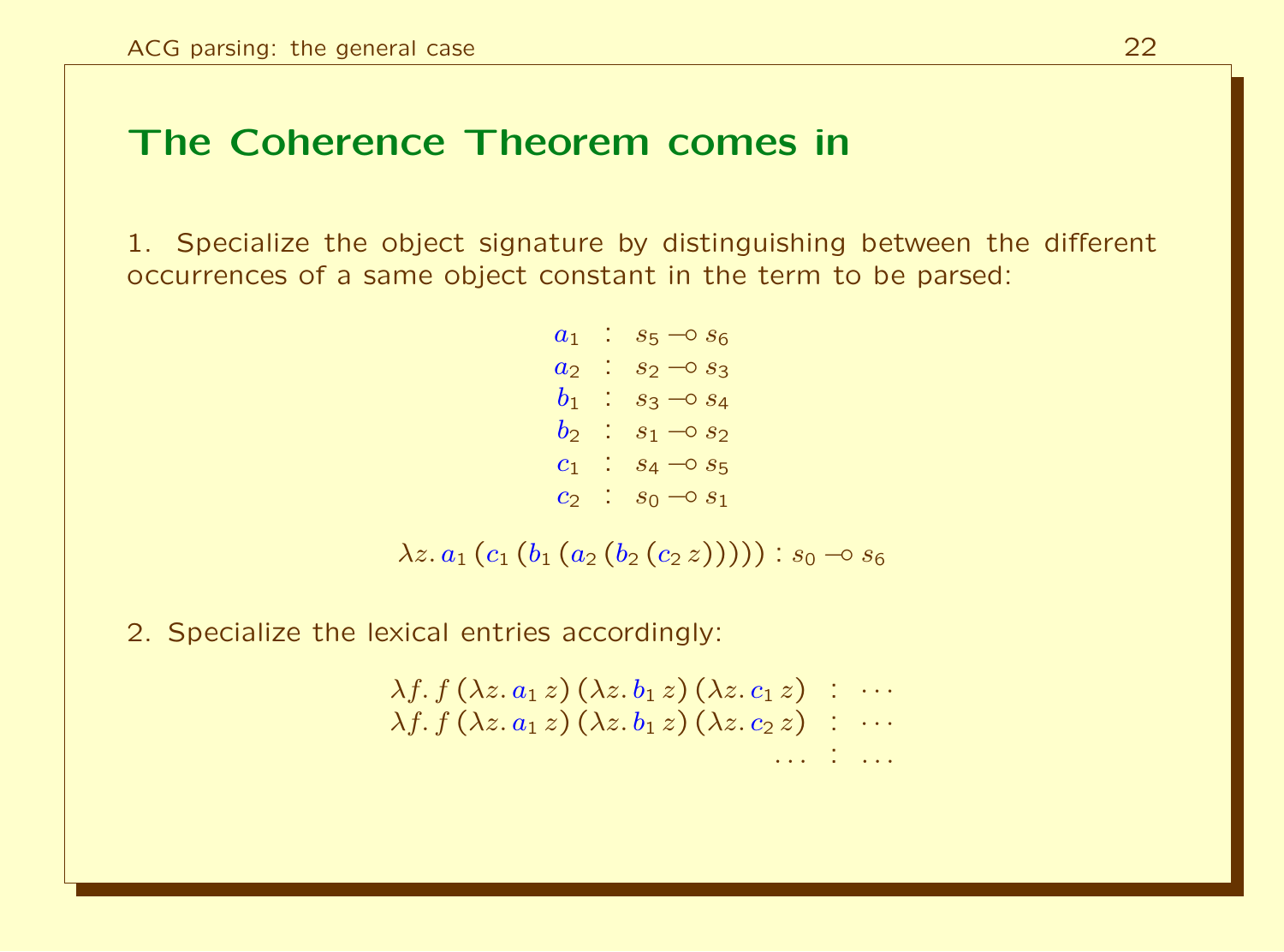3. Try to prove 
$$
\langle S, s_0 \rightarrow s_6 \rangle
$$
 using:  
\n $\langle (A \rightarrow A \rightarrow A \rightarrow S) \rightarrow S,$   
\n $((s_5 \rightarrow s_6) \rightarrow (s_3 \rightarrow s_4) \rightarrow (s_4 \rightarrow s_5) \rightarrow (s_0 \rightarrow s_0)) \rightarrow (s_0 \rightarrow s_0) \rangle$   
\n $\langle (A \rightarrow A \rightarrow A \rightarrow S) \rightarrow S,$   
\n $((s_5 \rightarrow s_6) \rightarrow (s_3 \rightarrow s_4) \rightarrow (s_4 \rightarrow s_5) \rightarrow (s_0 \rightarrow s_1)) \rightarrow (s_0 \rightarrow s_1) \rangle$   
\n $\vdots$   
\n $\langle (A \rightarrow A \rightarrow A \rightarrow S) \rightarrow S,$   
\n $((s_5 \rightarrow s_6) \rightarrow (s_3 \rightarrow s_4) \rightarrow (s_0 \rightarrow s_1) \rightarrow (s_0 \rightarrow s_0)) \rightarrow (s_0 \rightarrow s_0) \rangle$   
\n $\langle (A \rightarrow A \rightarrow A \rightarrow S) \rightarrow S,$   
\n $((s_5 \rightarrow s_6) \rightarrow (s_3 \rightarrow s_4) \rightarrow (s_0 \rightarrow s_1) \rightarrow (s_0 \rightarrow s_1)) \rightarrow (s_0 \rightarrow s_1) \rangle$   
\n $\vdots$   
\n $\langle L \rightarrow S, (s_0 \rightarrow s_0) \rightarrow (s_0 \rightarrow s_0) \rangle$   
\n $\langle L \rightarrow S, (s_0 \rightarrow s_1) \rightarrow (s_0 \rightarrow s_1) \rangle$   
\n $\vdots$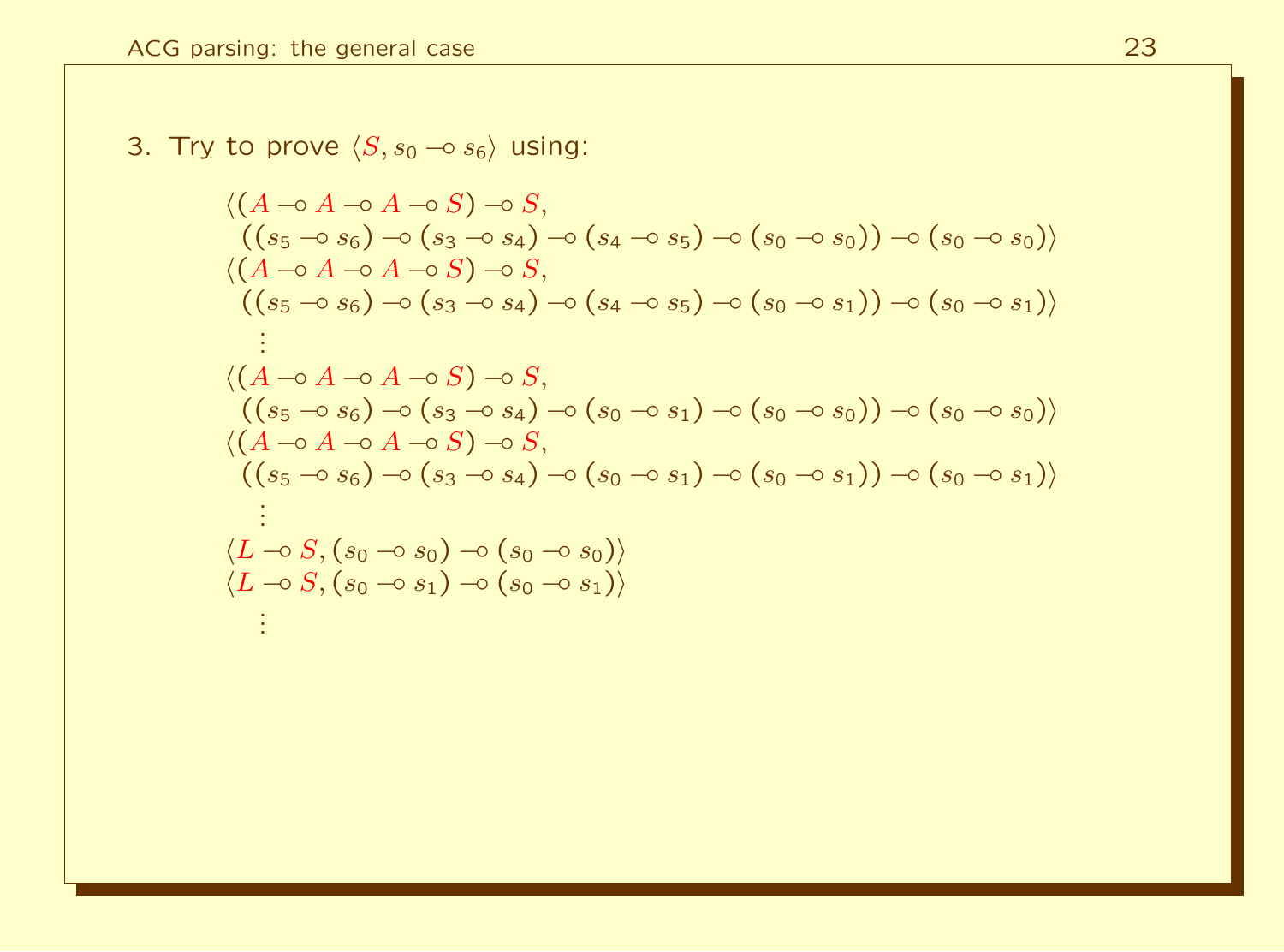### Eliminating redundancies

Consider the following pair:

 $\langle (A\rightarrow A\rightarrow A\rightarrow S) \rightarrow S, ((s_5\rightarrow s_6)\rightarrow (s_3\rightarrow s_4)\rightarrow (s_4\rightarrow s_5)\rightarrow (s_0\rightarrow s_0))\rightarrow (s_0\rightarrow s_0)\rangle$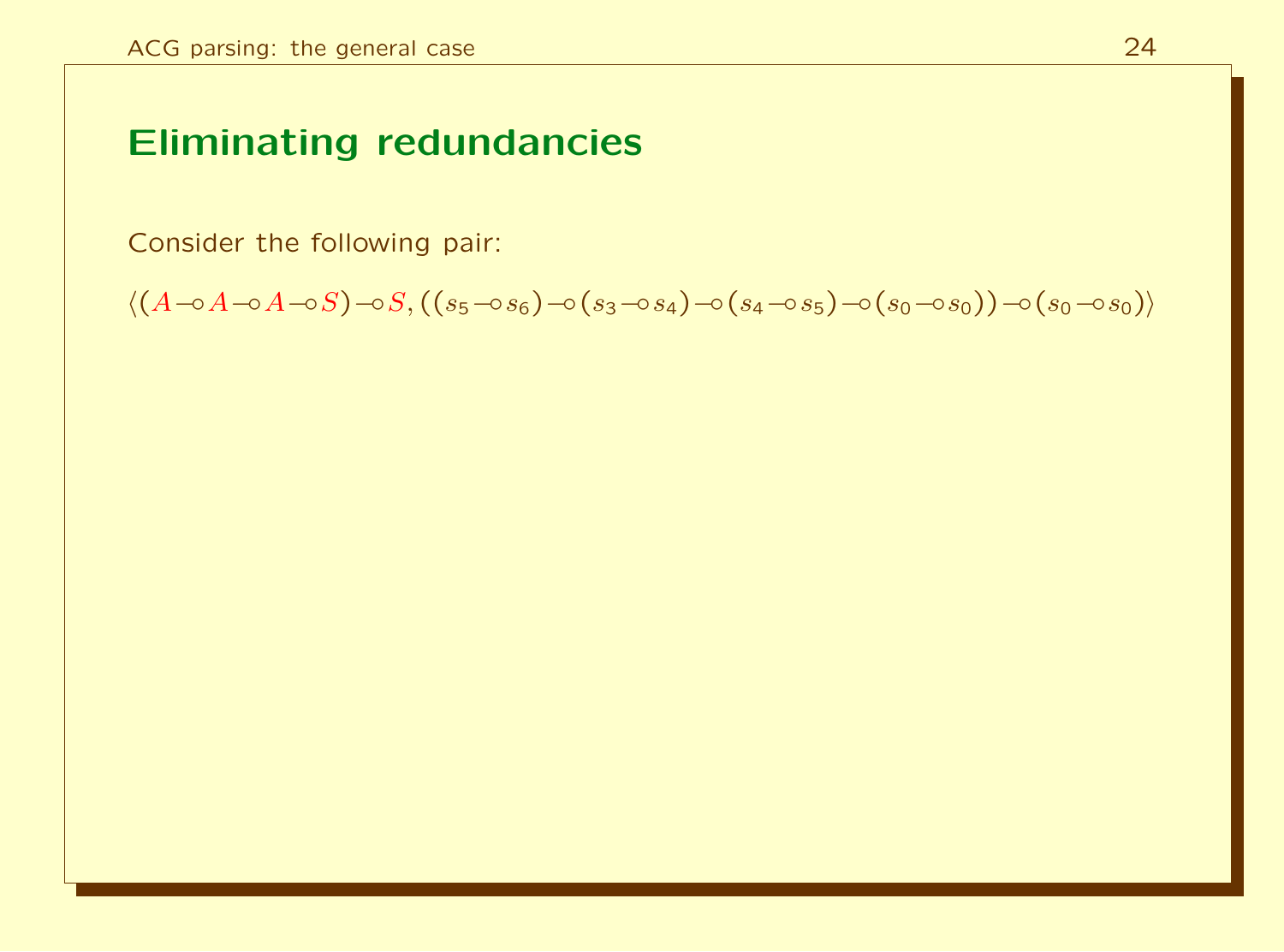#### Eliminating redundancies

Consider the following pair:

$$
\langle (A-\circ A-\circ A-\circ S)-\circ S, ((s_5-\circ s_6)-\circ (s_3-s_4)-\circ (s_4-\circ s_5)-\circ (s_0-s_0))-\circ (s_0-s_0) \rangle
$$

The shape of the specialized object type is completely specified by the grammar. The only relevant information is given by the indices.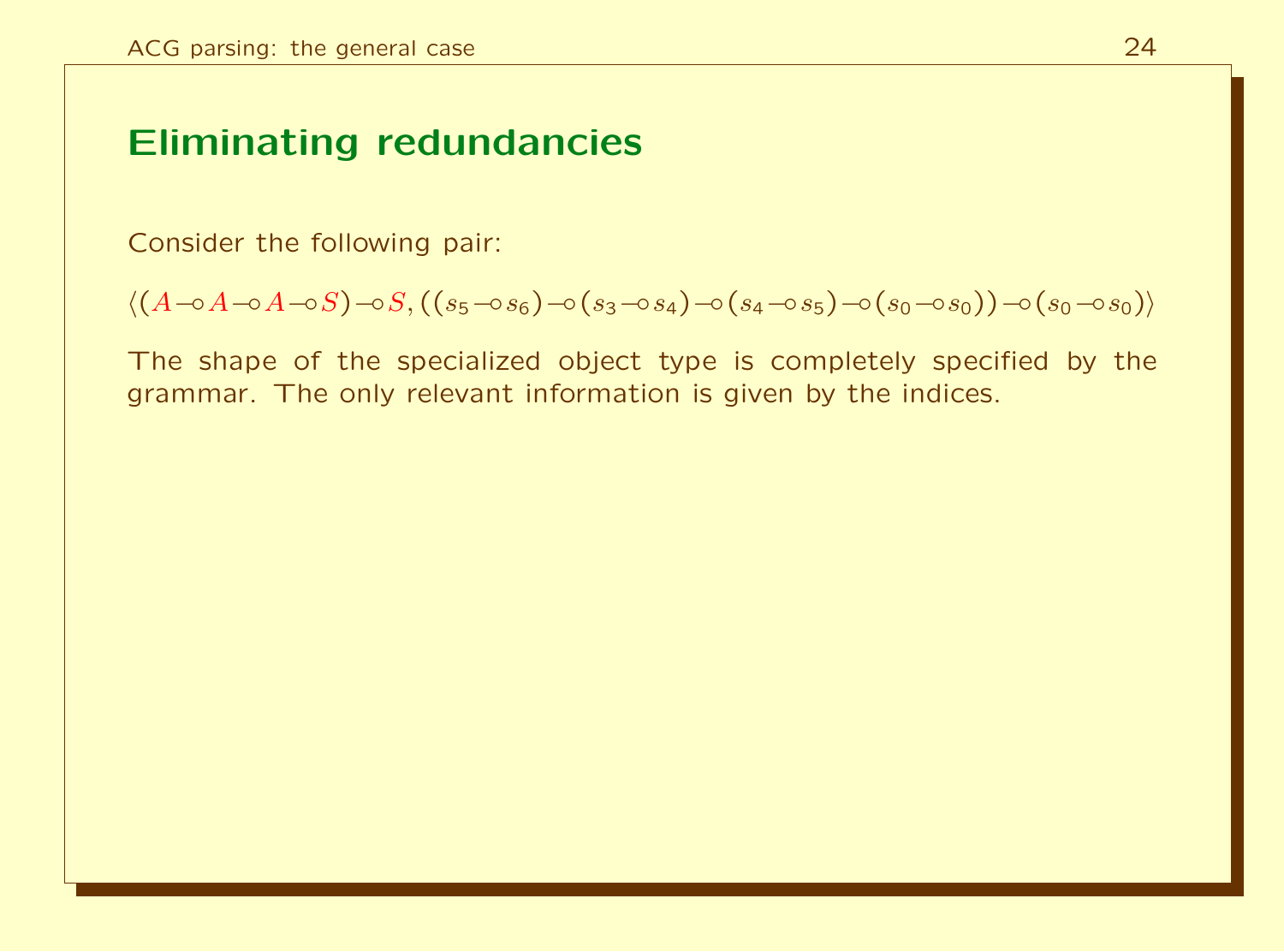#### Eliminating redundancies

Consider the following pair:

$$
\langle (A-\circ A-\circ A-\circ S)-\circ S, ((s_5-\circ s_6)-\circ (s_3-s_4)-\circ (s_4-\circ s_5)-\circ (s_0-s_0))-\circ (s_0-s_0) \rangle
$$

The shape of the specialized object type is completely specified by the grammar. The only relevant information is given by the indices.

Replace the above pair by the following formula:

 $(A[5, 6] \rightarrow A[3, 4] \rightarrow A[4, 5] \rightarrow S[0, 0]) \rightarrow S[0, 0]$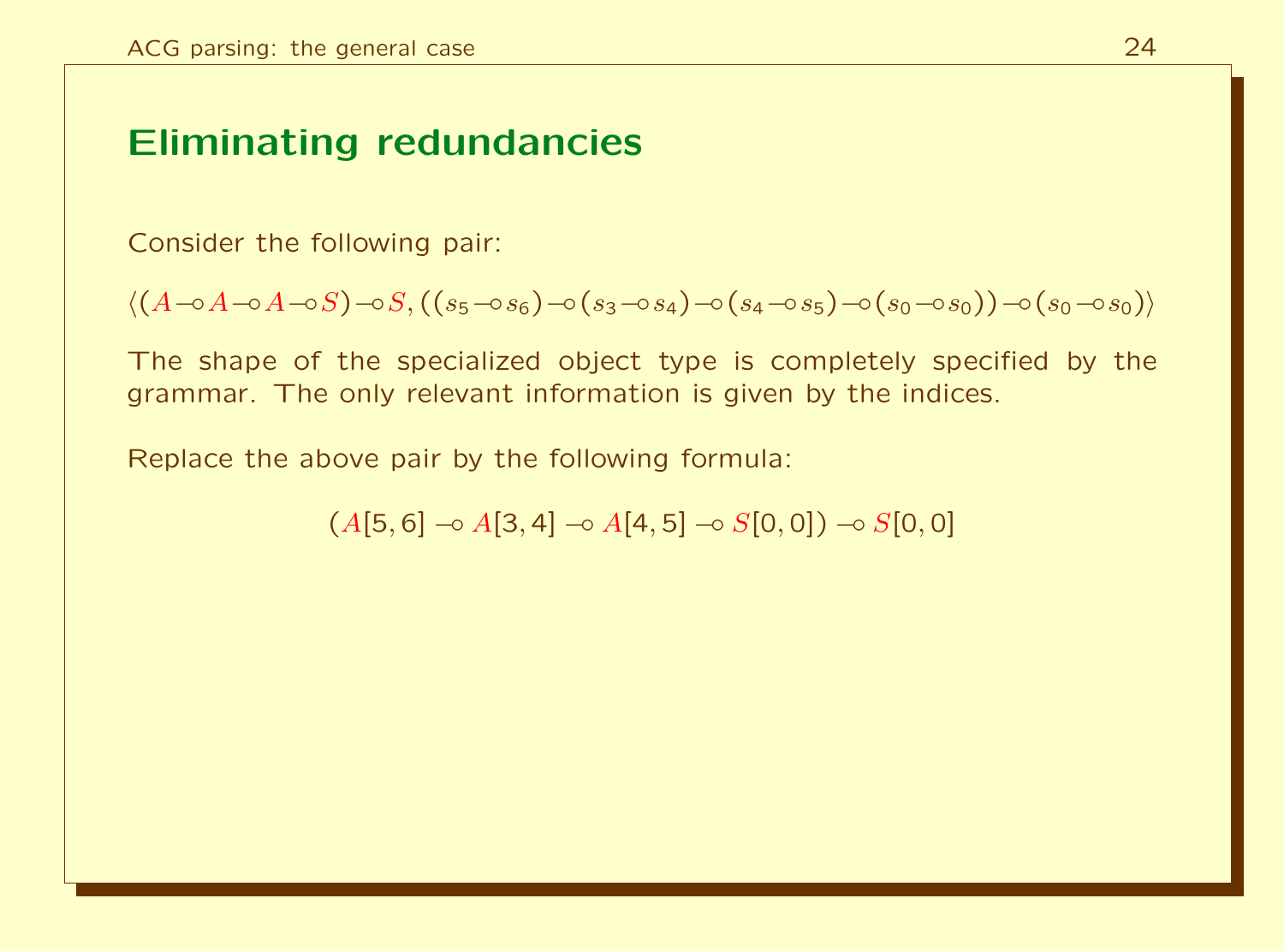# Principal typing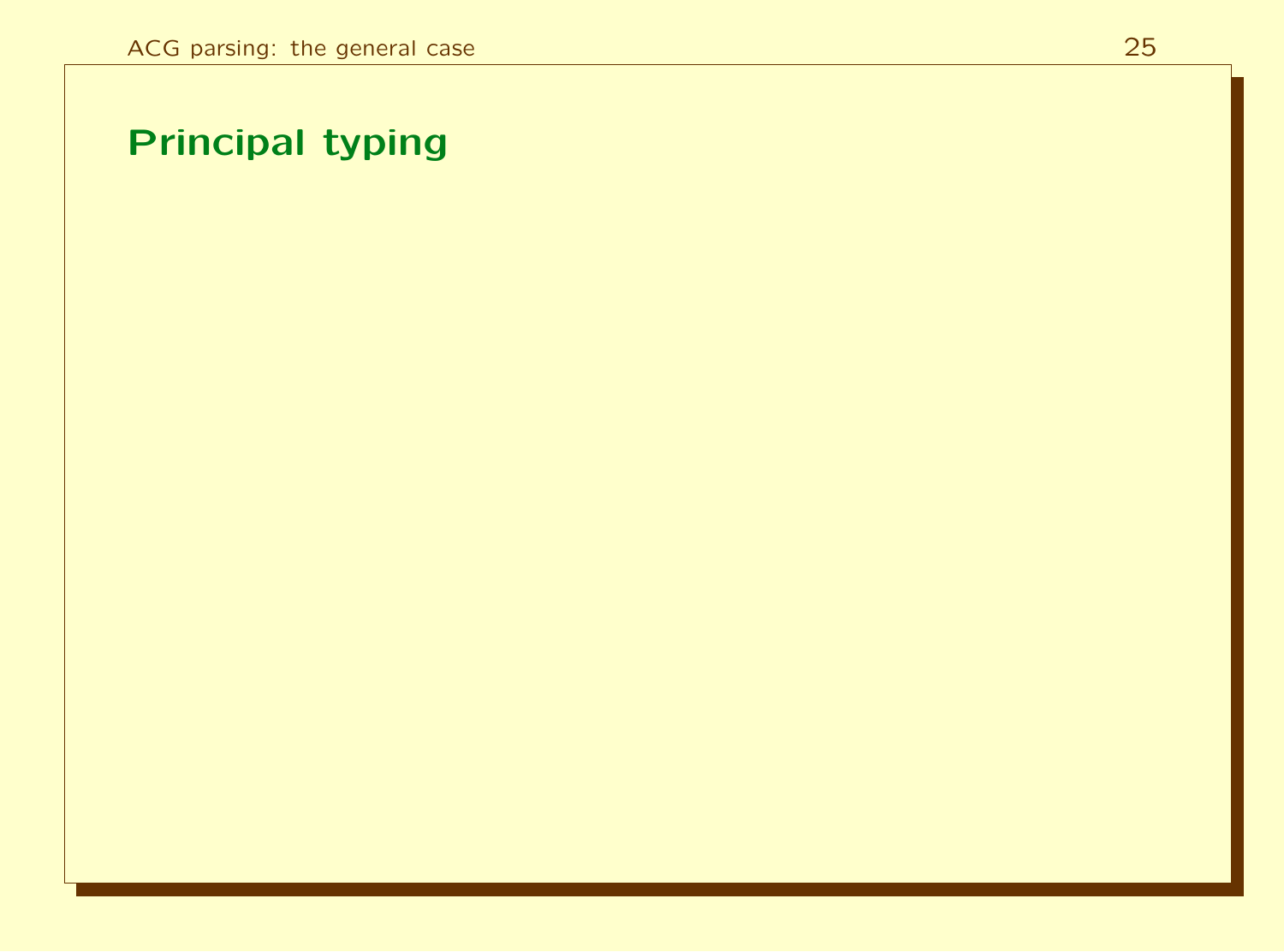## Principal typing

Factorize the several formulas coming from a given lexical entry,

$$
(A[5,6] \rightarrow A[3,4] \rightarrow A[4,5] \rightarrow S[0,0]) \rightarrow S[0,0]
$$
  
\n
$$
(A[5,6] \rightarrow A[3,4] \rightarrow A[4,5] \rightarrow S[0,1]) \rightarrow S[0,1]
$$
  
\n:  
\n
$$
(A[5,6] \rightarrow A[3,4] \rightarrow A[0,1] \rightarrow S[0,0]) \rightarrow S[0,0]
$$
  
\n
$$
(A[5,6] \rightarrow A[3,4] \rightarrow A[0,1] \rightarrow S[0,0]) \rightarrow S[0,0]
$$
  
\n
$$
(A[5,6] \rightarrow A[3,4] \rightarrow A[0,1] \rightarrow S[0,1]) \rightarrow S[0,1]
$$
  
\n:  
\n: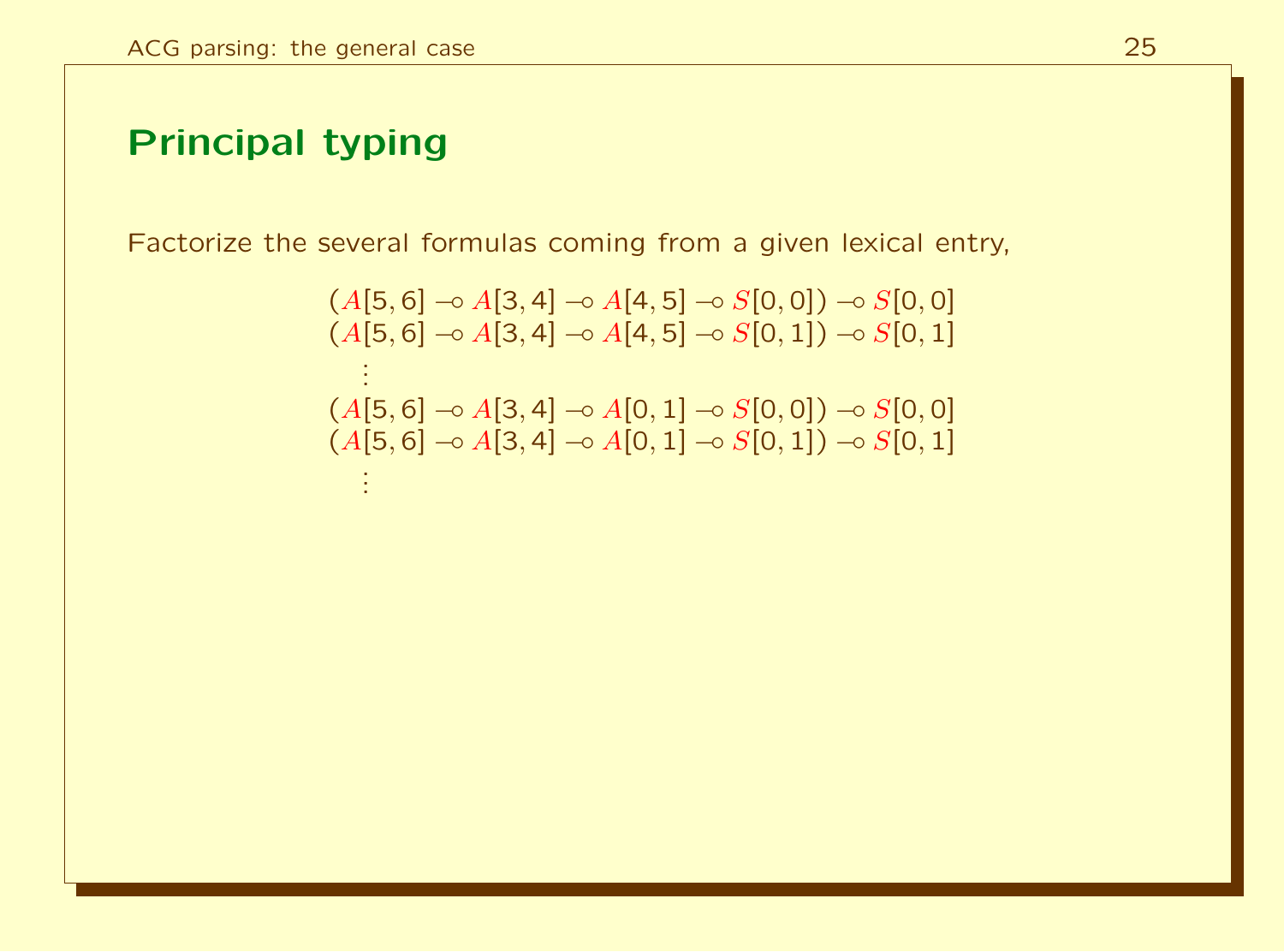## Principal typing

Factorize the several formulas coming from a given lexical entry,

$$
(A[5,6] \rightarrow A[3,4] \rightarrow A[4,5] \rightarrow S[0,0]) \rightarrow S[0,0]
$$
  
\n
$$
(A[5,6] \rightarrow A[3,4] \rightarrow A[4,5] \rightarrow S[0,1]) \rightarrow S[0,1]
$$
  
\n:  
\n
$$
(A[5,6] \rightarrow A[3,4] \rightarrow A[0,1] \rightarrow S[0,0]) \rightarrow S[0,0]
$$
  
\n
$$
(A[5,6] \rightarrow A[3,4] \rightarrow A[0,1] \rightarrow S[0,0]) \rightarrow S[0,0]
$$
  
\n
$$
(A[5,6] \rightarrow A[3,4] \rightarrow A[0,1] \rightarrow S[0,1]) \rightarrow S[0,1]
$$
  
\n:  
\n:

as follows:

$$
a[i, j], b[k, l], c[m, n] \vdash (A[i, j] \rightarrow A[k, l] \rightarrow A[m, n] \rightarrow S[o, p]) \rightarrow S[o, p]
$$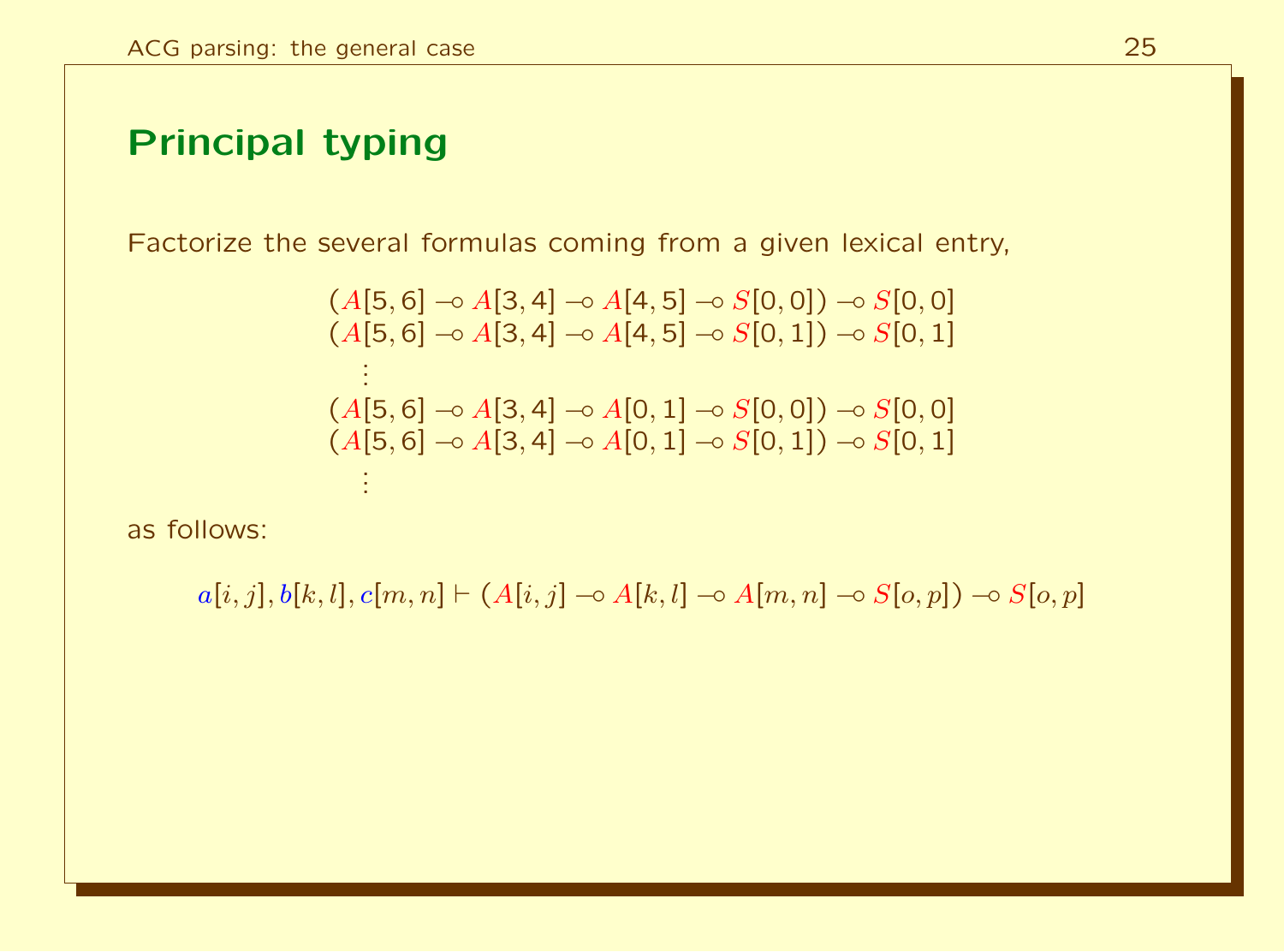We end up with the following proof search problem: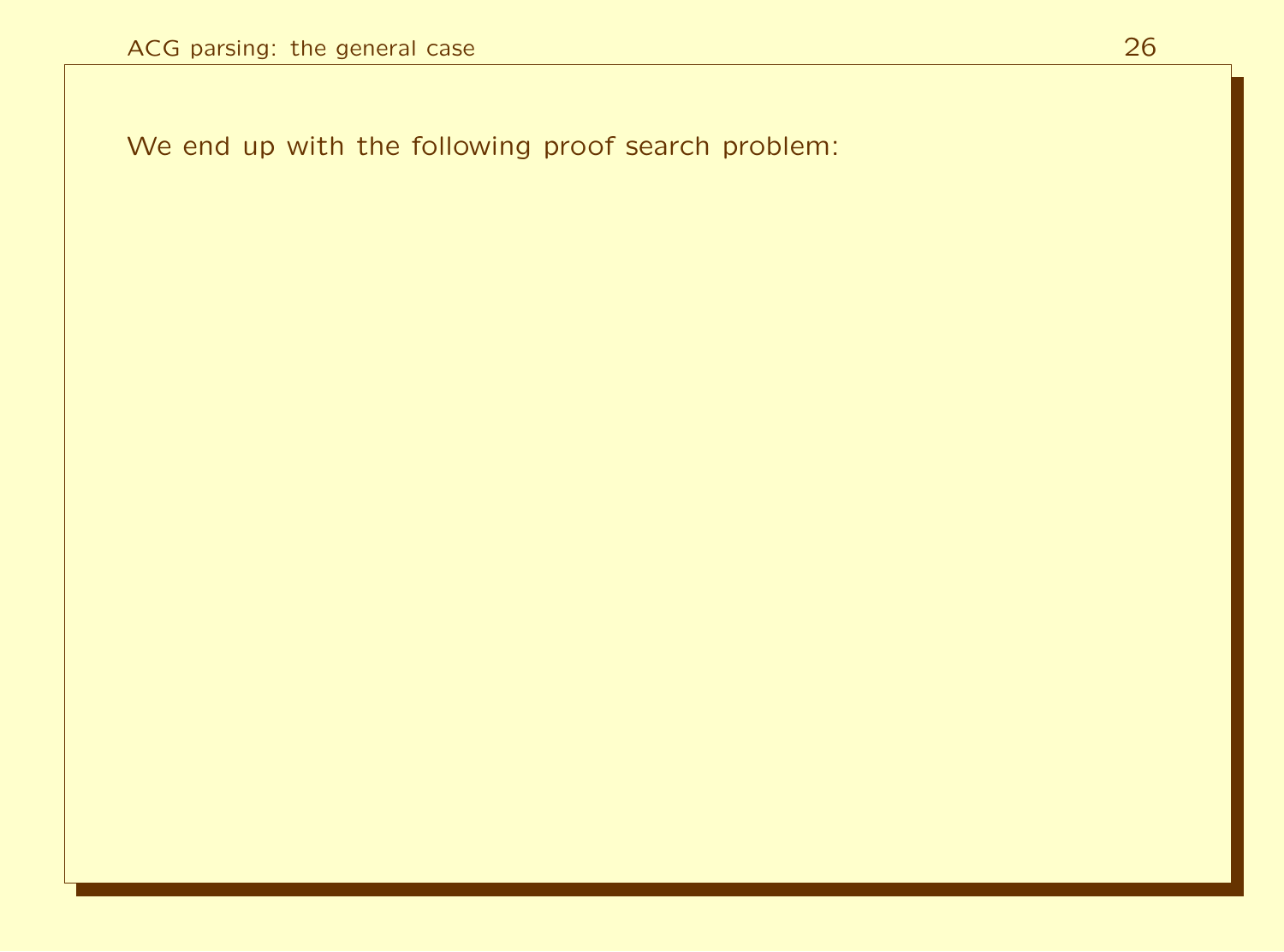We end up with the following proof search problem:

Formulas coming from the lexicon:

$$
a[i,j], b[k,l], c[m,n] \vdash (A[i,j] \multimap A[k,l] \multimap A[m,n] \multimap S[o,p]) \multimap S[o,p]
$$
  
\n
$$
\vdash L[i,j] \multimap S[i,j]
$$
  
\n
$$
\vdash L[i,i]
$$
  
\n
$$
\vdash A[i,j] \multimap L[k,i] \multimap L[k,j]
$$

Query (coming from the term to be parsed):

 $a[5, 6], c[4, 5], b[3, 4], a[2, 3], b[1, 2], c[0, 1] \vdash S[0, 6]$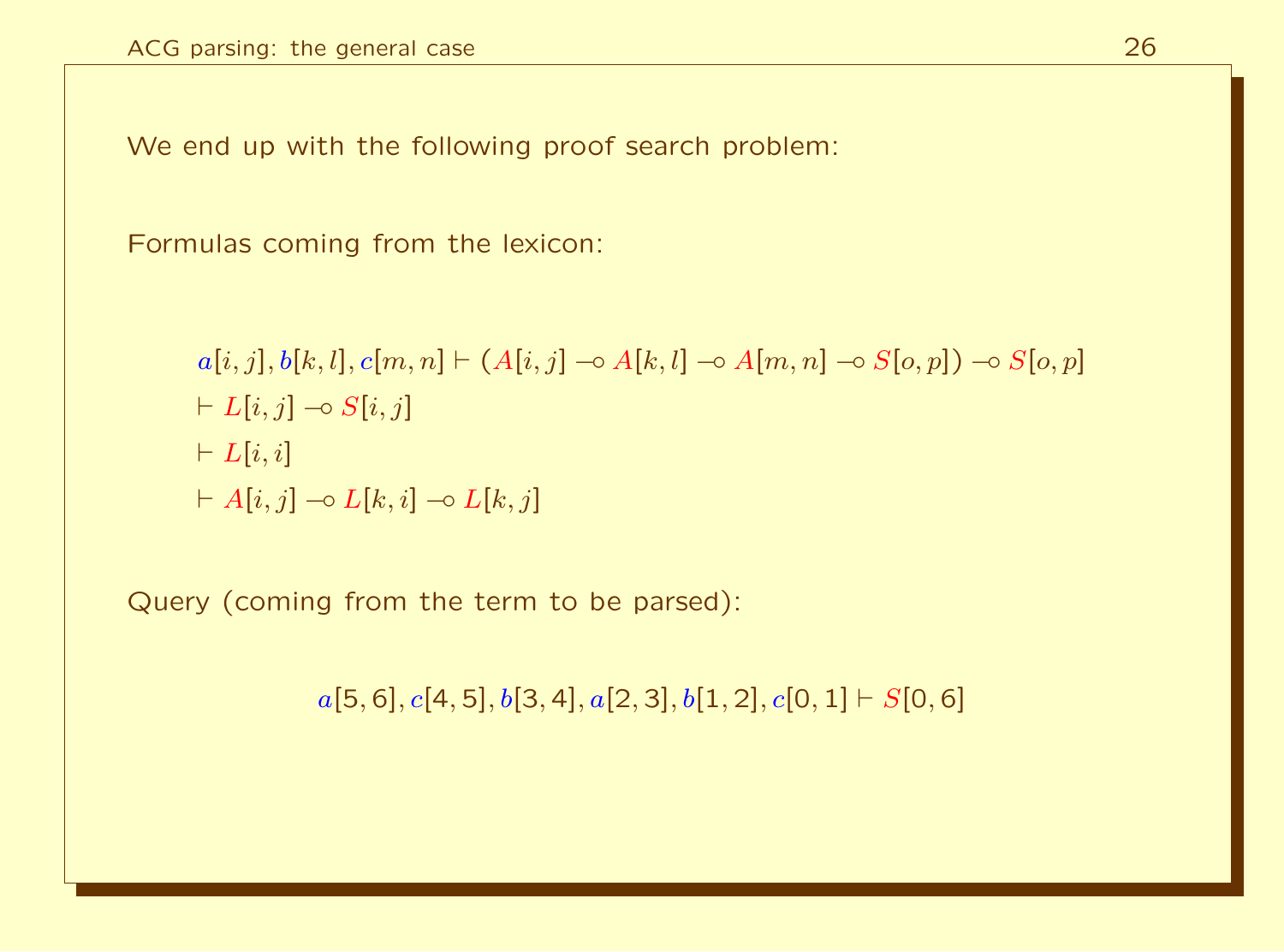## Correctness and Completeness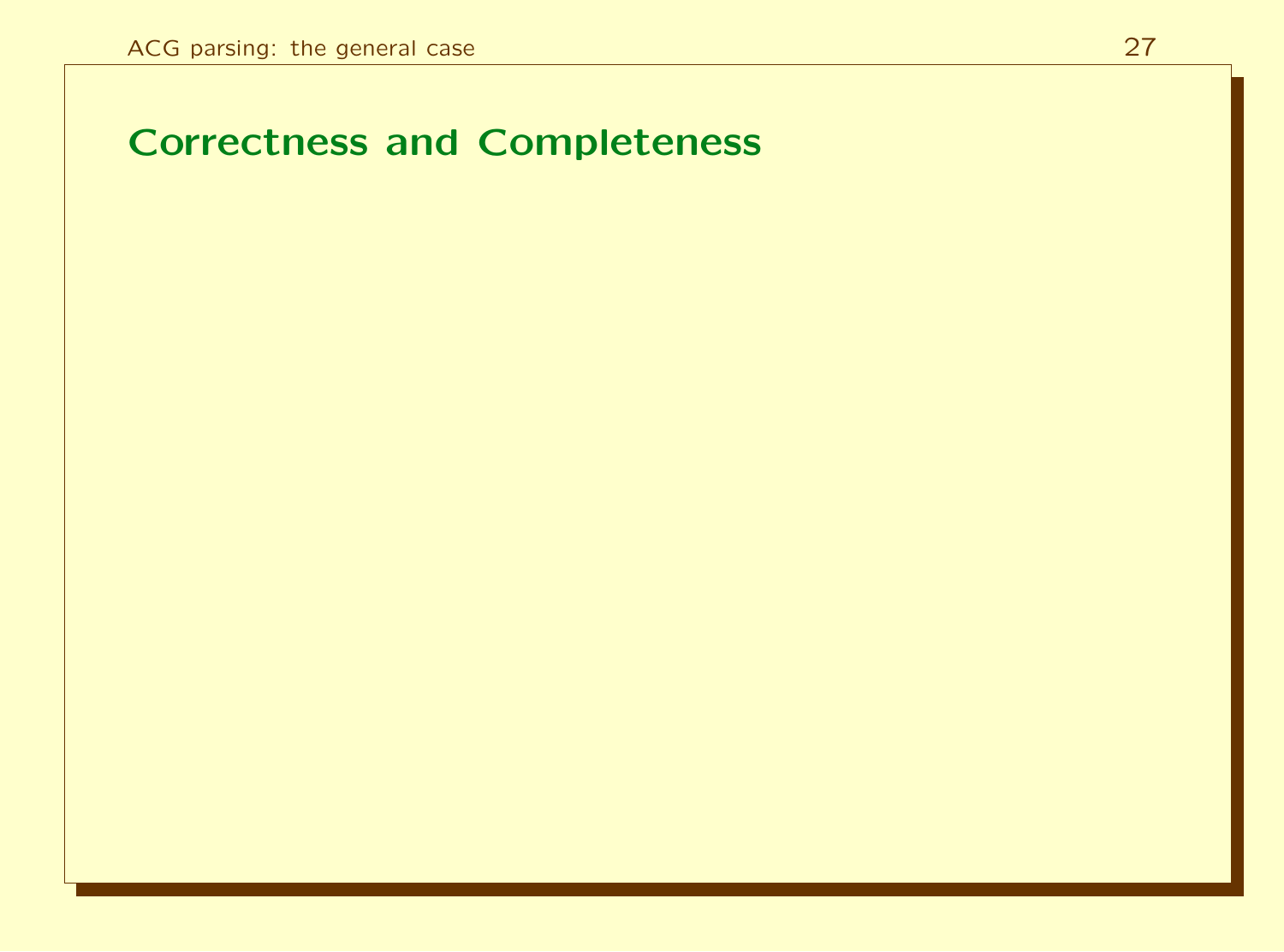#### Correctness and Completeness

Correctness : by subject reduction.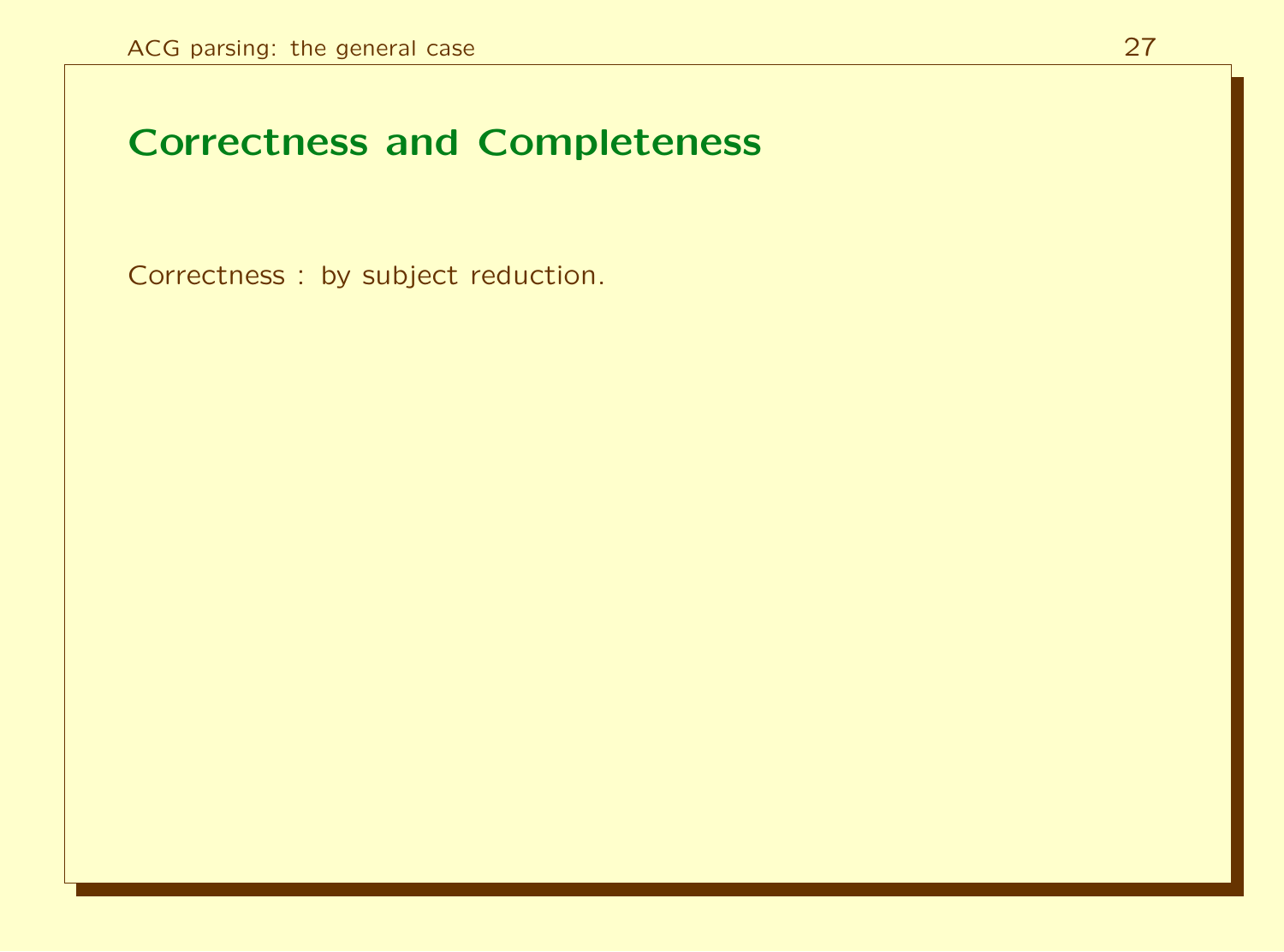#### Correctness and Completeness

Correctness : by subject reduction.

Completeness : by subject expansion.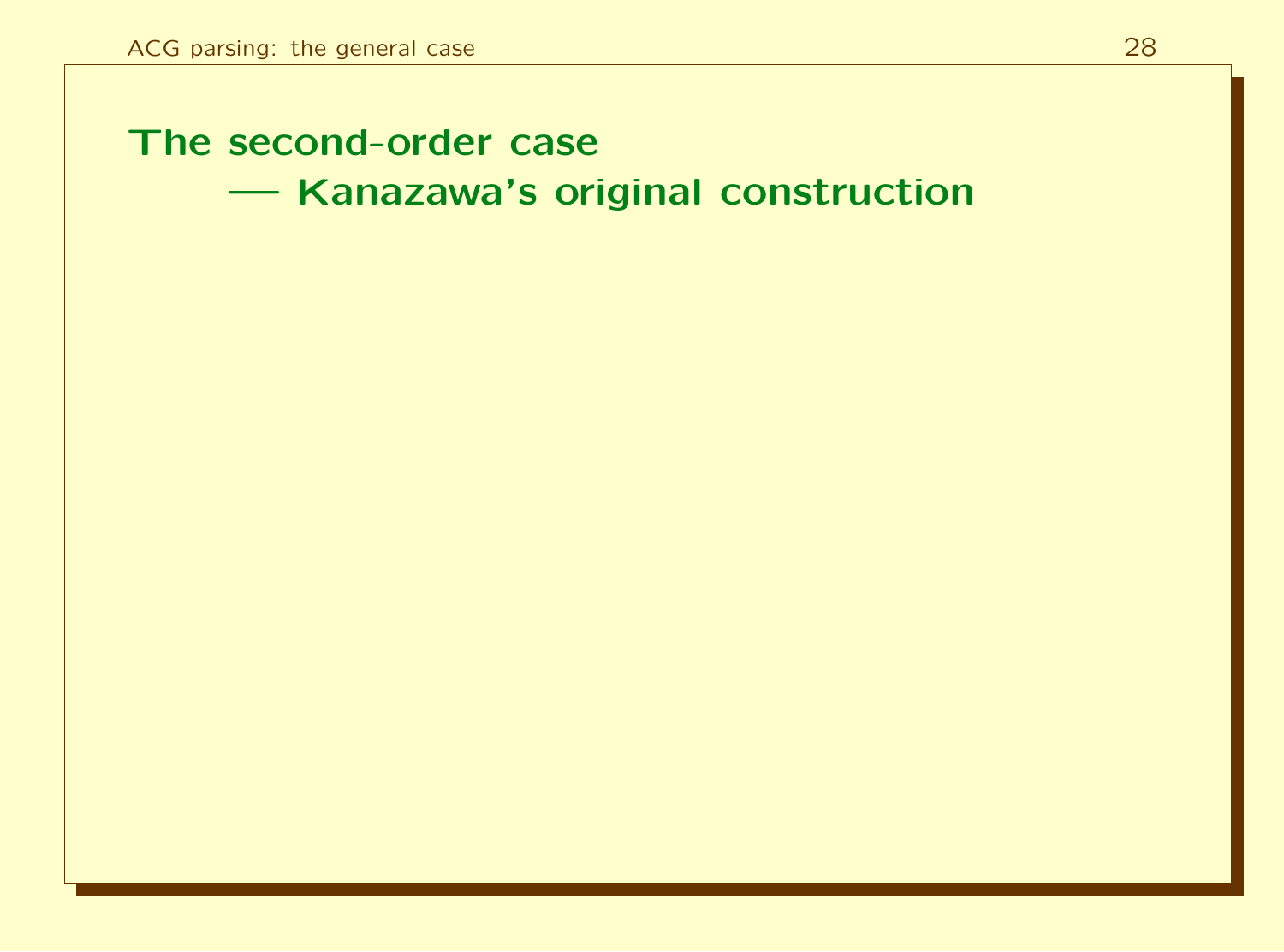• Allow the lexicons to be compiled into datalog programs.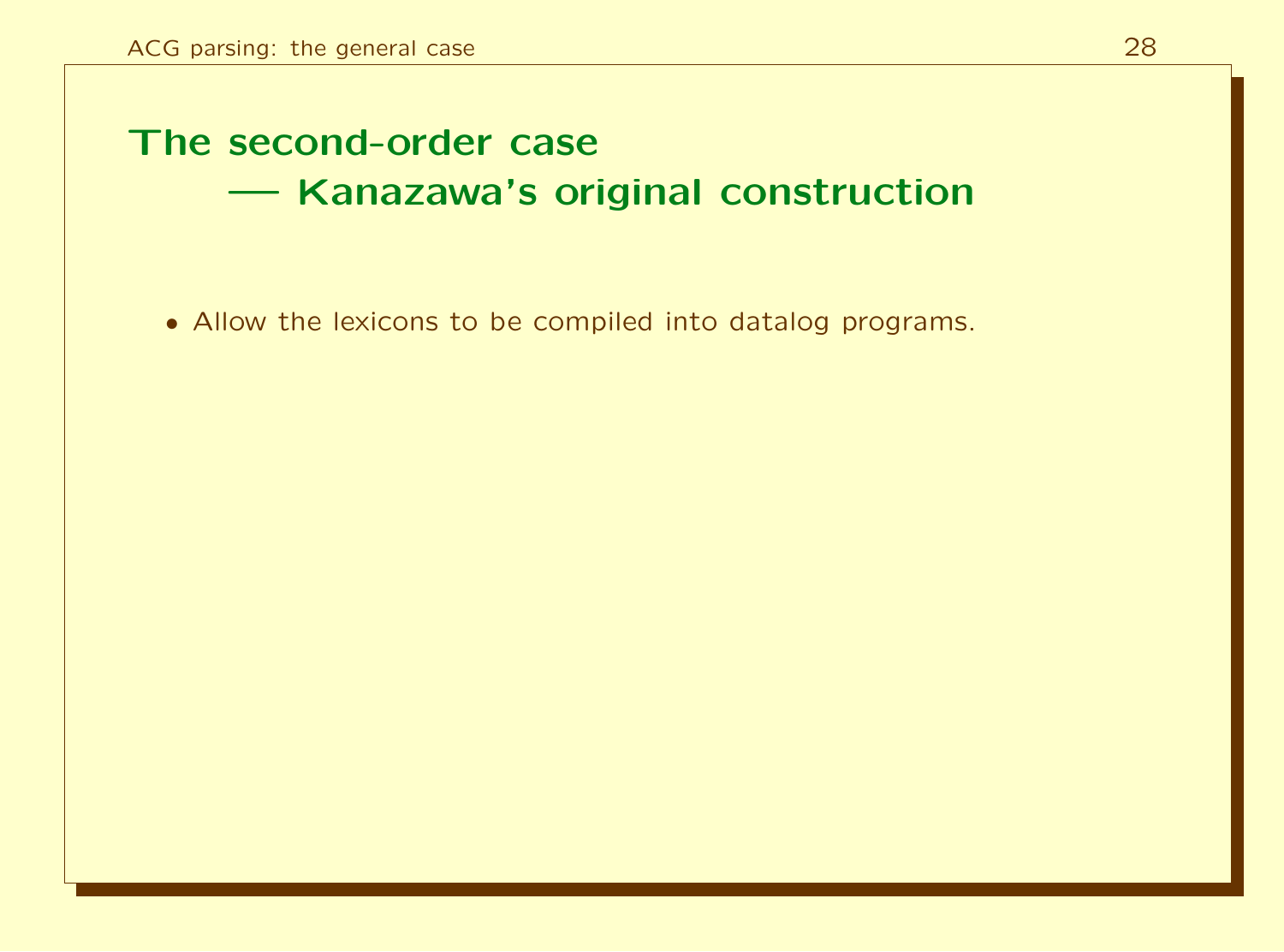- Allow the lexicons to be compiled into datalog programs.
- Polynomiality of 2nd-order ACGs.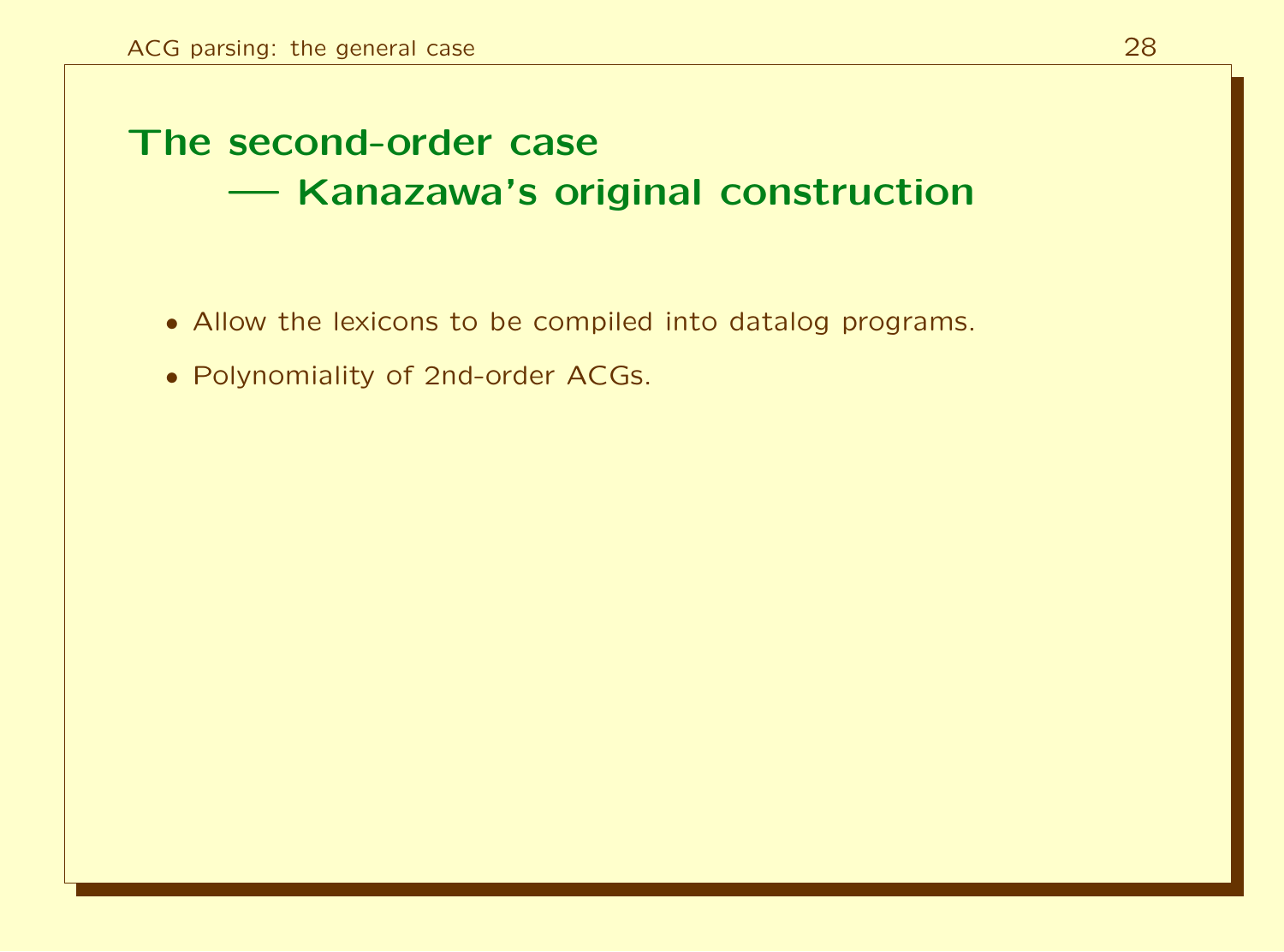- Allow the lexicons to be compiled into datalog programs.
- Polynomiality of 2nd-order ACGs.
- Optimizations techniques are known.